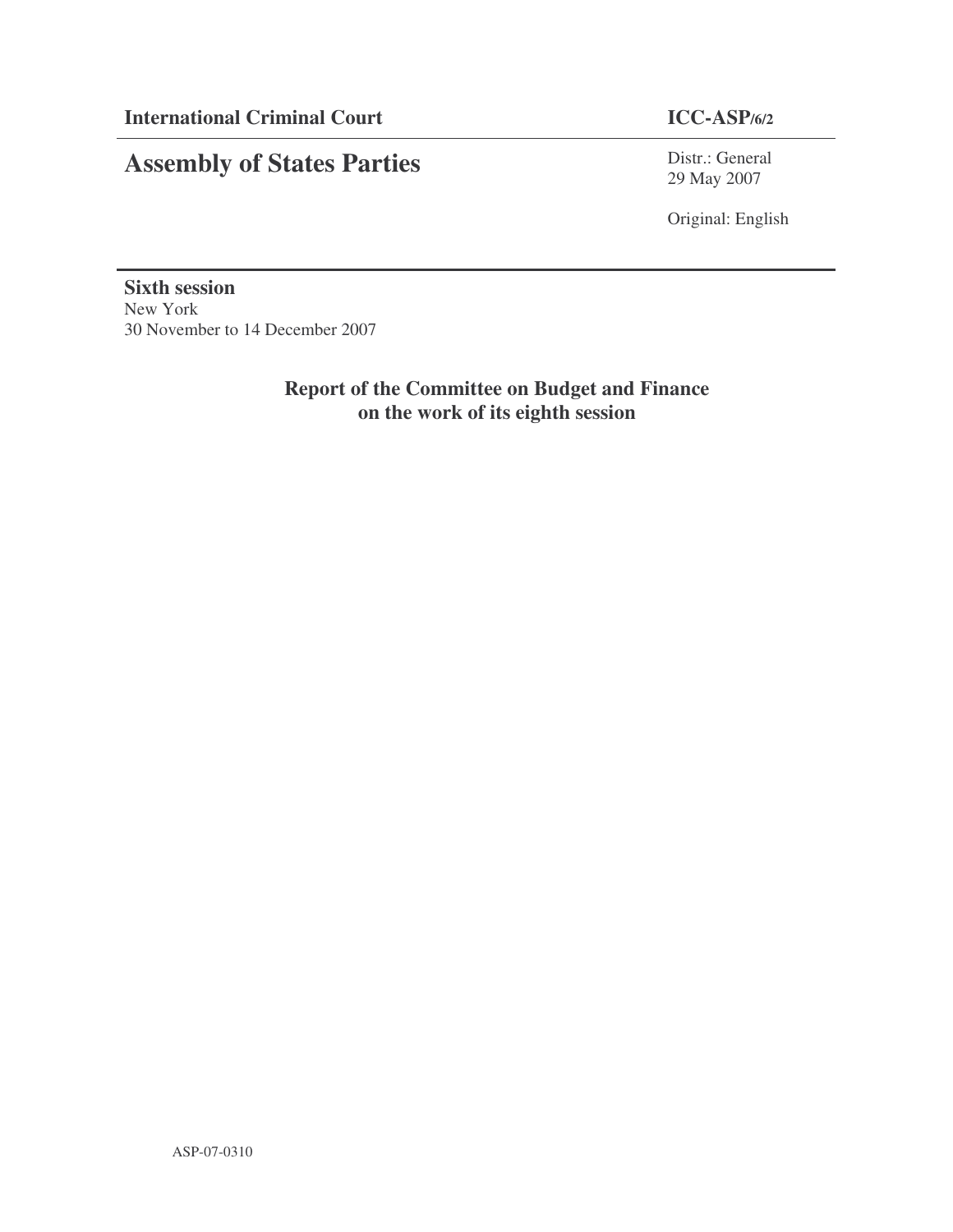## **Contents**

|    |                                                                      | Paragraphs | Page |
|----|----------------------------------------------------------------------|------------|------|
| I. |                                                                      | $1 - 11$   | 4    |
|    |                                                                      | $1-6$      | 4    |
|    |                                                                      | 7          | 5    |
|    |                                                                      | 8          | 5    |
|    |                                                                      | $9 - 11$   | 5    |
| П. | Consideration of issues on the agenda of the Committee at its eighth |            |      |
|    |                                                                      | $12 - 27$  | 6    |
|    |                                                                      | 12         | 6    |
|    |                                                                      | 12         | 6    |
|    |                                                                      | $13 - 27$  | 6    |
|    | 1.                                                                   | $13 - 17$  | 6    |
|    | 2.                                                                   | 18-21      | 7    |
|    | Programme structure and budget presentation for 2008<br>3.           | $22 - 27$  | 8    |
|    |                                                                      | $23 - 25$  | 8    |
|    | (b)                                                                  | 26         | 9    |
|    |                                                                      | 27         | 10   |
|    |                                                                      | $28 - 57$  | 10   |
|    | 1.                                                                   | $28-30$    | 10   |
|    |                                                                      | $31 - 40$  | 11   |
|    |                                                                      | 41-42      | 13   |
|    |                                                                      | 43-46      | 13   |
|    |                                                                      | $47 - 55$  | 14   |
|    |                                                                      | 56-57      | 15   |
|    |                                                                      | 58-63      | 16   |
|    |                                                                      | 64-73      | 17   |
|    |                                                                      | 74-78      | 19   |
|    |                                                                      | 79-82      | 19   |
|    |                                                                      | 83-97      | 20   |
|    | 1.                                                                   | 83-86      | 20   |
|    | 2.                                                                   | 87-94      | 21   |
|    | 3.                                                                   | 95-96      | 22   |
|    | 4.                                                                   | 97         | 22   |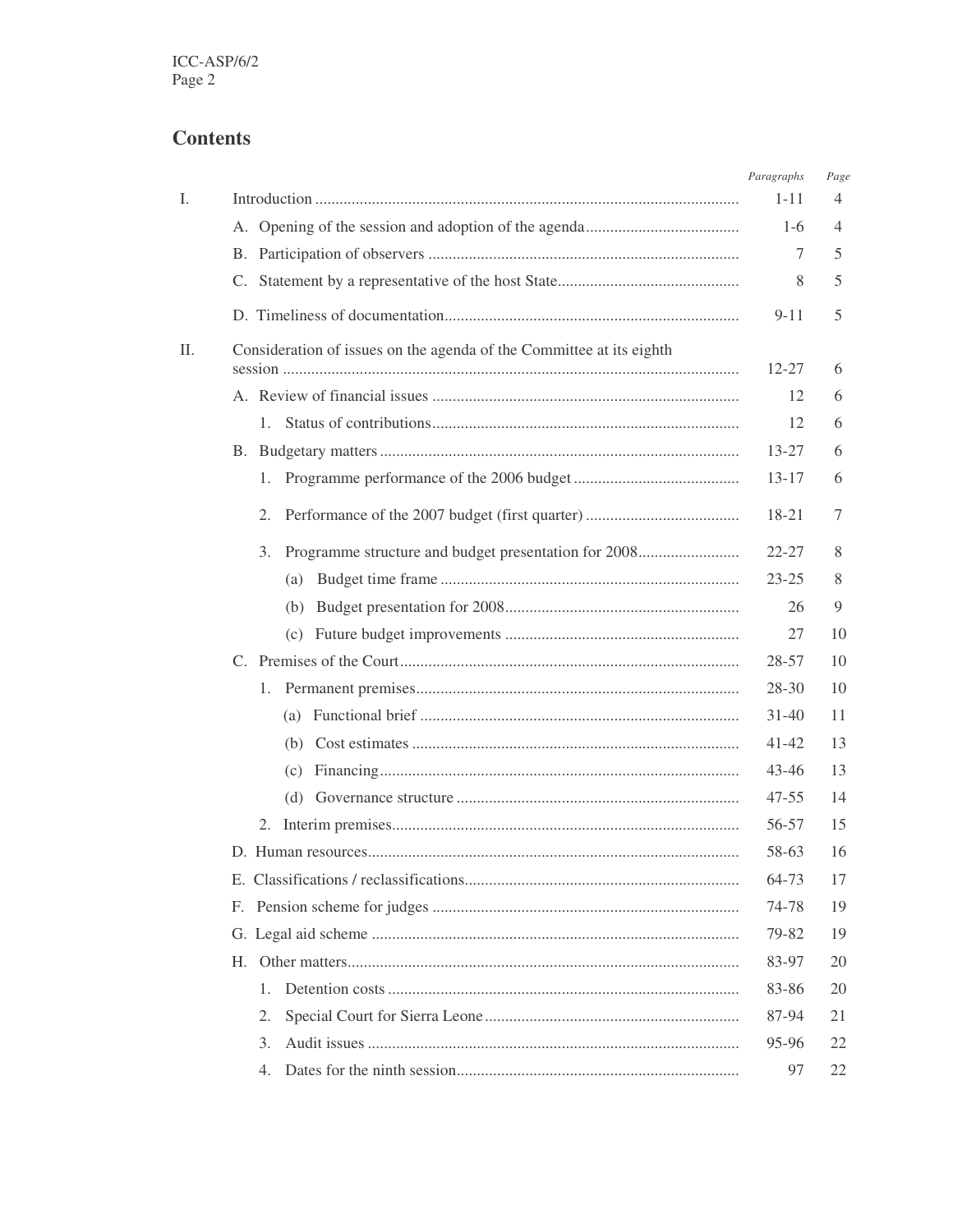|                                                                         | Page |
|-------------------------------------------------------------------------|------|
|                                                                         | 23   |
| L.                                                                      | 23   |
|                                                                         | 25   |
|                                                                         | 26   |
|                                                                         | 26   |
|                                                                         | 27   |
| Table 3. Geographical representation of Professional staff of the Court | 28   |
| Table 4. Geographical representation and gender balance of Professional | 31   |
|                                                                         | 41   |
|                                                                         |      |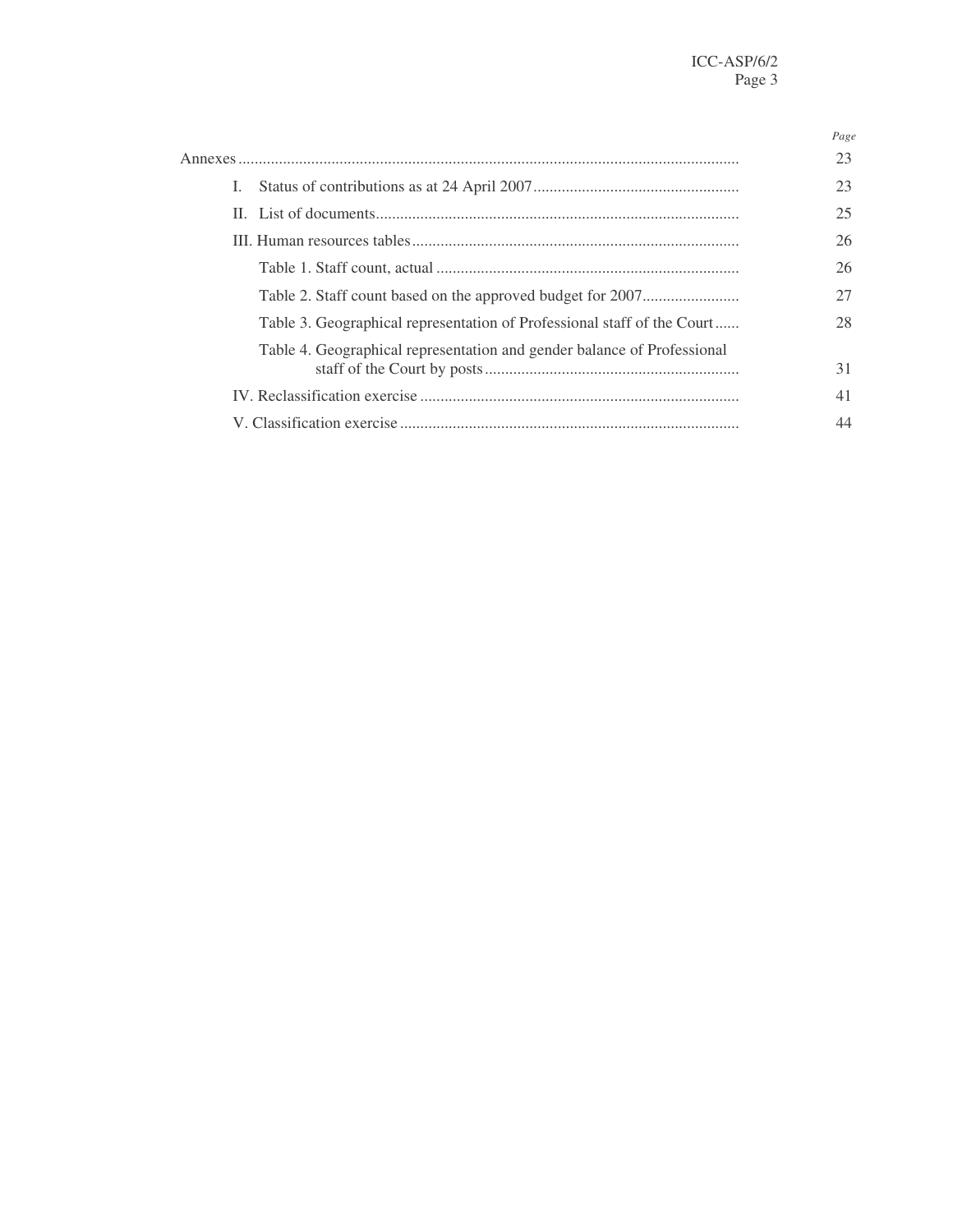## **I. Introduction**

#### **A. Opening of the session and adoption of the agenda**

1. The eighth session of the Committee on Budget and Finance (the Committee) was convened in accordance with a decision of the Assembly of States Parties (the Assembly) taken at the 7th plenary meeting of its fifth session on 1 December 2006. The Committee held its eighth session, comprising nine meetings, at the seat of the Court in The Hague, from 23 to 27 April 2007. The President of the Court, Mr. Philippe Kirsch, delivered welcoming remarks at the opening of the session.

2. The session was presided over by the Chairperson, Mr. David Dutton (Australia). Ms. Elena Sopková (Slovakia) served as Vice-Chairperson. The Committee appointed Mr. Peter Lovell (United Kingdom of Great Britain and Northern Ireland) as Rapporteur for the session.

3. The Secretariat of the Assembly of States Parties (the Secretariat) provided the substantive servicing for the Committee and its Director*,* Mr. Renan Villacis, acted as Secretary of the Committee.

4. At its 1st meeting, the Committee adopted the following agenda (ICC-ASP/6/CBF.1/L.1):

- 1. Opening of the session
- 2. Adoption of the agenda<br>3. Participation of observe
- Participation of observers
- 4. Organization of work
- 5. Programme performance of the 2006 budget
- 6. Performance of the 2007 budget
- 7. Programme structure and budget presentation for 2008
- 8. Premises of the Court
- 9. Human resources
- 10. Reclassification
- 11. Pension scheme for judges
- 12. Legal aid scheme
- 13. Other matters
	- a) Detention costs
		- b) Special Court for Sierra Leone
- 5. The following members attended the eighth session of the Committee:
	- 1. Lambert Dah Kindji (Benin)
	- 2. David Dutton (Australia)
	- 3. Eduardo Gallardo Aparicio (Bolivia)
	- 4. Fawzi A. Gharaibeh (Jordan)<br>5. Rossette Nyirinkindi Katungy
	- 5. Rossette Nyirinkindi Katungye (Uganda)
	- 6. Juhani Lemmik (Estonia)
	- 7. Peter Lovell (United Kingdom of Great Britain and Northern Ireland)
	- 8. Karl Paschke (Germany)
	- 9. Elena Sopková (Slovakia)
	- 10. Michel-Etienne Tilemans (Belgium)
	- 11. Santiago Wins (Uruguay)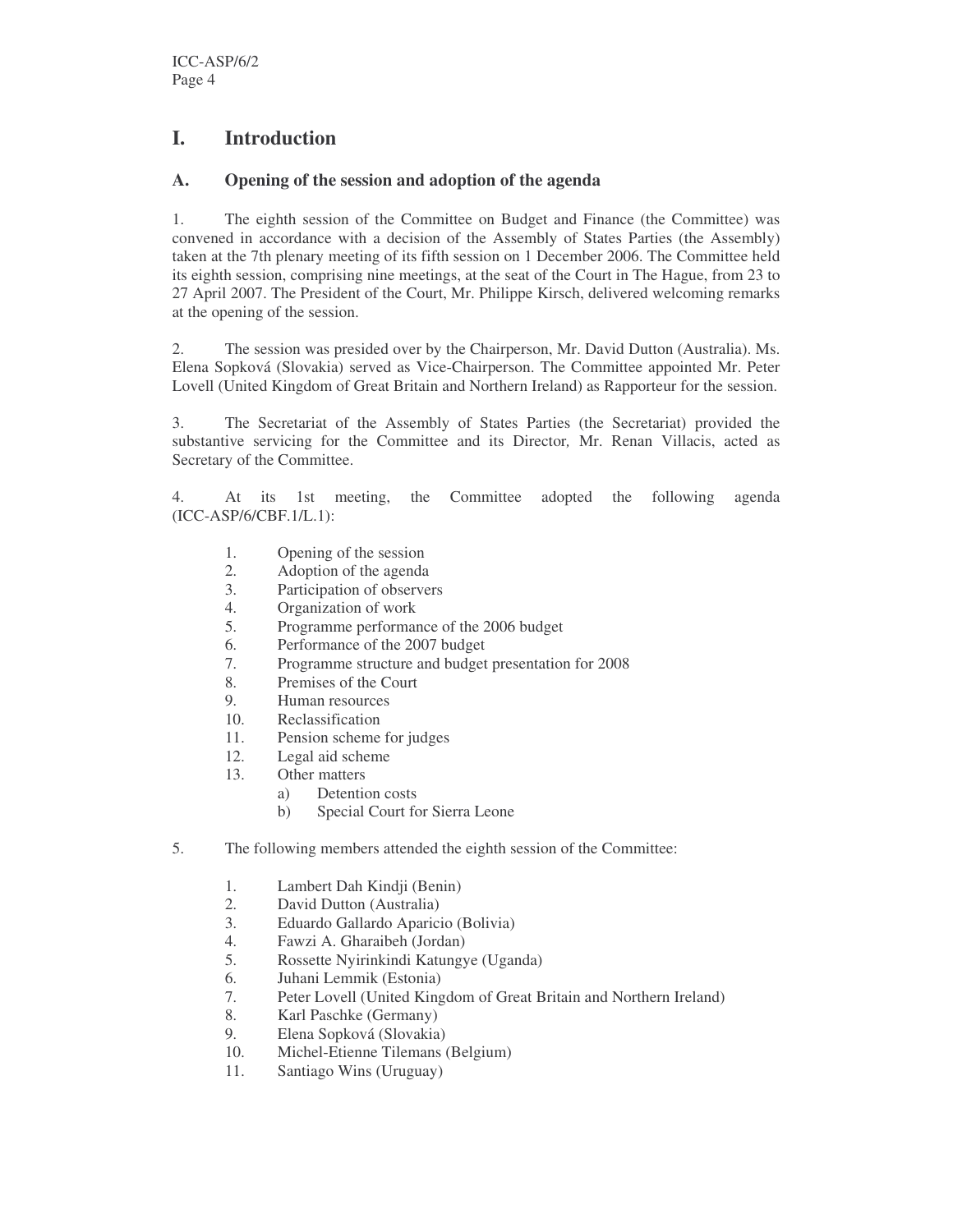6. The following organs of the Court were invited to participate in the meetings of the Committee to introduce the reports: the Presidency, the Office of the Prosecutor and the Registry.

#### **B. Participation of observers**

7. The Committee accepted the request of the Coalition for the International Criminal Court to make a presentation to the Committee.

#### **C. Statements by a representative of the host State**

8. At the 2nd and 7th meetings, on 23 and 26 April 2007, Ambassador Edmond Wellenstein, Director General of the International Criminal Court Task Force of the Ministry of Foreign Affairs of the Netherlands, made statements on behalf of the host State on the issues of permanent premises and detention costs, respectively.

#### **D. Timeliness of documentation**

9. The Committee expressed concern that its recommendations to the Court, contained in the reports on the work of its sixth and seventh sessions, 1 had by and large not been heeded. **It wished to convey once more to the Court the importance that the Committee attached to the timely and orderly submission to the Assembly Secretariat of the Court's reports and other documents**, so as to ensure that they were distributed to the Committee at least three weeks in advance of its sessions. This would enable members of the Committee to examine the documentation in a thorough and detailed manner prior to their arrival at the session and to perform their functions in providing advice to the Assembly in the most effective way.

10. The Committee was further concerned about the amount of information introduced by presentations and handouts that should properly have been provided through substantive papers. Not only did this prevent an opportunity for prior consideration and preparation, but also reduced the speed of the Committee's work and made accurate timetabling of the agenda and attendance of officials difficult. As a result, a number of items took longer than planned, delaying the efficient dispatch of the Committee's business.

#### 11. **The Committee recommends that the Court adhere to the guidelines set out in the Manual of Procedures adopted by the Bureau of the Assembly of States Parties on 31 August 2006 and notes in particular the content of paragraph 4 thereof.** 2

<sup>1</sup> *Official Records of the Assembly of States Parties to the Rome Statute of the International Criminal Court, fifth session, The Hague, 23 November - 1 December 2006* (International Criminal Court publication, ICC-ASP/5/32), Part II.D.6 (a), para.72 and Part II.D.6 (b), para.133. 2

<sup>&</sup>quot;4. The present Manual of Procedures contains guidelines which have been developed to facilitate the preparation and submission of official documentation to the Secretariat by the organs of the Court, and to streamline all procedures related to conference services provided by the Secretariat to the Assembly and its subsidiary bodies. The main guidelines regarding submission of documents are:

<sup>(</sup>a) The Court should submit documentation to the Secretariat of the Assembly in a staggered and orderly manner, in accordance with an annual timetable to be prepared by the Secretariat, so as to ensure that documentation is submitted to the Assembly or its subsidiary bodies at least three weeks in advance of the respective session.

<sup>(</sup>b) If a report is submitted late to the Secretariat, the reasons for the delay should be included in a footnote to the document.

<sup>(</sup>c) The substantive office that submits documentation to the Secretariat should include, where appropriate, the following elements in the reports:

<sup>(</sup>i) A summary of the report, which should quantify any programme budget implications;

<sup>(</sup>ii) Consolidated conclusions, recommendations and other proposed actions;

<sup>(</sup>iii) Relevant background information.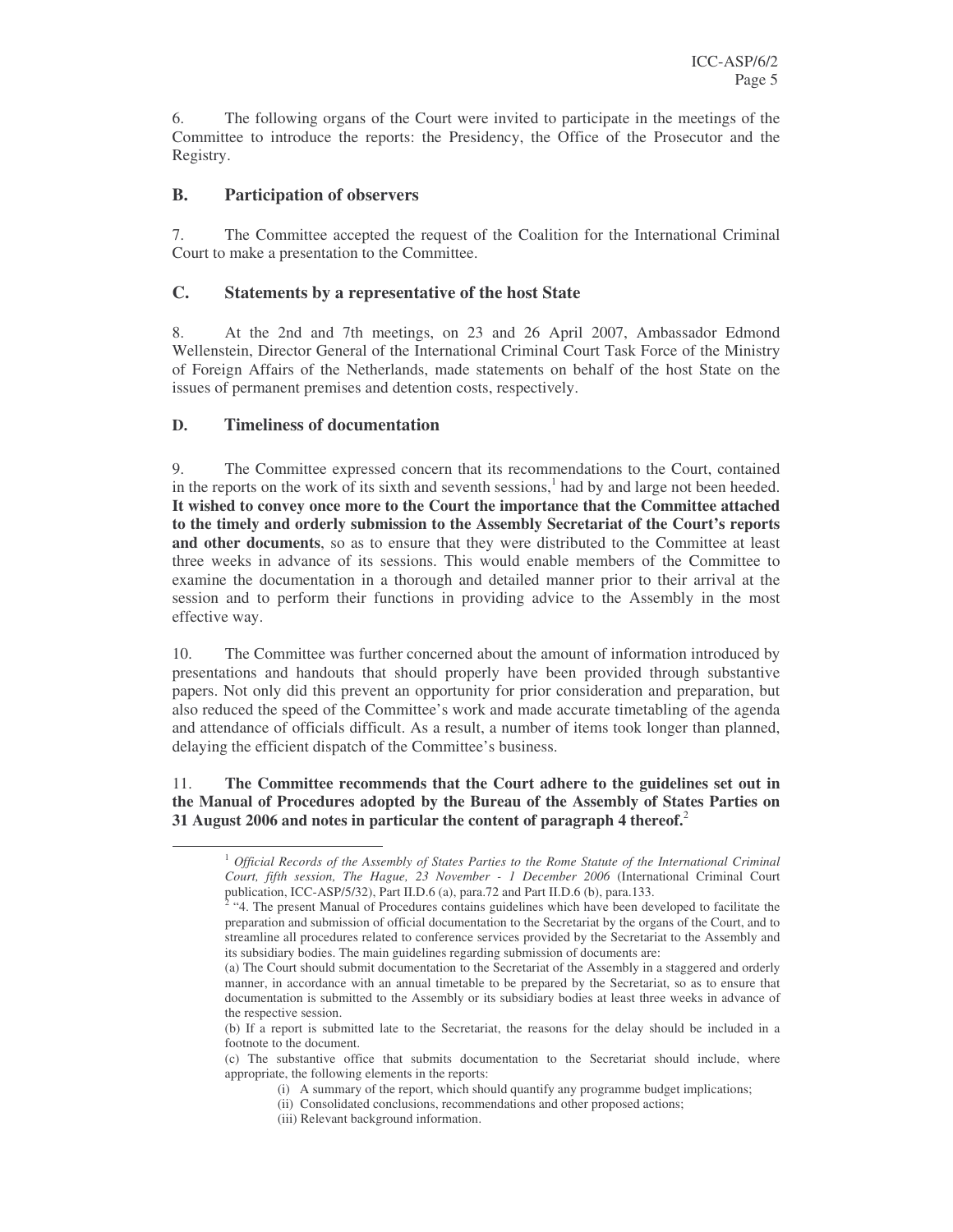#### **II. Consideration of issues on the agenda of the Committee at its eighth session**

#### **A. Review of financial issues**

#### **1. Status of contributions**

12. The Committee reviewed the status of contributions as at 24 April 2007 (annex I). It noted that a total of  $\epsilon$ 6,852,567 was outstanding from the previous financial period. While recognizing that the rate of payment by this point had improved as compared to previous years, it expressed concern that a considerable amount remained outstanding. So far 62 per cent of 2007 contributions had been paid, compared to 55 per cent in 2004; 50 per cent in 2005; and 44 per cent in 2006. The Committee also expressed serious concern that only 31 States were fully paid up for all their contributions, leaving a total of  $\epsilon$ 39,743,044 outstanding for all financial periods.

#### **B. Budgetary matters**

#### **1. Programme performance of the 2006 budget**

13. The Committee considered the report on programme performance of the International Criminal Court for the year 2006 (ICC-ASP/6/CBF.1/2).<sup>3</sup> The Court noted that the overall implementation rate had been 79.7 per cent. Three key factors had influenced the Court's ability to fully implement the 2006 programme budget. The first one was the lack of trial activity that had been foreseen in the budget. The second was travel restrictions set by the United Nations due to security risks to areas of key interest to the Court. The third factor was delayed recruitment that had affected the Judiciary, the Office of the Prosecutor and the Registry, in particular the Division of Court Services and the Division of Victims and Counsel.

14. Despite the overall rate of implementation being almost 80 per cent and workload assumptions not materialising, the Committee noted there had been overspending in some areas (for example, in furniture and equipment, general temporary assistance - GTA - and consultants). While the Committee noted that some overspends had been partly due to delays in recruitment and the Court's use of the flexibility granted to it**,** the Committee was concerned that this could have resulted in the Court exceeding its budget if the assumptions had been realised.

15. The Committee recalled its recommendation on overspending contained in the report on the work of its sixth session, 4 in which the Committee had stated its expectation that expenditure be carefully managed to avoid exceeding the authorised levels for each object of expenditure.

16. The Committee welcomed the structure of the performance report that set out results in a clear tabular format. The Committee recalled the comments it had made at its seventh session, and in earlier reports, on results-based budgeting and performance indicators. Although there had been slow improvement in this area, many of the indicators remained

<sup>(</sup>d) All documents submitted to legislative organs for consideration and action should mark conclusions and recommendations in bold print."

Re-issued as ICC-ASP/6/3.

<sup>4</sup> *Official Records of the Assembly of States Parties to the Rome Statute of the International Criminal Court, fifth session, The Hague, 23 November - 1 December 2006* (International Criminal Court publication, ICC-ASP/5/32), Part II.D.6 (a), para. 24.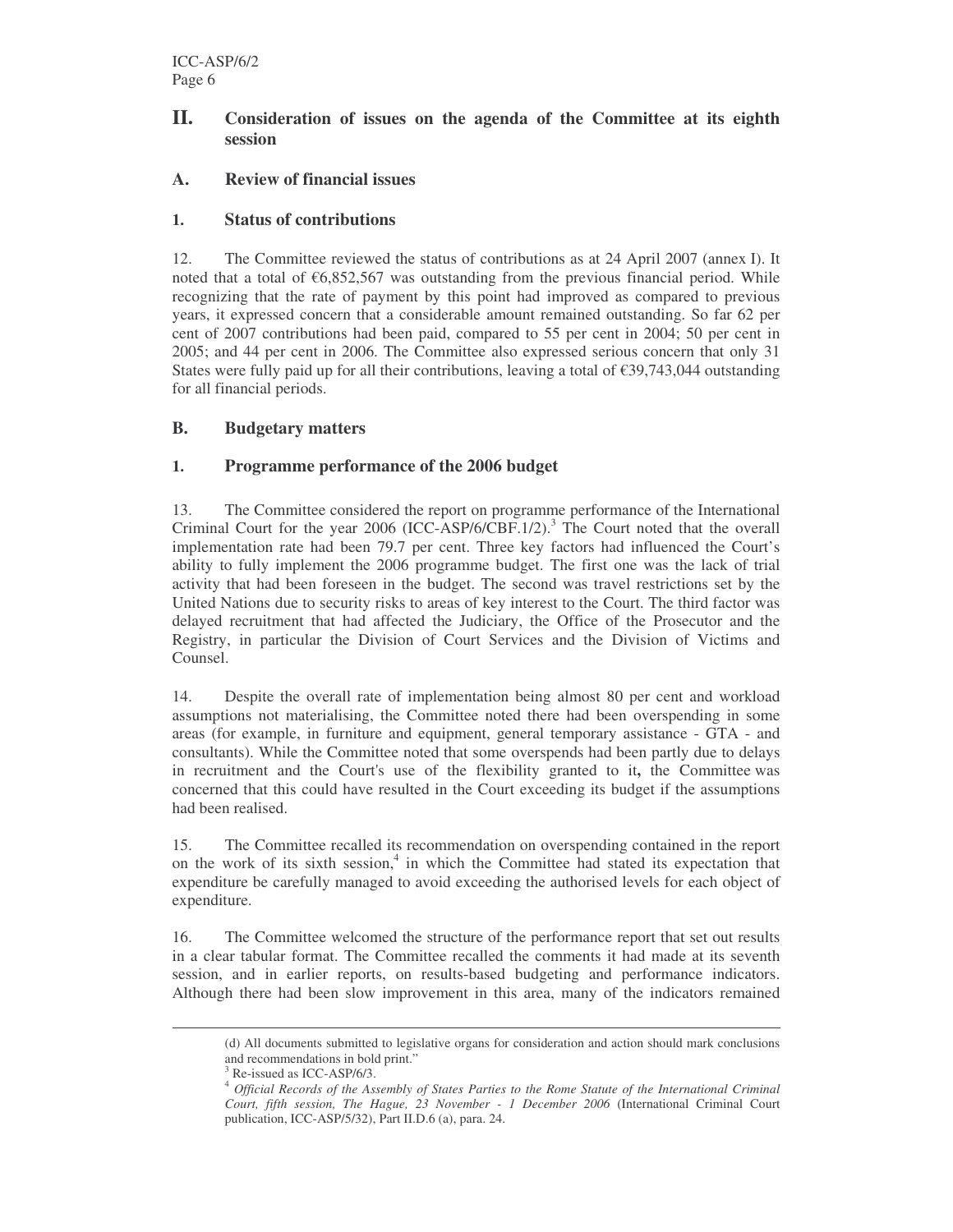vague resulting in performance being unclear, over-stated, or not realistically described. As a result, the challenges facing the Court were not always adequately highlighted. **The Committee reiterated the need for results-based budgeting to be linked to expenditure, and for performance indicators to be:**

- **Specific**
- **Measurable**
- **Achievable**
- **Relevant**
- **Time-bound**

17. In discussing the results achieved by the Court in 2006, the Committee recalled that the Statute established not just a court but a full international criminal justice system, including investigatory, prosecution, judicial, victims participation and reparation, public defense, outreach, security and detention functions. The Committee expressed interest in the potential for assessing the impact of the Court in specific situations and on the legal systems of States Parties, noting that the Court's activities would have impacts beyond the immediate prosecutions and trials which took place. The Committee asked the Court to continue to reflect on how such impacts could be assessed, including in the context of the Strategic Plan and the annual performance report.

#### **2. Performance of the 2007 budget (first quarter)**

18. The Court made a presentation on the budget performance for the first three months of the year 2007. The total level of implementation was at 21.4 per cent, but the Court did not yet have in place accounting systems that planned expenditure on a monthly basis over the year. As such, the rate of implementation at 31 March could be compared only against one quarter of the total budget. **The Committee encouraged the Court to continue to work towards the development of systems that would enable actual and planned expenditure to be compared on a monthly basis.** The Committee noted that 56 per cent of the consultants budget had already been spent, an area where there had been a significant overspend in 2006.

19. With respect to the present status of situations being considered by the Court, the Office of the Prosecutor advised that the Uganda investigation phase into crimes allegedly committed by the Lord's Resistance Army (LRA) would soon come to an end while monitoring of the situation as a whole would remain. The number of suspects had decreased from 5 to 4 (one deceased), but their arrest and surrender to the Court remained uncertain and beyond the Court's control. It was necessary for some resources to remain in the field in order to preserve evidence, particularly to keep track of witnesses, in case the arrest and surrender were to occur at a later stage to avoid a costly re-investigation as a result of a loss of evidence. In the situation in the Democratic Republic of the Congo (DRC), charges had been confirmed in one case (Thomas Lubanga) at the end of 2006, but the defense counsel had since resigned leading to a delay in proceedings. The second case within this situation was continuing, while a third case was under consideration. It was also noted that there had been travel restrictions in the DRC due to security concerns. Progress had been made in the Darfur situation. Summonses to appear relating to two individuals had been requested and were under consideration by the Pre-Trial Chamber.<sup>5</sup>

20. The Committee recalled that at its fifth session the Assembly had recommended that additional posts requested for translation and for the Victims and Witnesses Unit, within

<sup>&</sup>lt;sup>5</sup> It should be noted in this connection that on 2 May 2007, the Pre-Trial Chamber issued arrest warrants against the two individuals concerned.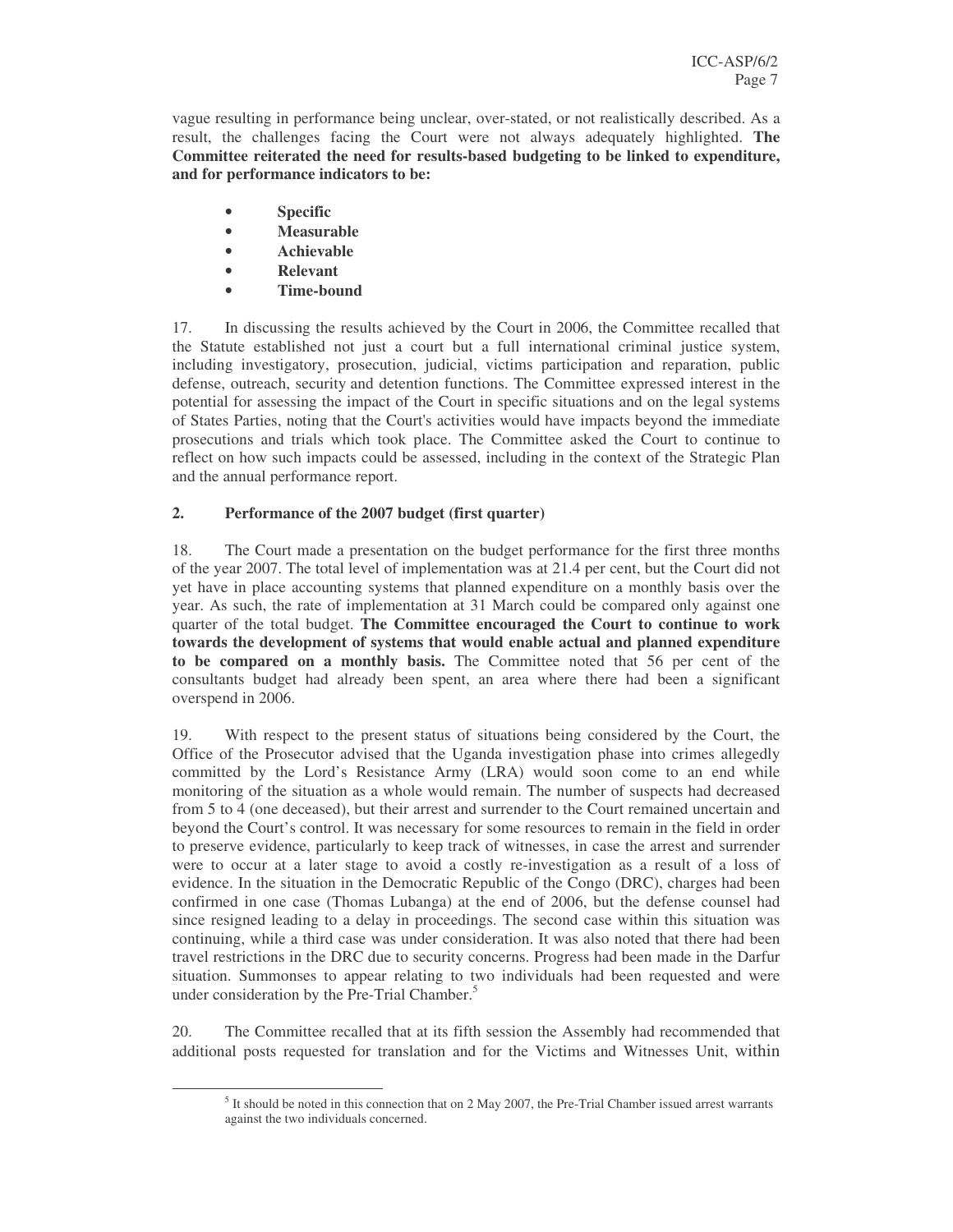Major Programme III, could be absorbed within that Major Programme. <sup>6</sup> The Court advised that the costs of these resources would be offset by underspending in other areas and stated its intention to include the full cost of these posts in the 2008 budget. **The Committee noted that while the Assembly had approved the posts, there appeared to have been an expectation that the Court would seek to absorb the additional costs (rather than simply deferring them for one year). The Committee requested the Court to seek to identify any offsetting savings and to include such information in the proposed 2008 budget.**

21. The Committee was also informed that the Court intended to propose increases in the 2008 budget for inflation for the two previous years. The Committee recalled that the Assembly had not approved an adjustment for inflation in the 2007 budget. **While the Committee expected that the Court would propose an increase for inflation between the 2007 and 2008 budgets, which would be assessed by the Committee and the Assembly, the Committee did not see a justification to include in the proposed programme budget for 2008 an increase for inflation from 2006 to 2007, which had already been rejected by the Assembly. The Committee requested the Court to include in the proposed 2008 budget a full explanation of its methodology for calculating inflation and exchange rates adjustments for staff and non-staff resources.**

#### **3. Programme structure and budget presentation for 2008**

22. The Committee recalled the exchange of views which took place during the fifth session of the Assembly on the presentation of the budget and the budgetary process<sup>7</sup> as well as its own comments on the proposed 2007 budget at its seventh session. <sup>8</sup> The Committee agreed to consider possible improvements to the budget presentation and process, consistent with the report of the Assembly, at its ninth session.

#### **a) Budget time frame**

23. The Committee invited the facilitator on budgetary issues of The Hague Working Group, Ambassador Hans Magnusson (Sweden), to address the Committee on issues of concern within The Hague Working Group. Ambassador Magnusson presented an informal paper to the Committee that proposed adjustments in the timetable for the budgetary process. In his view, it would be preferable in future years to bring forward by some weeks the dates of the second annual session of the Committee and to advance the publication of the proposed programme budget by a few weeks. States would also like to receive an early circulation of the budget figures before August.

24. **The Committee agreed that there had been insufficient time for States to examine its report in advance of the Assembly in 2006 and therefore decided to move its session from October to September, ensuring the report would be available by mid-October. It also urged the Court and the Secretariat to optimise the process of preparing the budget.** In this regard, the Committee recalled rule 103.3 and regulation 3.4 of the Financial Regulations and Rules, **which state:**

"Rule 103.3 Content of the proposed programme budget

The proposed programme budget shall contain:

<sup>6</sup> *Official Records of the Assembly of States Parties to the Rome Statute of the International Criminal Court, fifth session, The Hague, 23 November - 1 December 2006* (International Criminal Court publication, ICC-ASP/5/32), Part II.D.2 (a), paras. 26-27.

<sup>&</sup>lt;sup>7</sup> Ibid., Part II.C, paras. 5-9.

<sup>8</sup> Ibid., Part II.D.6 (b), paras. 48-50.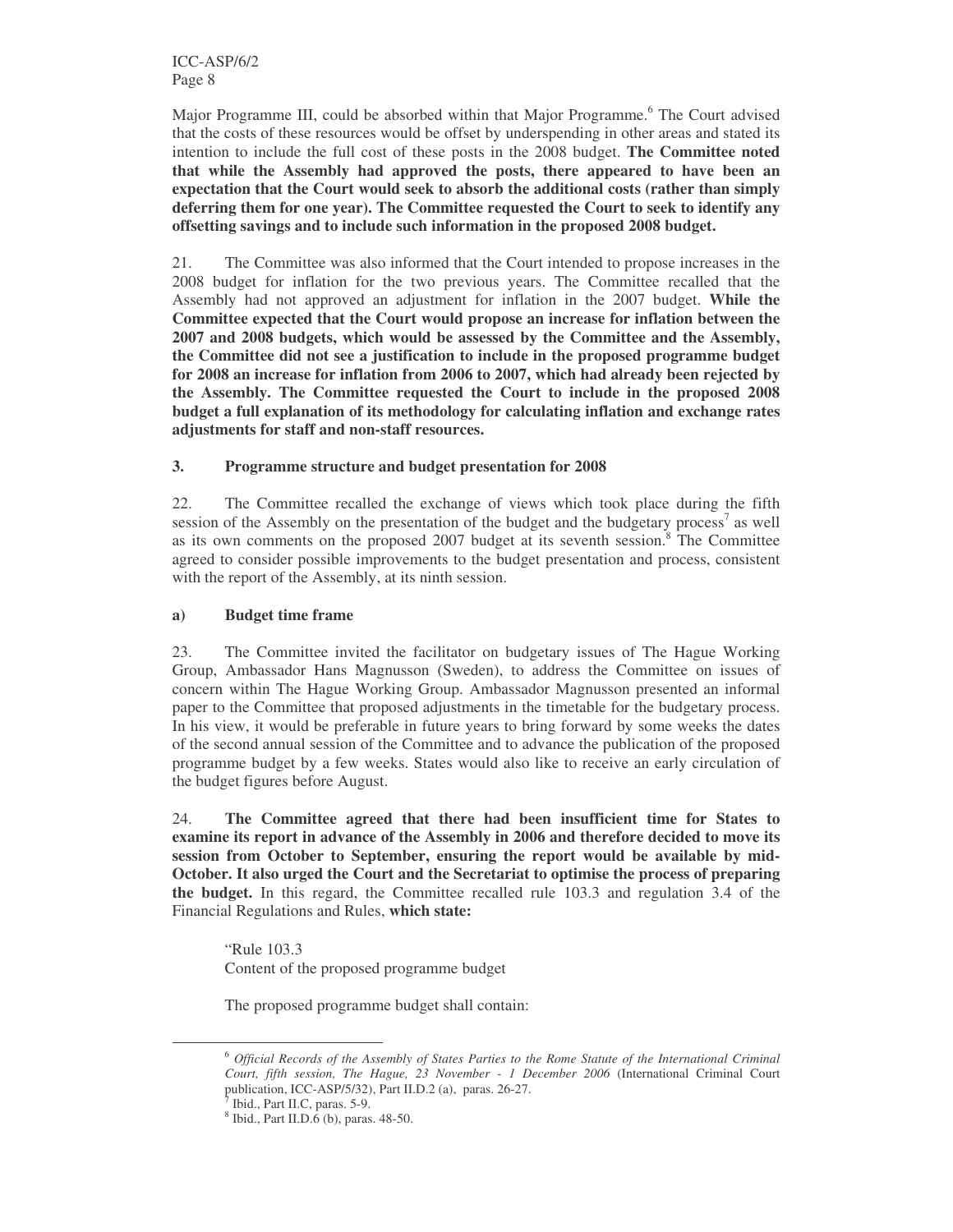(a) The financial framework of the Court, followed by

(i) A detailed statement of resources by part, section and, where applicable, programme support. For purposes of comparison, the expenditures for the previous financial period and the revised appropriations for the current financial period shall be indicated alongside the resource estimates for the forthcoming financial period; (ii) A statement of estimated income, including income classified as miscellaneous in accordance with regulation 7.1;

- (b) The budget proposals, with detailed budget narratives as set out in regulation 3.3;
- (c) Relevant tables and figures on budget estimates and posts.

**3.4. The Registrar shall submit the proposed programme budget for the following financial period to the Committee on Budget and Finance at least 45 days prior to the meeting at which the Committee shall consider the proposed programme budget. At the same time, the Registrar shall also submit the proposed programme budget to the States Parties."**

25. **The Committee noted that the proposed 2008 budget should be published by 25 July 2007 in order to be available 45 days in advance of the opening of the Committee's ninth session on 10 September 2007.**

#### **b) Budget presentation 2008**

26. Following an informal process of consultation between the Court and the Committee since the previous session, **it was agreed that the following improvements would be made in the Court's proposed programme budget for 2008:**

i) Baseline: The draft budget would continue to show estimates for 2008 in comparison to the approved budget for the current year (2007) and the actual expenditure for the previous year (2006). However, to improve the comparability of the estimates, the Court would present an addendum to the budget comparing the proposed budget for 2008 with a forecast for current year (2007) actuals, based on expenditure up to the end of August.

ii) Introduction: The introduction to the draft budget would contain a longer and more informative macro-analysis of change in the budget, which should equip the Committee and the Assembly to examine the budget at a more strategic level. This would include a better explanation of the relationship of change in the budget to the Strategic Plan and identification of specific challenges and objectives for the Court in the coming year. The introduction would include more tables presenting key aspects of the budget, in particular to show change in the resources required for each situation. Organigrams would include details of current and proposed staffing levels to allow easier review of the proposed budget.

iii) Justification of additional resources: The draft budget would continue to provide justification in support of proposed new resources. Such justification would demonstrate why proposed new resources were needed in the context of the existing resources available to a relevant area and explain why it was not possible to absorb new costs, to make efficiency improvements, or to prioritise. It was desirable to use workload indicators and other such supporting information where that was relevant. The level of justification would correspond more closely to the quantity of additional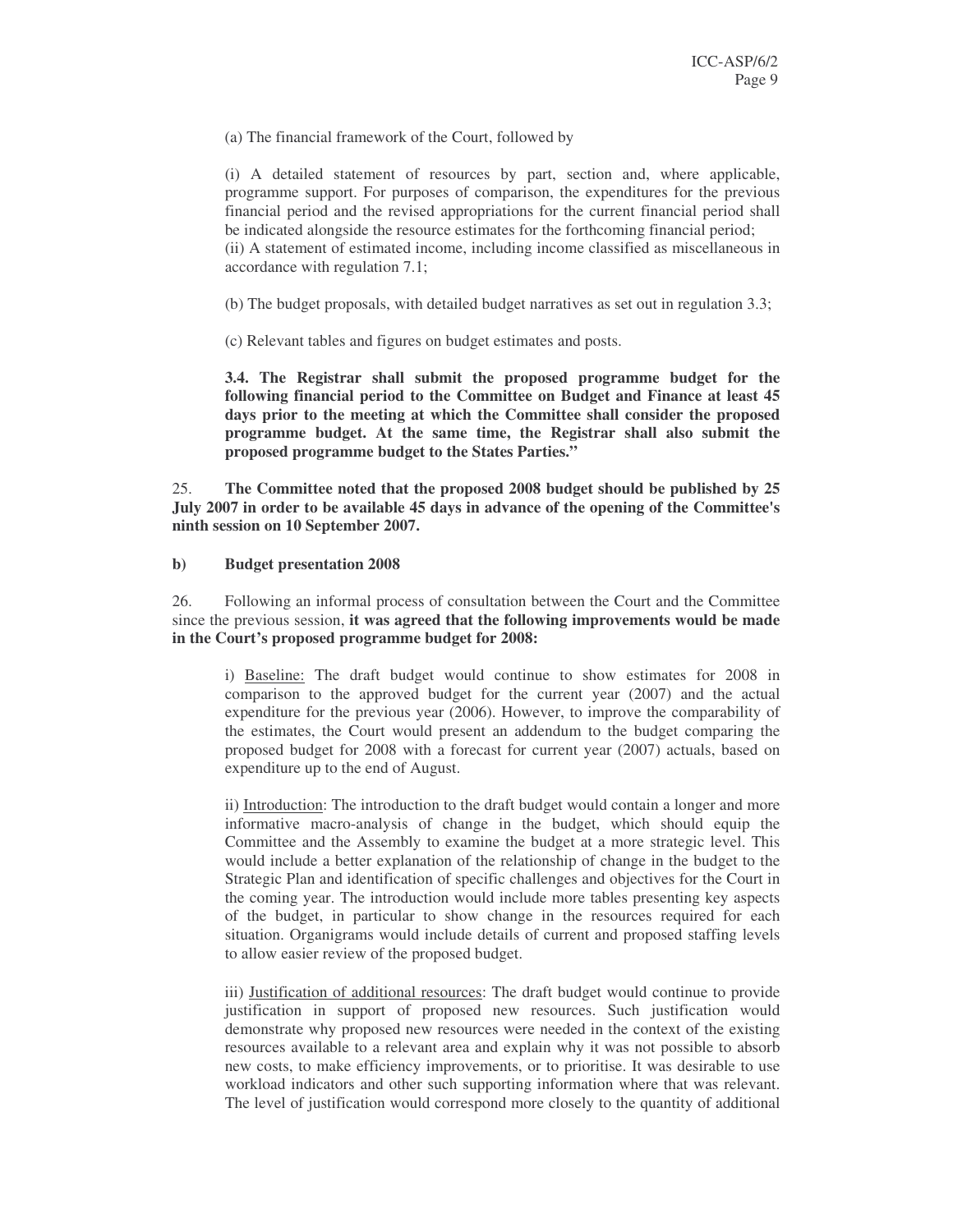resources sought and be more consistent throughout the budget document. Finally, the draft budget would include sufficient information on the current level of resources and posts for each programme to allow easy comparison of proposed and existing resources**.**

iv) Justification of non-recurrent resources: The draft budget would not assume the automatic continuation of resources from one year to the next for costs that could reasonably be regarded as non-recurrent. While it would not be desirable to precisely delimit recurrent and non-recurrent resources, justification would be provided for resources that could be regarded as non-recurrent. For instance, in many cases consultancy expenses were approved for a one-off purpose and should not be assumed to continue without the need for fresh justification.

v) Sub-programmes: In preparing the draft budget, the Court would review the need to continue to present individual budgets for very small sub-programmes, in particular the many 'offices of the head'. The Court would seek to compress very small sub-programmes into larger budgetary units wherever possible. This should reduce the overall length of the budget document.

vi) Performance indicators: The budget would contain a smaller number of performance indicators that would measure the degree of success attained in achieving the specific objectives contained in the Strategic Plan. The Court would seek to apply the improvements identified in paragraph 16 above on programme performance for 2006.

vii) Income: To improve transparency, the budget should reflect all income and expenditure for the relevant financial period, as required by regulation 3.2 of the Financial Regulations and Rules.

#### **c) Future budget improvements**

27. **The Committee had an initial exchange of views with the Court on several other budgetary matters which would require amendment of the Financial Regulations and Rules by the Assembly, including multi-year budgets, transfers between major programmes, and possible changes to the major programme structure. It was recognised that these issues were complex and that more work would be needed before any recommendations could be made to the Assembly. The Committee decided to revert to these issues in future sessions.**

#### **C. Premises of the Court**

#### **1. Permanent premises**

28. The Committee recalled that, at its fifth session, the Assembly had requested the Court, in order to allow a review by the Committee at its eighth session, (a) to finish preparing in the shortest possible time a detailed functional brief that would include its user and security requirements reflecting scalability in terms of staffing levels; (b) to prepare, in consultation with the host State, cost estimates for the project; and (c) to prepare, in consultation with the host State, a provisional timetable with key decision points, a summary of planning and permit issues, and a planning strategy for the site showing possible modular approaches to scalability. The Assembly had also requested the host State, in order to allow a review by the Committee at its eighth session, to provide further information on the financial and land offers contained in the further host State bid, including the possible options and methods for managing the proposed loan, any legal issues concerning the separation of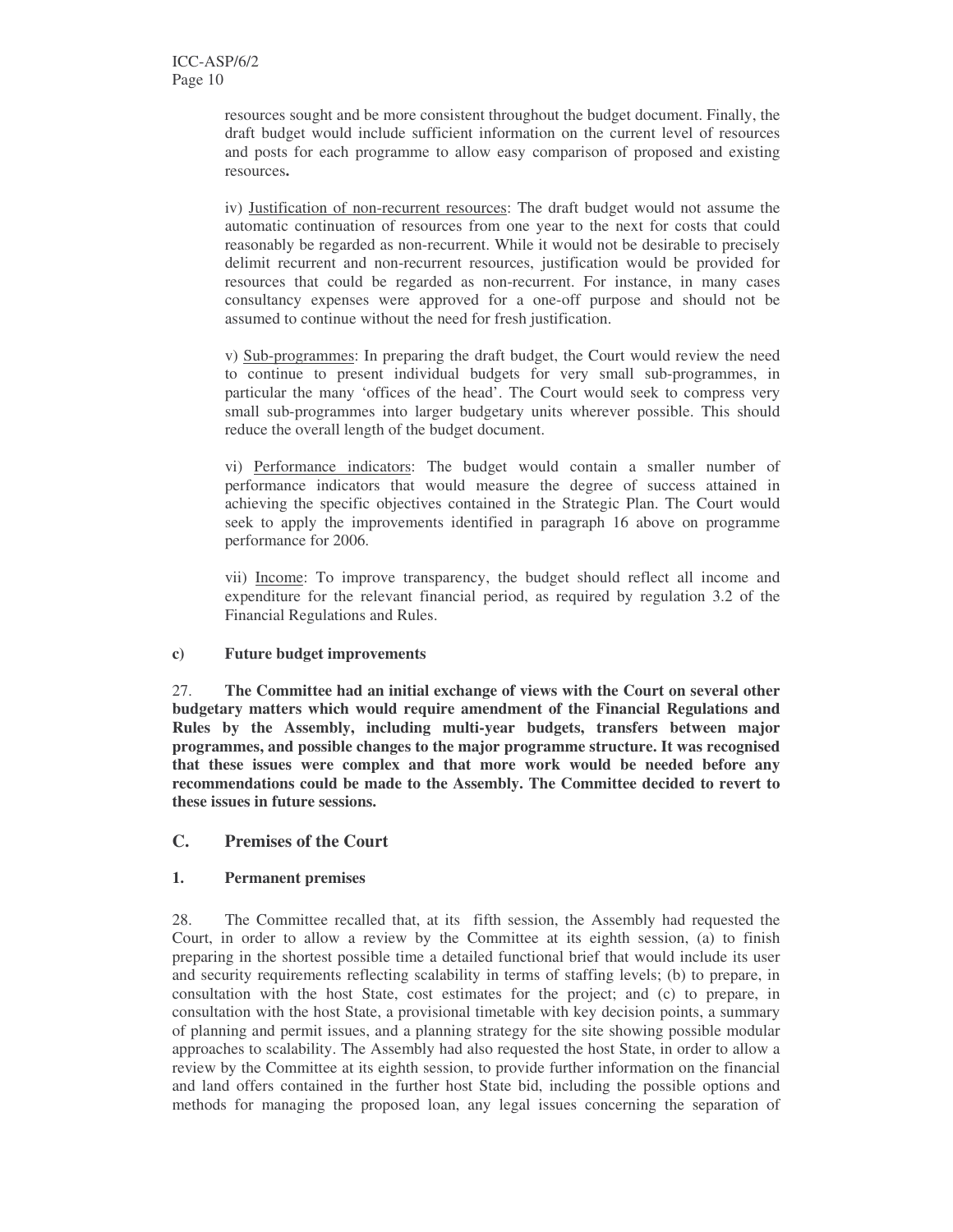ownership of the land and the proposed buildings and other issues that would be subject to a contract between the host State and the Court. Furthermore, the Assembly had also requested the Bureau, in consultation with the Court and the host State, to prepare options for a governance structure for the project that would specify the respective roles and responsibilities of the Assembly, the Court and the host State.<sup>9</sup>

29. Accordingly, the Committee considered the functional brief for the permanent premises, the cost estimates, the further clarification of the host State bid and informal papers from The Hague Working Group on permanent premises, and had the opportunity to discuss the issues raised with Court officials, representatives of the host State and the facilitator on permanent premises of The Hague Working Group, Mr. Masud Husain (Canada).

30. The Committee was pleased by the overall quality and detail of the documentation, and noted that considerable progress had been made since the first experts meeting in September 2006. **The Committee decided to focus its work on areas where its expertise could contribute to the overall progress of the project, and agreed it would need to consider the issues again at its next session with a view to reporting to the Assembly at its sixth session. With this in mind the Committee considered the following areas at this stage.**

#### **a) Functional brief**

31. The Committee noted that the functional brief included two sets of assumptions for the level of activity in future, and that estimates of the number of workplaces required had been made for both scenarios, namely the "target scenario" and the "growth scenario".

32. The target scenario was a projection of the anticipated needs of the Court beyond 2012 in terms of staffing levels and related area requirements. It was based on the following key assumptions used in the Court Capacity Model: up to four situations, four investigations, four trials, three final appeal procedures and a team of 18 judges working full time at the Court. These assumptions led to a scenario of 1,137 staff and 1,357 workplaces.

33. The growth scenario was a projection based on the Court Capacity Model indicating the possibility for future expansions after the establishment of the permanent premises. It was based on the following key assumptions: up to five situations, four investigations, seven trials, three final appeal procedures and possibly more than 18 judges in accordance with article 63, paragraph 2, of the Rome Statute. These assumptions led to a scenario of 1,364 staff and 1,598 workplaces.

34. **The Committee agreed that – while it was impossible to predict the workload of the Court in 10 years time – the workload assumptions stated in the 'target scenario' appeared to represent a reasonable basis for planning the permanent premises.**

35. The Committee noted that the staffing levels associated with these workload assumptions had been derived from the Court Capacity Model. **The Committee recalled its comments in paragraph 36 of the report on its previous session, where it had welcomed continued work on the Model while expressing caution about its accuracy as a planning tool at this stage.** <sup>10</sup> **The Committee agreed that the Model did not take account of economies of scale and produced inflated staffing estimates, even in areas of the Court where staffing levels were not tied to the assumptions of the budget (for instance the Secretariat of the Assembly of States Parties).**

<sup>&</sup>lt;sup>9</sup> Ibid., Part III, resolution ICC-ASP/5/Res.1, paras. 2, 3 and 7.

<sup>10</sup> Ibid., Part II.D.6 (b), para. 36.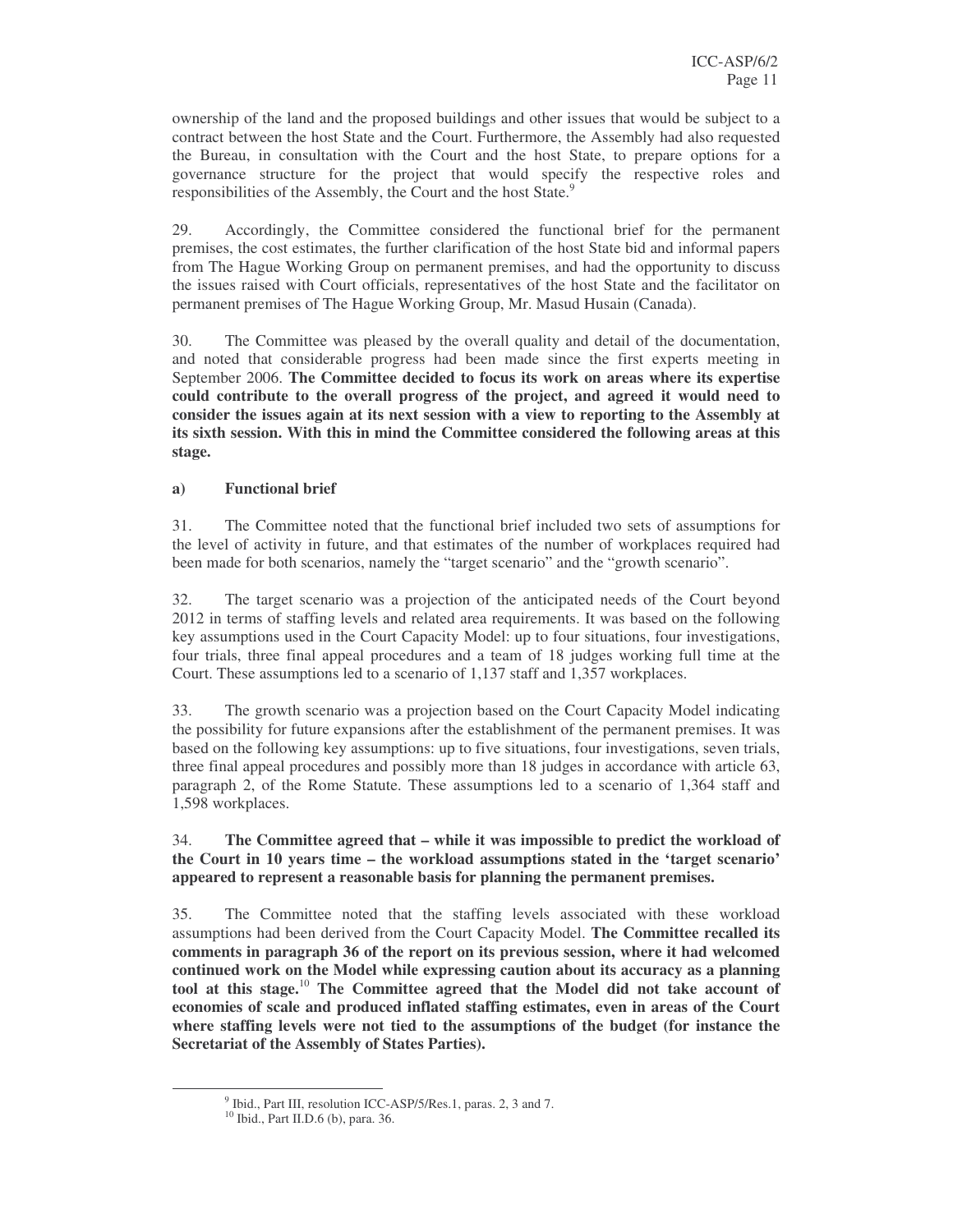| 36. |  | To improve the comparability of the staffing levels in the functional brief with the |  |  |  |  |
|-----|--|--------------------------------------------------------------------------------------|--|--|--|--|
|     |  | current level of staffing, the Committee produced the following table:               |  |  |  |  |

|                  | April 2007 | Budget 2007 | 'target' | 'growth' |
|------------------|------------|-------------|----------|----------|
| Staff            | 640        | 77          | 1201     | 1434     |
| Interns/visiting | 67         | 96          | 153      | 153      |
| professionals    |            |             |          |          |
| Total            | 707        | 867         | 357      | 592      |

37. This table identifies the number of staff of all types working at the Court, with the exception of those in the field. The Committee noted that the functional brief forecasts growth of 56 per cent in staffing numbers between the budgeted level of staff for 2007 and the 'target scenario'. However, in broad terms, the difference between the assumptions for the 2007 budget and those for the target scenario did not appear to be large enough to explain a 56 per cent increment in projected staff requirements.

38. While the Committee agreed that it would not be possible to precisely estimate staffing levels in the future, given the uncertainties pertaining to the development of the Court's work, **it agreed that the workload assumptions in the target scenario could provide a reasonable basis for calculating a staffing range.** In the Committee's view, a range of 850 to 1,050 staff (not including interns and visiting professionals) would be likely to cover the Court's needs to meet the workload assumptions in the target scenario. It indicated its interest in examining closely any further staffing estimates that the Court generated.

#### 39. **The Committee noted that The Hague Working Group had requested modelling of a scenario based upon staff numbers of 900 while demonstrating flexibility and scalability, and supported this request.**

40. The Committee understood that a further expert meeting was being arranged for June 2007 to conduct a validation process to test the user requirements in a more detailed manner. With this in mind, the Committee chose to limit its comments on the functional brief to the following points at this stage, noting that the previous expert meeting had already identified most issues of interest to the Committee:

i) The Committee noted that workstations had been allowed for 153 interns and other short-term visitors, increasing the total spatial requirement and number of workstations by 12.5 per cent. Although the Committee recognised the value of internship and other visitors, it questioned whether this required such a high provision of facilities**. The Committee felt that the Assembly may wish to determine to what extent it wished to fund space, furniture, IT equipment and overheads for so many interns and visitors.**

ii) The allowance for posts for the Secretariat of the Assembly in the two scenarios was based on exponential growth linked to increases in the Court's workload. However, the workload of the Secretariat would bear little relationship to the assumptions of the Court. This was one area in which the tendency of the Court Capacity Model to inflate numbers was most apparent. The Committee observed that the Secretariat workload would be driven primarily by the requirements of the Assembly and its subsidiary bodies.

iii) The functional brief provided office space for staff whose functions were not desk-bound (e.g. security). Although the Committee did not seek to deprive Court staff of a proper working environment and facilities, it questioned whether such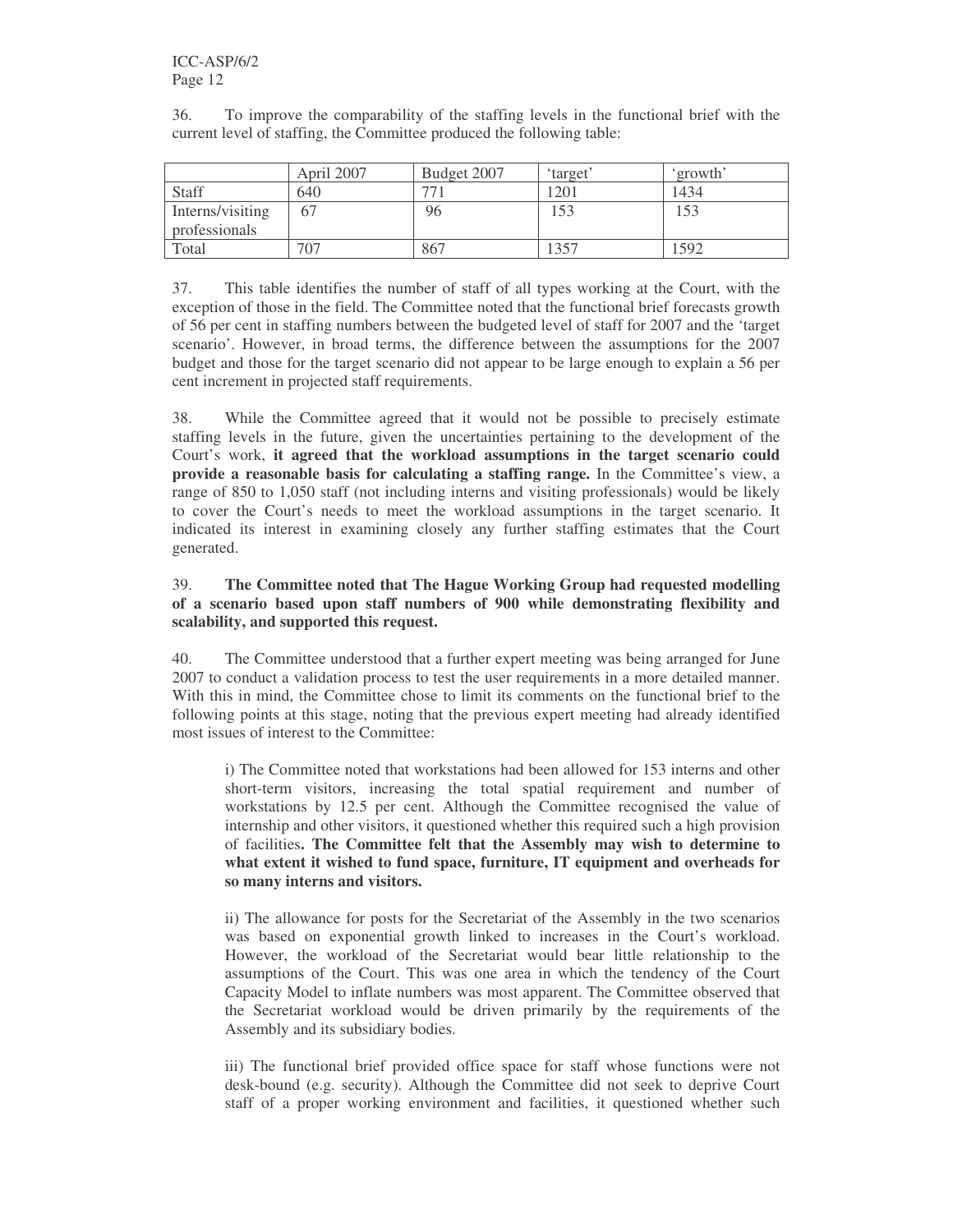provision was necessary. **It agreed that close scrutiny was needed of the amount of space proposed for staff depending on their specific functions.**

iv) In the cost estimates,<sup>11</sup> provision for car parking accounted for more than 10 per cent of the construction cost. **The Committee questioned whether this was necessary, given alternatives and public transport facilities.**

#### **b) Cost estimates**

41. The Committee noted the cost estimates that had been provided at this stage and the approach that had been adopted in their calculation. **The Committee recognised that the estimates were quite tentative given the many uncertainties and unclear assumptions currently prevailing. It also observed that the cost estimates related only to the construction costs and fixtures, and that a number of other items such as ICT equipment were excluded, although it might be possible to utilise some of the existing equipment from the interim premises. Additionally, funding would be required for professional services in managing the project, the extent of which would be clearer once issues of project management and governance had been clarified. The Committee felt that the Court should instigate work to ascertain the range of additional costs that would be required to provide States Parties with a better understanding of the total costs to which they would need to commit.**

42. Regarding cost estimates, the point was also made that **additional clarifications were required from the host State concerning some legal aspects of the relationship between land and building, in particular the legal status of the building's property in the event of a move of the Court's seat.**

#### **c) Financing**

43. The Committee noted that financing options would need careful examination by the Assembly and accordingly welcomed information from the host State on the terms of its loan offer. The representative of the host State offered helpful additional information in response to questions on details of potential loan arrangements. **The Committee agreed that it would be useful for the host State to provide as much detail as possible in writing at an early stage, including with respect to the following questions:**

- i) What variability is available in the start date for repayments?
- ii) Can the loan be for any period up to 30 years?
- iii) How would the arrangement handle late payments due to arrears of States Parties?
- iv) Could the value of the loan be taken as a direct subsidy to the project?

44. The Committee agreed that while a decision on financing may not be needed in 2007, it would be important at least to make progress towards financing options and to develop details of the costs of particular models.

#### 45. **The Committee requested the Court, with the help of appropriate expertise, to prepare for its next session details of costs for the Assembly of each of the following options (in each case for total project costs of €150m and €200m):**

i) Paying for the project in the years that expenditure is incurred (without the use of any loan);

<sup>&</sup>lt;sup>11</sup> Informal paper on cost appraisal. The New Permanent Premises of the International Criminal Court: Preliminary Cost Estimate for Construction Costs (Drees & Sommer International, 6 March 2007).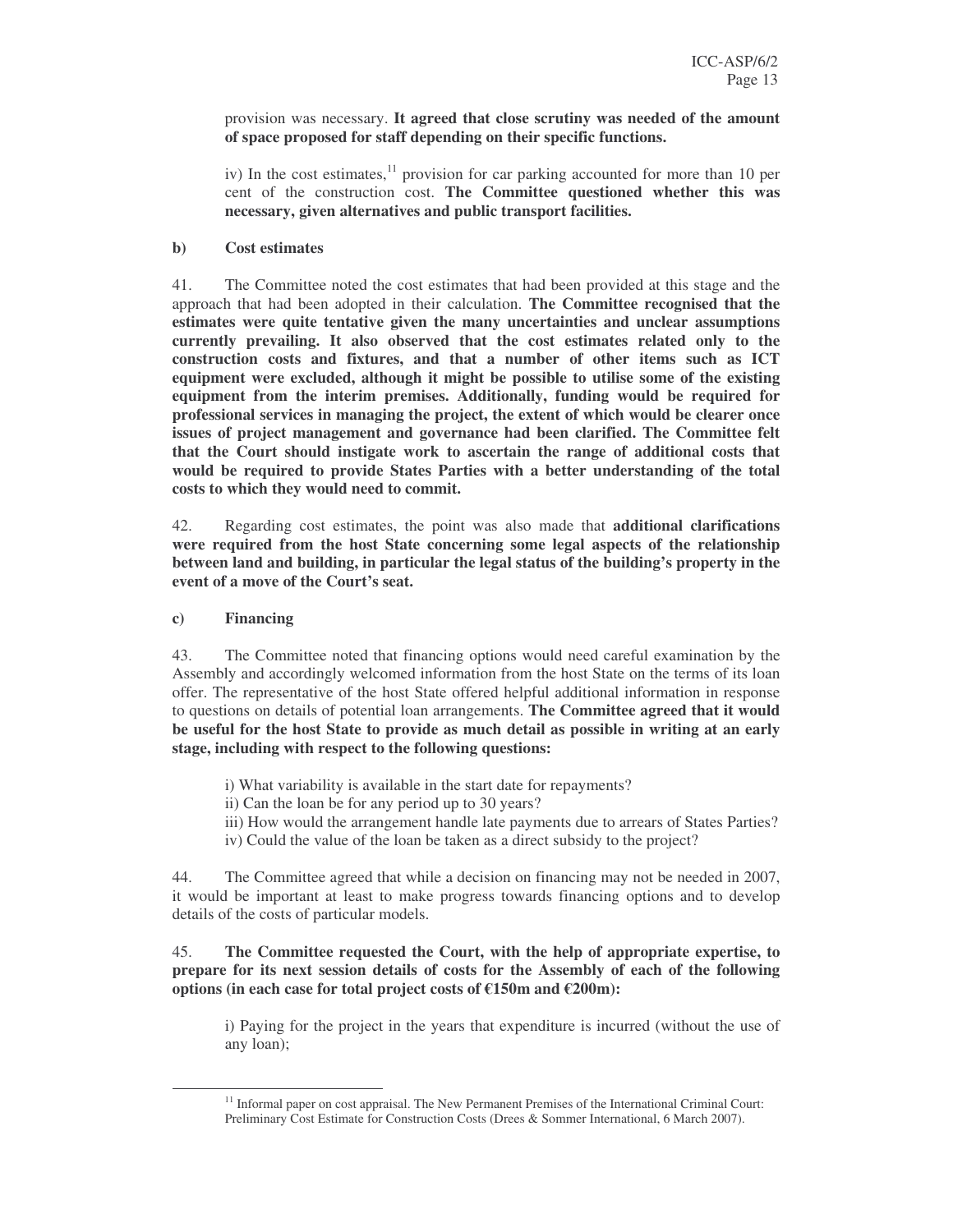ii) Use of the capitalized amount (estimated at  $\epsilon$ 35 million) in case of non-use of the host State loan;

iii) An interest-free loan over 30 years, with payments commencing in the first year of the project;

iv) An interest-free loan over 30 years, with payments commencing at the completion of the project;

v) A 2.5 per cent interest loan over 30 years, with payments commencing in the first year of the project;

vi) A 2.5 per cent interest loan over 30 years, with payments commencing at the completion of the project; and,

vii) A 2.5 per cent interest loan over 10 years, with payments commencing in the first year of the project.

46. The Committee also noted that there may be potential to raise significant funds towards the project through donations from States and private institutions and individuals. **It recommended that the Court and The Hague Working Group continue to give consideration to means by which specific parts of the permanent premises (for instance, courtrooms, meeting rooms, library, art) could be financed by donations.** It suggested that fundraising capacities in the project team, and possibly in the governance structure, may be necessary to attract donations.

#### **d) Governance structure**

47. The Committee again considered the question of governance arrangements for the project in light of continuing informal discussions in The Hague Working Group. It welcomed the important progress that was reflected in the informal summary by the facilitator on permanent premises of the meeting of experts on the permanent premises, which took place in The Hague from 28 to 30 March 2007.

48. In general, the Committee felt the direction of discussions in The Hague Working Group was promising and consistent with its earlier recommendations which: (a) underlined the need for a clear framework setting out the project structure, the responsibilities of each party, and lines of accountability to the Assembly; and (b) emphasised the need for sound governance arrangements to be put in place at the outset.<sup>12</sup>

49. **The Committee noted that further work would be undertaken to identify the key decisions that the Assembly should determine in the governance structure, and how authority should be delegated to those responsible for successful delivery of the project. The Committee encouraged The Hague Working Group to continue to work towards a clear framework that would identify the key parties in the project structure, the authority and responsibility each would exercise, and lines of accountability to the** Assembly. In this regard, the Committee felt that it may be useful to differentiate between parties which were essential to decision-making and management of the project, and those other stakeholders whose close strategic involvement was required alongside the decisionmaking structure. Not all stakeholders could be incorporated into the decision-making structures; rather, means of effectively involving them were needed, including means of effective communication to prevent mistrust from developing. The Committee felt that it was critical for the top decision-making body to be able to take quick and clear decisions, including on difficult issues, where there may be differences of view among parties.

<sup>12</sup> *Official Records of the Assembly of States Parties to the Rome Statute of the International Criminal Court, fifth session, The Hague, 23 November - 1 December 2006* (International Criminal Court publication, ICC-ASP/5/32), Part II.D.6 (a), paras. 43-44 and Part II.D.6 (b), paras. 113-114.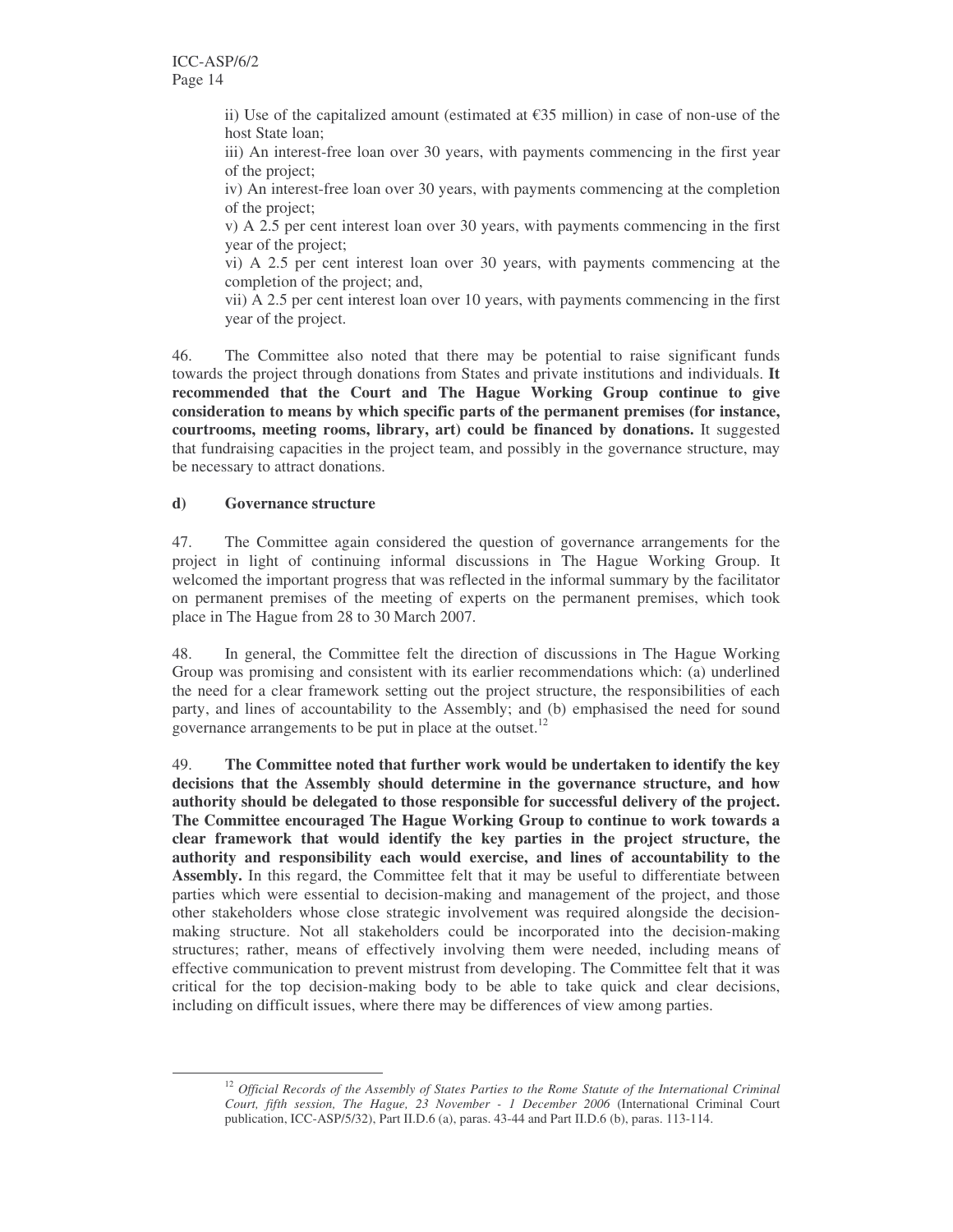50. With respect to the project director, **the Committee agreed that it would not be ideal to designate the host State as the project director.** While the host State had an indispensable part to play in many aspects of the project, and this needed to be reflected in the governance arrangements, the Committee felt that the host State's other roles (including in financing) would be complicating factors that could give rise to a perceived conflict of interest. Moreover, the Committee observed that the Assembly wished to exercise a stronger hand in guiding the project than might be possible were the host State to also serve as the project director.

51. **The Committee agreed that, on the basis of the information available at this stage, it favoured the Court as the 'project director'.** At its sixth session, the Committee had emphasised<sup>13</sup> that the Court should create strong internal governance arrangements that ensured the Registrar was responsible and accountable for the project, and it had encouraged the creation of a strong project management office.

52. Representatives of the Court advised the Committee that the Court was the only legal entity that could enter into binding financial obligations. While the Committee felt that this obstacle would be surmountable, it did see advantages in utilising the existing governance arrangements that applied to the Court's ordinary management activities, including capital investments. Using the Court as the project director would be the simplest arrangement, provided that its internal lines of responsibility and accountability were strong, and that its capacities to fulfil the role were sufficient for the task.

53. **In these respects, the Committee agreed that to effectively fulfil the project director role the Court would have to establish a team of experienced specialists who are skilled in managing the details of a sizable and complex construction project.** In particular, the leader of this team should be an eminently qualified professional with a proven track record in successful delivery of major projects of this kind, who could command the respect of all parties. The Committee felt that previous planning by the Court for the staffing of its project office, headed at the P-5 level, would not meet this standard. In particular, it appeared likely that the head of the office would need to be at a higher level to attract suitable applicants. **The Committee also felt it would be helpful for the Court to provide more information on the internal lines of accountability for the project office should the Assembly decide that the Court should fulfil the role of project director.**

54. **Notwithstanding these comments, the Committee also recognised that some of the same considerations that applied to the host State as project director also applied to the Court**: there could be conflicts of interest and the arrangement may not allow the Assembly to exercise sufficient control over the project. Were the Assembly to decide that the Court would serve as the project director then it might need to adopt appropriate controls within the governance scheme.

55. The Committee was aware that these questions remained under consideration in The Hague Working Group and indicated its wish to return to the question of governance at its next session. At that time **the Committee would provide more precise advice, if required, to the Assembly, especially with respect to arrangements within the Court for whichever model the Assembly was likely to adopt**.

#### **2. Interim premises**

56. The Court outlined the latest position with regard to the interim premises. The Court was currently occupying interim premises at The Arc, Hoftoren and Saturnusstraat buildings.

<sup>&</sup>lt;sup>13</sup>Ibid., Part II.D.6 (a), paras. 43-44.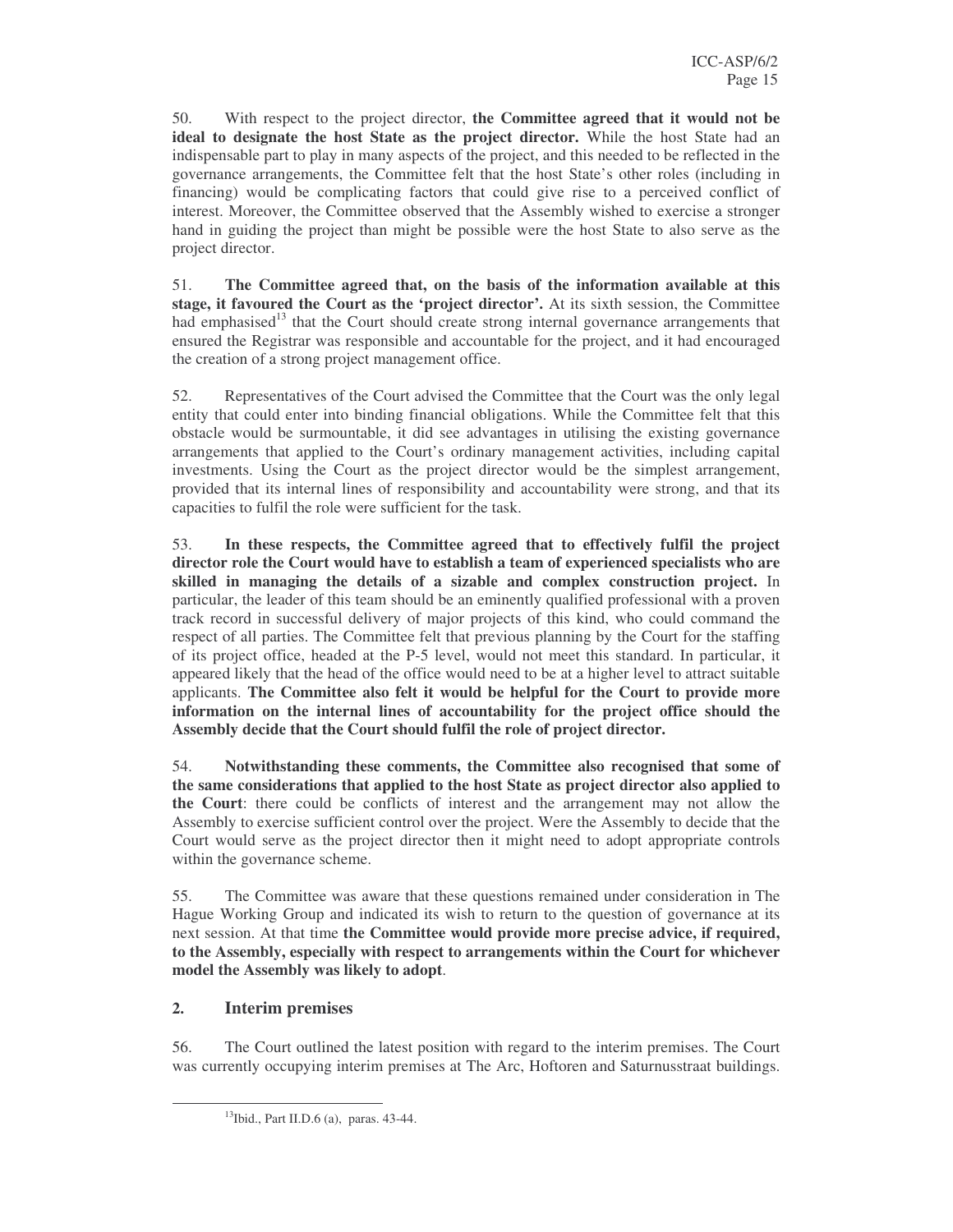Further expansion would take place to the Haagse Veste in the summer of 2008 with the intention of replacing the Hoftoren. However, given the Court's increasing staff numbers, this solution was unlikely to meet the Court's requirements, resulting in the potential for the Court to be located over four different sites.

57. The Committee deplored the difficulties and loss of efficiency in operating over multiple sites. **The Committee expressed its concern that the host State had not achieved a better solution in keeping with its responsibilities for providing interim premises. It hoped that a solution that avoided frequent re-locations could be found quickly**.

#### **D. Human resources**

58. The Committee received a presentation on the Court's current human resources policies and practices, including some data on the composition of the staff of the Court. The Court advised that it would soon commence a project on career development and a range of human resources policies within the context of the Strategic Plan.

59. The Committee noted that no reports had been presented by the Court for its consideration. Consequently, the Committee had to specifically request information on the level of staff, established posts, filled posts, vacancy rate and recruitment process. Additionally, information was requested on gender balance and geographical representation per country, in particular with regard to posts at the decision-making level.

60. The Committee agreed that the human resources policies of the Court were vital for the realisation of the Court's objectives: the Court needed human resources practices that would help attract and retain high-performing staff. **It therefore recommended that the Court move quickly to commence this exercise and requested that it examine (among others) the following issues:**

a) Alternatives within the common system for remuneration of staff, with a view to identifying models that are most appropriate to the Court's work;

b) The potential for merging grades (broadbanding);

- c) Measures to ensure that the performance management system is effective and fair;
- d) Possibilities to link performance to pay and other incentives; and,
- e) Measures to enhance career development and assistance.

61. The Committee noted that there was some tendency in the Court's selection process and job advertisements to rely too heavily on years of experience and seniority rather than competencies. Without discounting the importance of relevant experience, **the Committee agreed that the Court should seek to develop selection criteria for all jobs that focus on competencies and capabilities.** It welcomed the Court's advice that it had used competencybased techniques in conducting interviews and encouraged the Court to ensure that future amendments to application requirements increase the ability of the Court to differentiate applicants on the basis of competencies.

62. The Committee discussed the Court's efforts to improve geographical representation of staff, consistent with the Statute and the decisions of the Assembly. It recalled the high priority attached by States to ensuring an equitable representation of staff and took note of the data provided on the current composition of the staff. **The Committee strongly encouraged the Court to continue to develop systems for disseminating vacancy announcements to relevant groups and individuals in underrepresented countries. It was essential for the networks distributing vacancy announcements to operate quickly, either by Internet or by facsimile in order to ensure that potential applicants had sufficient opportunities to apply.** The Committee recognised that work was continuing in The Hague Working Group on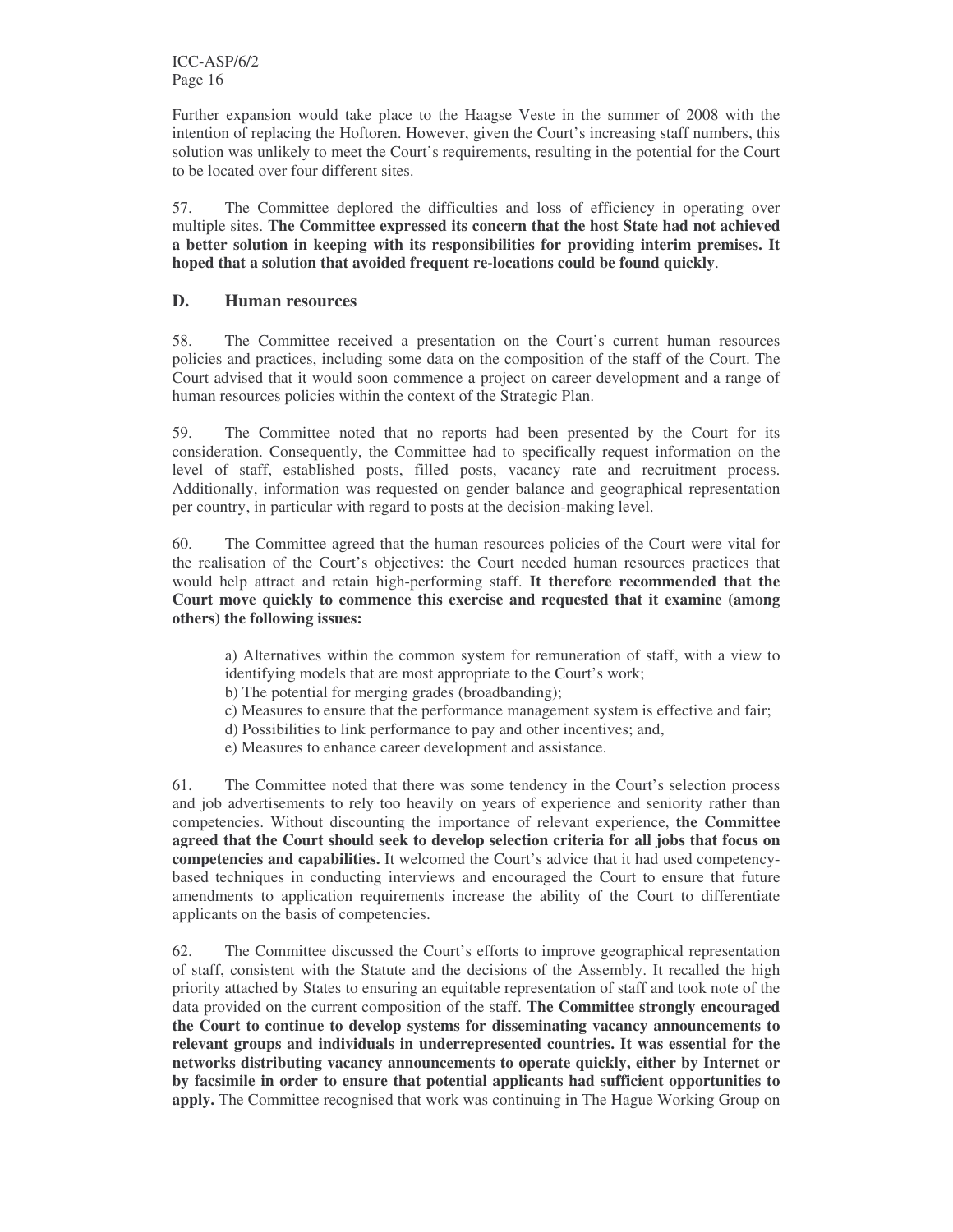this subject, and hoped that the Group would develop effective measures by which the Court could cooperate with States to identify and attract candidates from underrepresented States.

63. **The Committee requested the Court to prepare a comprehensive report on the issue of human resources for consideration by the Committee at its tenth session in April 2008,** which would provide an update on policy with respect to the issues identified above, as well as the types and length of contracts used by the Court. The report should also include relevant data on the composition of staff and consultants.

#### **E. Classifications / reclassifications**

64. In accordance with the recommendation to the Assembly adopted by the Committee at its previous session,<sup>14</sup> the Assembly had authorised the Committee to approve at its April session the reclassifications proposed by the Court where there was strong justification to do so.<sup>15</sup> The Court proposed a total of 20 positions for classification or reclassification, covering 39 individual posts.

65. The Court advised that the reclassification exercise had been strictly limited to positions that had undergone a significant change since the last review in 2005 and had followed the methodology established by the International Civil Service Commission. Firstly, work surveys had been prepared for each position under review, based on the work assigned and performed. Secondly, the assigned responsibilities of positions had been analyzed and evaluated by a job evaluation specialist, who had also conducted interviews with staff and managers in order to gain a greater understanding of the work and responsibilities involved. Thirdly, the recommendations made by the consultant specialist had been presented to the Coordination Council and reviewed by the Heads of Organs. The Court noted that a distinction should be made between the number of proposed reclassifications of a certain generic position type and the number of incumbents that may be occupying such positions. This exercise has yielded proposals to reclassify 13 positions covering 32 individuals.

66. The Court also advised that a total of 47 positions had not been classified previously in the 2005 exercise. These included 27 positions in the Professional and 20 in the General Service categories. For all these positions, a budgeted level had been established. Several positions submitted for this first-time classification were of an identical nature in terms of job content, such as the Field Office Manager and Field Outreach Assistant positions. Consequently, the distinction between the number of classifications of a certain generic position type and the number of incumbents that may be occupying such positions was also relevant in this case. The Court also noted that the change in level at the General Service (other level) grades (GS-OL) did not have any budgetary impact. Only 7 out of the 47 positions reviewed had a budgetary impact. These included five Professional level positions and two positions that were budgeted at the General Service level but which had now been classified at the Professional level.

67. The Committee noted that under Staff Regulation 2.1 and in conformity with the principles laid down by the Assembly of States Parties, the Registrar, in consultation with the Prosecutor, shall make appropriate provision for the classification of posts according to the nature of the duties and responsibilities required and in conformity with the United Nations common system of salaries, allowances and benefits. **The Committee agreed that all posts should be classified correctly and consistently, in accordance with the relevant criteria.** At the same time the Committee believed that it was the responsibility of managers to ensure that duties were allocated to posts in accordance with the grades of the posts.

<sup>14</sup> Ibid., Part II.D.6 (b), para. 52.

<sup>15</sup> Ibid., Part II.D.1 (c), para. 23.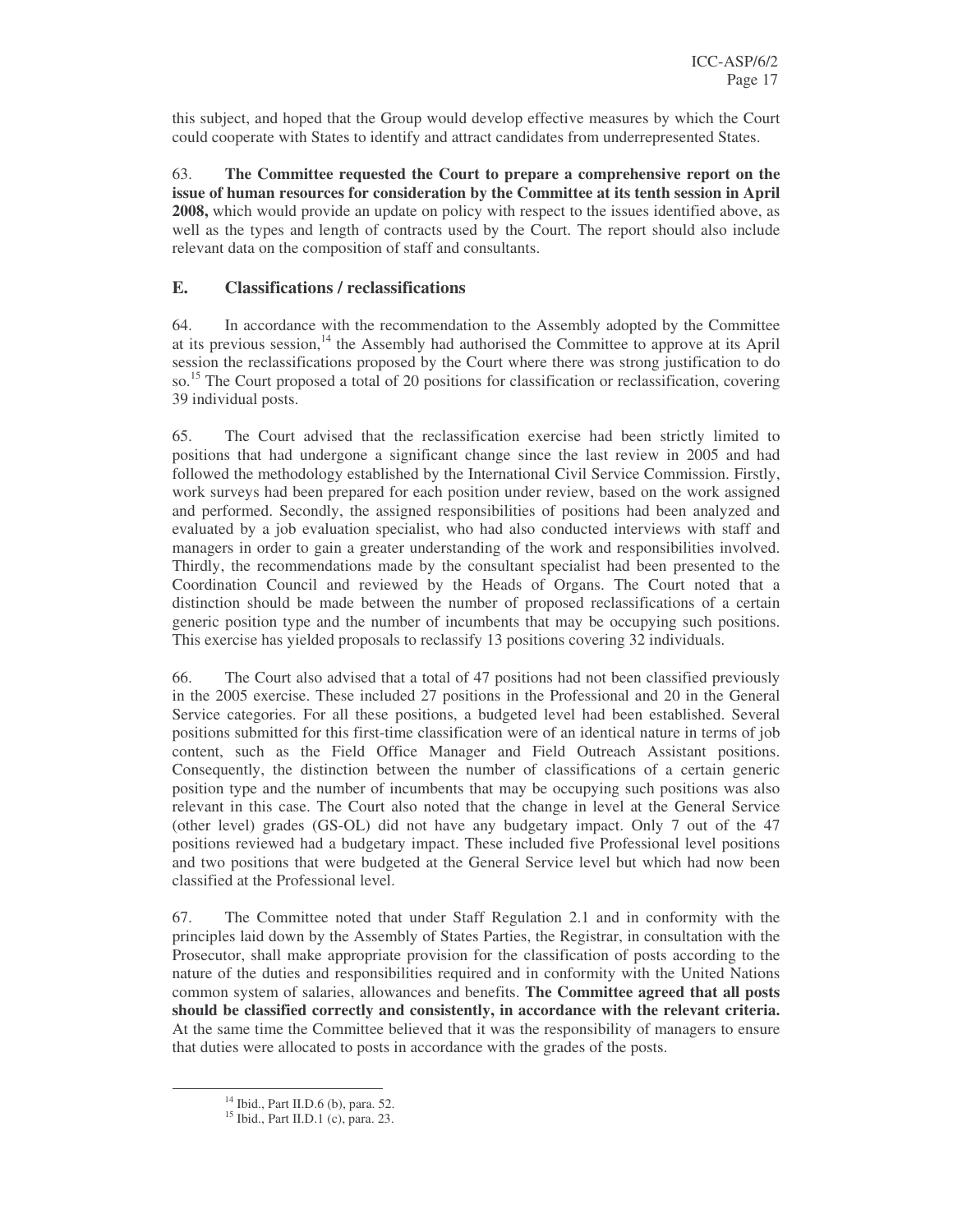68. **The Committee expected that reclassifications would be proposed only where substantial changes to the nature or arrangement of work in a particular area created new requirements that could not be covered by reallocating duties. The Committee warned against the possible temptation to use reclassification as a means of promotion or reward, or to inflate grades.**

69. **The Committee agreed that there should be no need to conduct general or periodic reclassification exercises in future.** The allocation of duties according to post grades was a part of the normal management function of the Court, and reviews of particular posts should take place only where a specific need arises in a work unit. **Reclassifications should be exceptional, reflect substantial modifications of duties and be fully justified in the annual proposed budget.**

70. **For reclassifications within the General Service grades, the Committee recommended that the Court be granted the flexibility to reclassify such posts where there was need to do so. Any such General Service reclassifications should then be reported in the next proposed budget.**

71. The Committee also discussed with the Court the need to clearly distinguish between classification of a post and assessment of an individual. **The Committee expected that individuals who occupied posts that were reclassified upwards would be rigorously assessed on the basis of their competencies to fulfil the duties of the higher grade. The Committee understood that individuals would not be promoted where they did not meet the standards pertaining to the higher grade, and that in some cases it would be appropriate to hold a new selection procedure.**

72. With respect to the proposed reclassifications and classifications which were before it, the Committee noted that it had not been provided with sufficient information to review fully and make a judgment on the technical merits of each proposal. **Nonetheless, the Committee accepted assurances that the process of reviewing these posts had been appropriate, and therefore approved the reclassification and classification of the posts reflected in annexes IV and V.** 16

73. In approving these reclassifications, the Committee had particular concerns and doubts on the reclassification of Assistant Legal Officer posts and their impact on the staffing structure of the Chambers. The Committee was assured that the upgrade was not a step towards increasing the legal support to judges and staffing levels of the Chambers, but rather reflected the changed nature of the legal assistance function. The Committee recalled that the Court had previously set out a clear structure for the provision of legal support in Chambers<sup>17</sup> which had now been superseded. **It agreed that, before any further proposals were made to increase the provision of legal support in Chambers, the Court should submit a revised staffing structure. It also agreed that its approval to reclassify these Assistant Legal Officer posts would constitute a key factor in considering any further proposal to increase the staffing level of the Chambers in future budget programmes.**

<sup>&</sup>lt;sup>16</sup> The Court indicated that the proposals contained therein had been recommended by the respective Head of Organ following review of the consultant's findings.

<sup>17</sup> *Official Records of the Assembly of States Parties to the Rome Statute of the International Criminal Court, third session, The Hague, 6-10 September 2004* (International Criminal Court publication, ICC-ASP/3/25), Part II.A.7, paras. 139-144. See also Part II.A.8 (b), para. 53.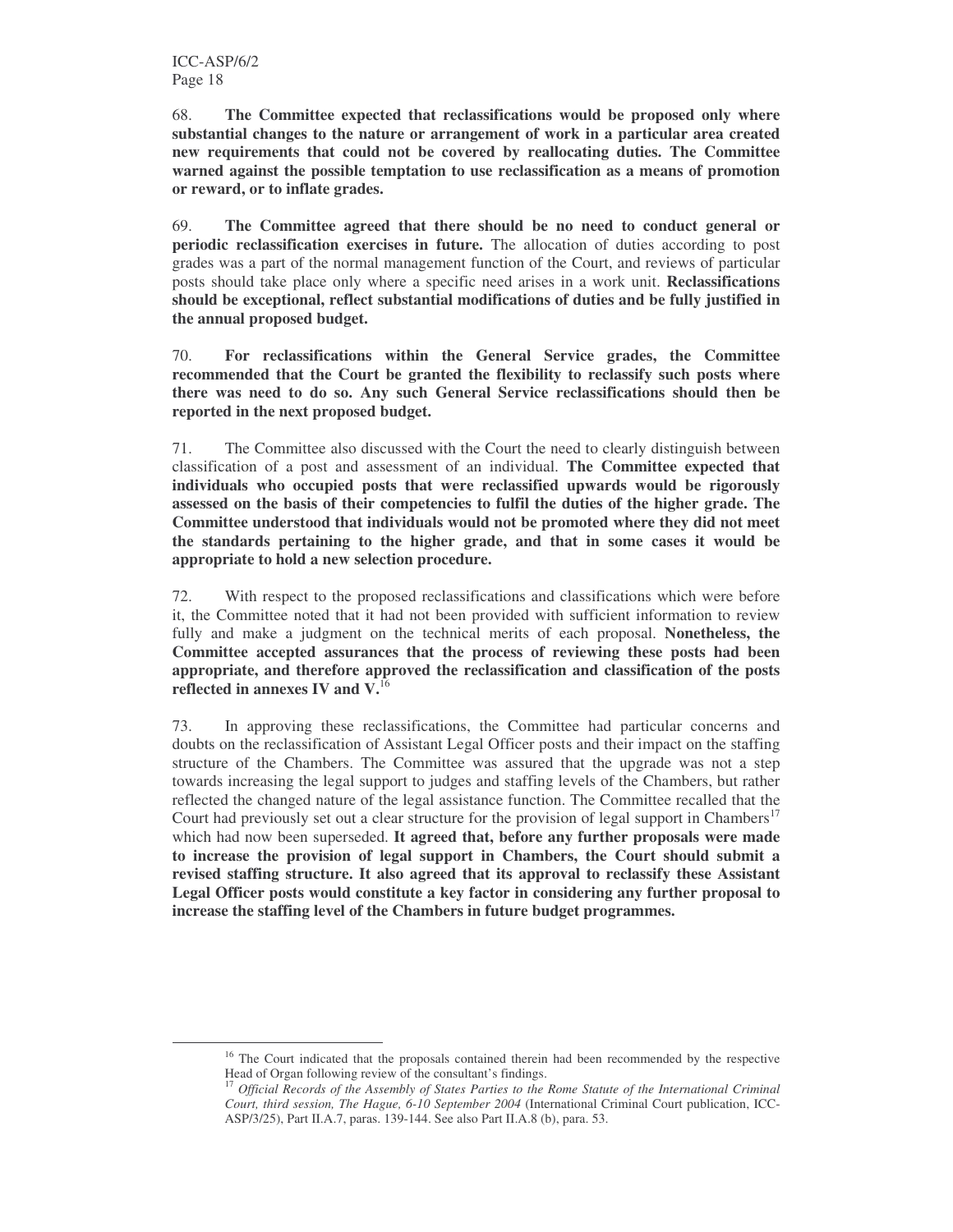#### **F. Pension scheme for judges**

74. The Committee had before it the report on the pension scheme for judges: comparison of the conditions of service pertaining to judges and those applicable to other Court staff under International Civil Service Commission rules (ICC-ASP/6/CBF.1/3).

75. **The Committee recalled the conclusion that it had reached at its seventh session that the level of pension income should be commensurate with the proportion of an individual's working life spent at the Court, and agreed that the pension scheme for future judges should reflect this principle.** <sup>18</sup> **The Assembly, at its fifth session, had endorsed this principle and requested the Committee to continue considering the issue further in the context of its examination of the conditions of service for future judges**. 19

76. Bearing in mind that most judges would have had earlier professional careers and opportunity to accrue pension entitlements and that the Court's pension scheme was noncontributory, the Committee recommended that the level of pension for future judges should be based upon 50 per cent of the judges salary. Assuming a working life of 36 years in which pension entitlements would be accrued, and that a judge would normally serve for a period of nine years, the Committee was of the view that for each year served as a judge, pension entitlement based upon 1/72<sup>nd</sup> of salary should accrue. This would also ensure a smooth accumulation for pension entitlements in accordance with each judge's term of service, rather than the staggered system in which at present there were no pension entitlements for the first three years.

77. The Committee also felt that the pension scheme for future judges should take account of increasing life expectancy and noted that the retirement age of staff was 62. **In view of this, the Committee recommended that the pension scheme for future judges should be amended to the effect that payments commence at age 62 instead of 60 (without any alteration to the other conditions of eligibility).**

78. **The Committee requested the Court to submit to the next session of the Committee a report for consideration by the Assembly at its sixth session containing draft amendments to give effect to these proposals regarding the pension scheme and the financial implications of their adoption.**

#### **G. Legal aid scheme**

79. The Committee considered the report on the operation of the Court's legal aid system and proposals for its amendment presented by the Court (ICC-ASP/6/CBF.1/1 and Add.1).<sup>20</sup> It was proposed in the report that, on the basis of the experience gained in previous years with the operation of the legal aid system, the following elements of the system should be adapted: the composition of teams, the budget for investigations, statements by expert witnesses, determination of the salary of each member of the counsel teams, compensation for professional charges and payment procedures.

80. The Committee welcomed the thoroughness of the report and felt that it proposed a sound structure for the legal aid system. With respect to the composition of the defence counsel, the Committee observed that linking the composition of a team to the phase of the trial and, if so required, adding additional human resources according to a fixed set of

<sup>18</sup> *Official Records of the Assembly of States Parties to the Rome Statute of the International Criminal Court, fifth session, The Hague, 23 November - 1 December 2006* (International Criminal Court publication, ICC-ASP/5/32), Part II.D.6 (b), para. 91.

<sup>&</sup>lt;sup>19</sup> Ibid., Part II.D.3 (a), para. 33.

<sup>&</sup>lt;sup>20</sup> Re-issued as ICC-ASP/6/4.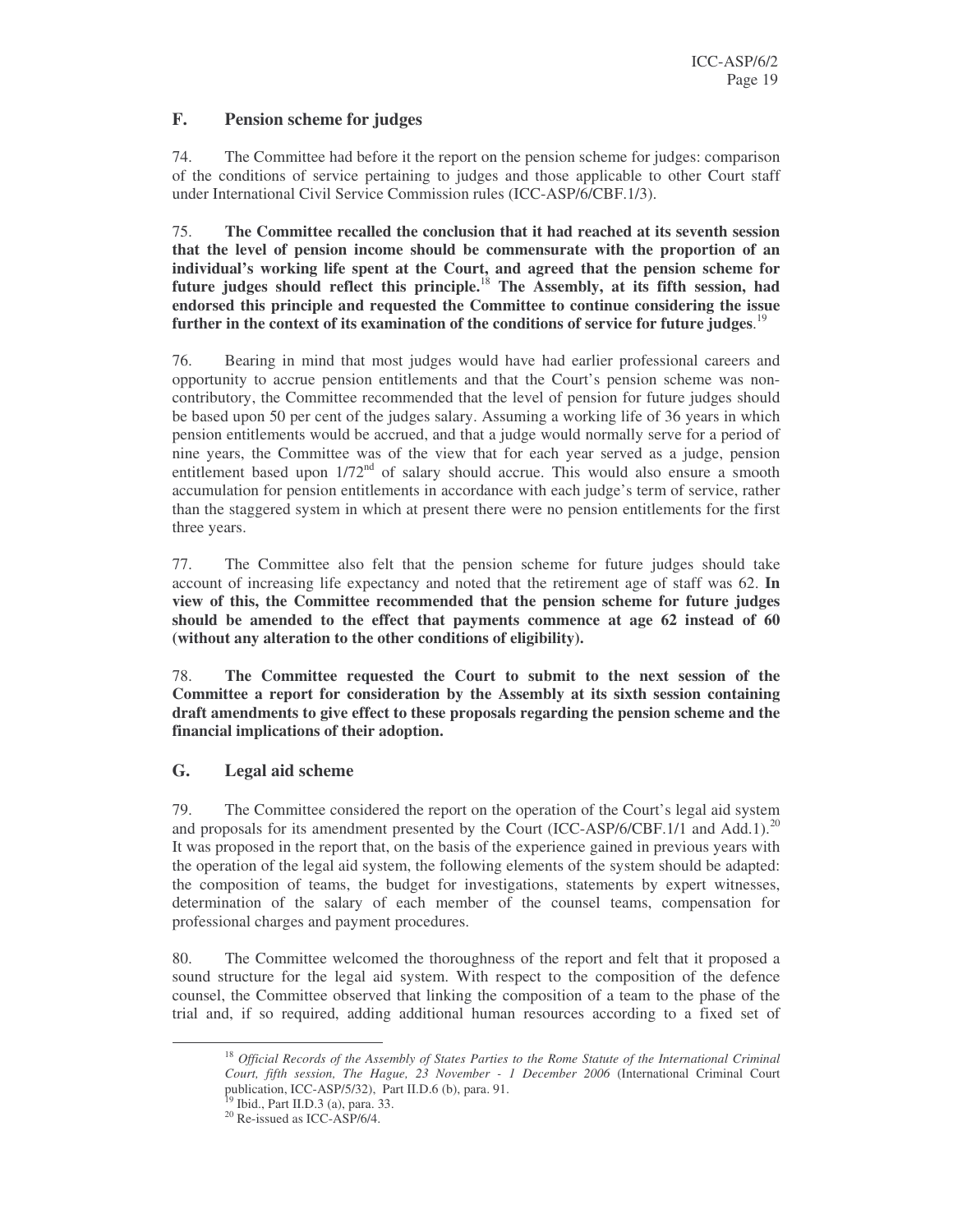quantified parameters, seemed reasonable. **There was general agreement in the Committee to recommend the adoption of the proposed amendments to the legal aid system contained in the document.**

81. The Committee noted that the use of the Contingency Fund to meet the variable additional costs referred to in the Court's report  ${(ICC-ASP/6/CBF.1/1)}^{21}$  could be in line with regulation 6.6 of the Financial Regulations and Rules of the Court. However, the Committee was concerned that this should not become the normal source of financing for the legal aid system. **The Committee took the view that costs should be met from the legal aid budget before considering the use of the Contingency Fund and underlined the importance of budgeting as accurately as possible.**

82. The Committee noted that regulation 83.1 of the Regulations of the Court provided that legal assistance shall be determined by the Registrar, while regulation 83.4 granted the possibility of review of the scope of legal assistance by the relevant Chamber. The Committee was informed that Chambers had recently made several decisions on specific aspects of legal assistance, including the level of support staff and timing of payments. **The Committee emphasised the importance of the Registrar maintaining a consistent, transparent and economical system of legal assistance, and noted that ad hoc judicial decisions could prejudice the overall integrity of the legal aid system as administered by the Registrar.** Given the risks to the Court's reputation in the delivery of legal aid and the significant financial implications, **the Committee emphasised the importance of ensuring that defendants' rights to a fair trial were maintained, while upholding the integrity of the system of legal aid administered by the Registrar and ensuring oversight of the costs of legal aid by the Committee and the Assembly of States Parties.**

#### **H. Other matters**

#### **1. Detention costs**

83. The host State informed the Committee that there remained an outstanding debt for detention facilities from 2006 arising from a difference in the budgeted amount for detention and the rate charged by the host State. **The Committee advised the Court to resolve this matter at the earliest opportunity, and to submit a proposal to the Assembly through the Committee for payment, should that be necessary.**

84. The Committee recalled the concern it had expressed at its previous session relating to the relatively high cost of detention facilities, especially when only one or two detainees were being held. This arose as a result of having to pay for a block of 12 cells. The Committee recalled its appeal to the host State at its previous session to consider any possible means of alleviating the financial burden on the Court.<sup>22</sup> The Committee heard a presentation from the host State in which the latter announced the feasibility of reducing, as of 1 January 2008, the number of cells rented from 12 to 6, while retaining the facilities and services as stipulated by the Court. The consequential reduction in costs would be dependent on whether one or two officers were retained on duty at night.

85. Retaining two officers on duty at night would reduce the cost from  $\epsilon$ 1,441,677 to  $\epsilon$ 1,190,900 for six cells. If the second officer was not retained at night the costs would be reduced to  $\epsilon$ 1,047,609. Given that the costs of detention were primarily for staff rather than

<sup>21</sup> Re-issued as ICC-ASP/6/4.

<sup>22</sup> *Official Records of the Assembly of States Parties to the Rome Statute of the International Criminal Court, fifth session, The Hague, 23 November - 1 December 2006* (International Criminal Court publication, ICC-ASP/5/32), Part II.D.6 (b), para. 75.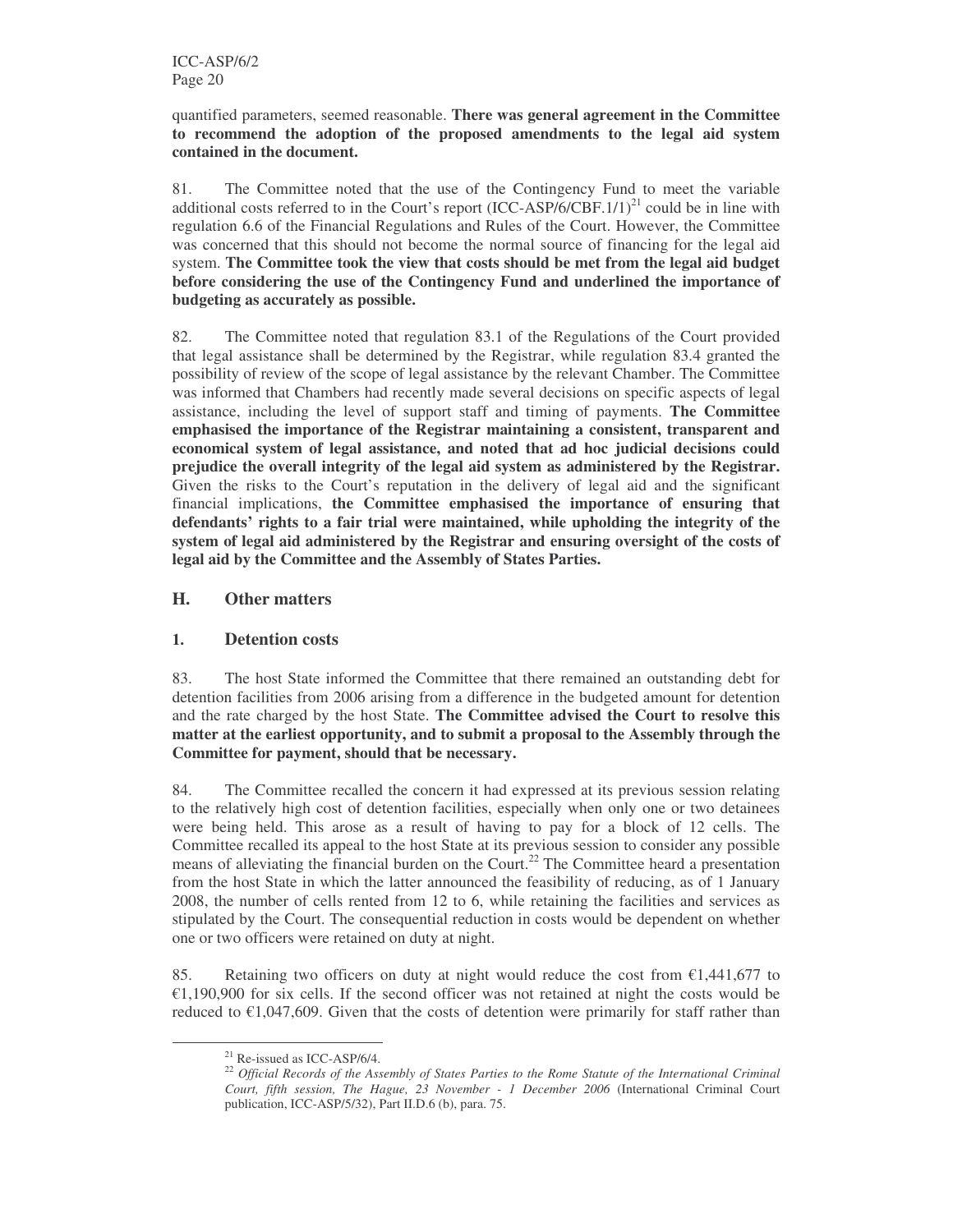rental of the cells as such, the reduction from 12 to 6 cells would *increase* the rate per cell per day while achieving a saving overall. Court officials stressed the security reasons which made it necessary, regardless of the number of cells, to retain a minimum of two officers on duty at all times.

#### 86. **The Committee encouraged the Court and the host State to implement this new arrangement at the earliest possible date and thought this should be possible quickly**.

#### **2. Special Court for Sierra Leone**

87. At its seventh session, the Committee had been invited to consider informal papers relating to the financial arrangements for the Special Court for Sierra Leone (SCSL) and to the basis of charging. These included the 12 April 2006 letter from the President of the Assembly to the President of the Court stating that the use of the Court's facilities by the SCSL should be cost neutral to the International Criminal Court.

88. The Memorandum of Understanding, dated 13 April 2006, between the Court and the SCSL stated in paragraph 3.3 that the SCSL shall pay 'in full for and in respect of all clearly identifiable direct and indirect costs that the ICC may incur [...]. Such costs shall include a component for any depreciation in the value of ICC-owned equipment or property […]'. In paragraph 3.4 of the Memorandum, it states that '[…] the SCSL shall not be required to reimburse the ICC for or in respect of costs, that ICC would have incurred regardless of whether […] they were provided to the SCSL'.

89. At its seventh session, the Committee had concluded that charges should reflect the identifiable direct and indirect costs that the Court incurred, to which a management fee of 13 per cent should be added to reflect the unquantifiable cost of court management in providing the use of facilities.<sup>23</sup> At its fifth session, the Assembly had endorsed this recommendation.<sup>24</sup>

90. The Court again sought the Committee's advice on the application of this recommendation following negotiations with the SCSL, particularly in respect of how depreciation should be calculated and charges for detention. With regard to depreciation, the Court informed the Committee that it had reached the following agreement with the SCSL in respect of the provision of Courtroom accommodation:

a) The courtroom and press briefing room would be provided at no charge.

b) The SCSL would pay for the depreciation of computer workstations and audiovisual equipment in the courtrooms during the trial at the standard United Nations rate. Account would be taken of the actual period of time the Court had owned the equipment.

#### 91. **The Committee agreed that this was an acceptable approach**.

92. On detention, the Committee was informed that although the SCSL was occupying two cells in the Court's detention facility, it considered that it should pay for only one cell. **The Committee concluded that, given that the bulk of costs relating to detention were incurred in providing prison officials and that the second cell was being utilised for storage of legal documents rather than for housing an inmate, that it should not be necessary to charge for the second cell so long as the Court had no need for it.**

<sup>&</sup>lt;sup>23</sup> Ibid., Part II.D.6 (b), para. 127.

<sup>24</sup> Ibid., Part II.D.3 (f), para. 44.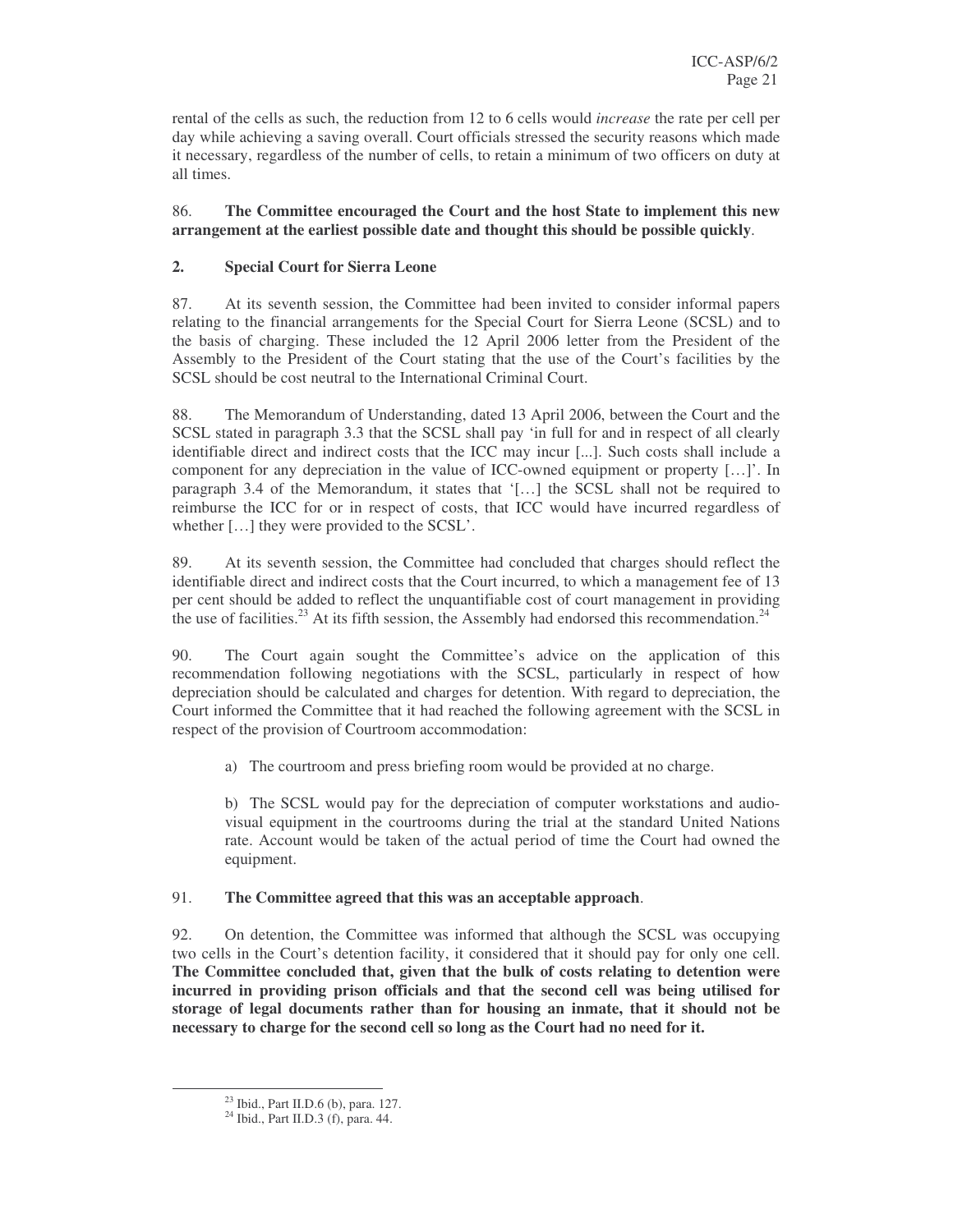93. **The Committee concluded that, given the agreements already reached with regard to this matter, it would be difficult for the Committee to provide further clarification that could be applied prospectively. To avoid further issues arising, it urged the Court to conclude a comprehensive agreement on charging as soon as possible**.

| Description                 | Year 1 | Year 2 | Year 3 | Year 4 | Subsequent |
|-----------------------------|--------|--------|--------|--------|------------|
| Electronic data processing  | 20%    | 25%    | 20%    | 15%    | 15%        |
| equipment                   |        |        |        |        |            |
| electrical<br>Category<br>В | 40%    | 20%    | 20%    | 10%    | 10%        |
| (audio-visual,<br>equipment |        |        |        |        |            |
| recorders, etc)             |        |        |        |        |            |

94. The relevant United Nations depreciation rate is set out in the table below.

#### **3. Audit issues**

95. The Committee was briefed by the Internal Auditor on the work carried out by the Office and decided to consider, inter alia, the issue of external reporting of the Office at its next session. **The Committee requested the Court to prepare a report with recommendations on how the Internal Auditor's work could be monitored by the Committee and the Assembly.**

96. The Committee also recalled the recommendations made by the external auditor in respect of both the 2004 and 2005 financial statements, $25$  which included the Committee monitoring the application of audit recommendations, and **requested the Court to prepare a report setting out progress against each area for consideration at its next session.** In this connection, the Committee recalled its recommendation contained in paragraph 24 of the report on the work of its seventh session.<sup>26</sup>

#### **4. Dates for the ninth session**

97. The Committee agreed that its ninth session would be held in The Hague, from 10 to 18 September 2007. The Committee decided to extend the length of its session to a total of eight days (i.e. including Saturday, 15 September) in view of the increasing range and complexity of issues that it was required to consider. The costs would be absorbed within the budget of the Secretariat and efforts would be made to find offsetting savings through more efficient utilisation of interpretation time and other measures.

<sup>25</sup> *Official Records of the Assembly of States Parties to the Rome Statute of the International Criminal Court, fourth session, The Hague, 28 November - 3 December 2005* (International Criminal Court publication, ICC-ASP/4/32), Part II.C.1, Recommendation 13.

<sup>26</sup> *Official Records of the Assembly of States Parties to the Rome Statute of the International Criminal Court, fifth session, The Hague, 23 November - 1 December 2006* (International Criminal Court publication, ICC-ASP/5/32), Part II.D.6 (b), para. 24.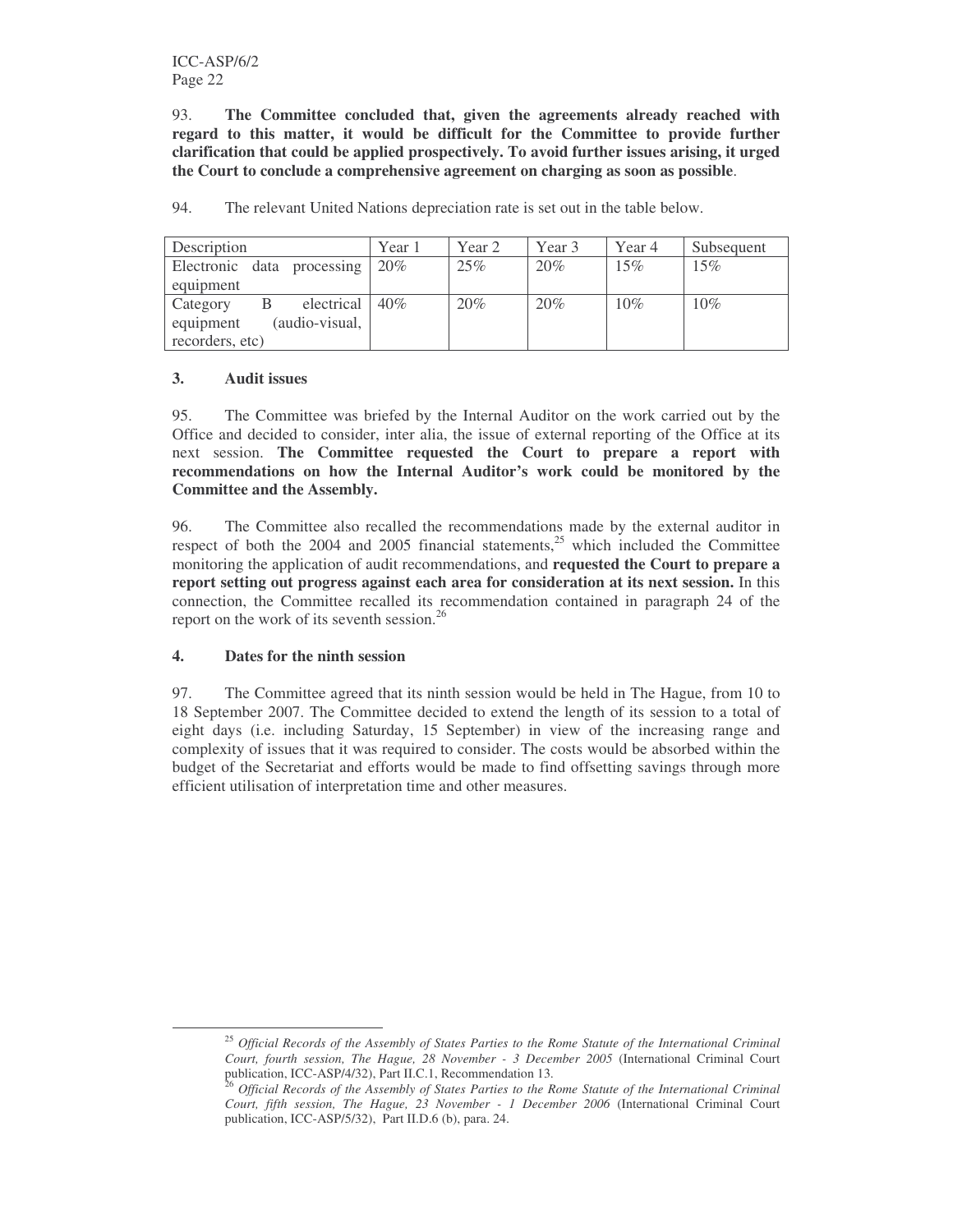| Annex I                                     |
|---------------------------------------------|
| Status of contributions as at 24 April 2007 |
|                                             |

|                |                                     | Prior Year    | Prior Year | Prior Year    | 2007          | 2007                  | 2007          | Total         |
|----------------|-------------------------------------|---------------|------------|---------------|---------------|-----------------------|---------------|---------------|
|                | <b>States Parties</b>               | Assessed      | Receipts   | Outstanding   | Assessed      | Contributions         | Outstanding   | Outstanding   |
|                |                                     | Contributions |            | Contributions | Contributions | Receipt               | Contributions | Contributions |
|                |                                     |               |            |               |               |                       |               |               |
| $\,1\,$        | Afghanistan                         | 8,465         | 6,030      | 2,435         | 1,696         | ÷,                    | 1,696         | 4,131         |
| $\overline{2}$ | Albania                             | 21,432        | 21,432     |               | 10,178        | 462                   | 9,716         | 9,716         |
| 3              | Andorra                             | 22,870        | 22,870     |               | 13,570        | 1,220                 | 12,350        | 12,350        |
| $\overline{4}$ | Antigua and Barbuda                 | 13,474        | 13,474     |               | 3,393         | 3,393                 |               |               |
| 5              | Argentina                           | 4,528,844     | 2,550,822  | 1,978,022     | 551,293       |                       | 551,293       | 2,529,315     |
| 6              | Australia                           | 7,501,930     | 7,501,930  |               | 3,031,263     | 495,847               | 2,535,416     | 2,535,416     |
| 7              | Austria                             | 4,090,537     | 4,090,537  |               | 1,504,605     | 1,504,605             |               |               |
| 8              | Barbados                            | 44,240        | 44,240     | ä,            | 15,267        | 3,430                 | 11,837        | 11,837        |
| 9              | Belgium                             | 5,060,006     | 5,060,006  |               | 1,869,307     | 346,797               | 1,522,510     | 1,522,510     |
| 10             | Belize                              | 4,697         | 4,697      |               | 1,696         | 1,696                 |               |               |
| 11             | Benin                               | 9,395         | 9,395      |               | 1,696         | 800                   | 896           | 896           |
| 12             | Bolivia                             | 41,658        | 5,940      | 35,718        | 10,178        |                       | 10,178        | 45,896        |
| 13             | Bosnia & Herzegovina                | 14,710        | 14,710     |               | 10,178        | 10,178                |               |               |
| 14             | Botswana                            | 55,134        | 55,134     |               | 23,748        | 3,681                 | 20,067        | 20,067        |
| 15             | Brazil                              | 7,642,736     | 3,347,724  | 4,295,012     | 1,485,946     |                       | 1,485,946     | 5,780,958     |
| 16             | Bulgaria                            | 77,383        | 77,383     |               | 33,926        | 33,926                |               |               |
| 17             | <b>Burkina Faso</b>                 | 7,061         | 447        | 6,614         | 3,393         |                       | 3,393         | 10,007        |
| 18             | Burundi                             | 3,074         | 215        | 2,859         | 1,696         |                       | 1,696         | 4,555         |
| 19             | Cambodia                            | 9,395         | 9,395      |               | 1,696         | 200                   | 1,496         | 1,496         |
| 20             | Canada                              | 13,059,533    | 13,059,533 |               | 5,049,843     | 5,049,843             |               |               |
|                | Central African                     |               |            |               |               |                       |               |               |
| 21             | Republic                            | 4,697         | 1,839      | 2,858         | 1,696         |                       | 1,696         | 4,554         |
| 22             | Chad                                |               |            |               | 1,696         |                       | 1,696         | 1,696         |
| 23             | Colombia                            | 738,214       | 738,214    |               | 178,110       | 162,595               | 15,515        | 15,515        |
| 24             | Comoros                             | 267           |            | 267           | 1,696         |                       | 1,696         | 1,963         |
| 25             | Congo                               | 3,440         | 124        | 3,316         | 1,696         |                       | 1,696         | 5,012         |
| 26             | Costa Rica                          | 134,743       | 134,743    |               | 54,281        | 29,334                | 24,947        | 24,947        |
| 27             | Croatia                             | 175,039       | 175,039    |               | 84,814        | 84,814                |               |               |
| 28             | Cyprus                              | 182,579       | 182,579    |               | 74,637        | 74,637                |               |               |
| 29             | Democratic Republic<br>of the Congo | 14,710        | 2,911      | 11,799        | 5,089         |                       | 5,089         | 16,888        |
| 30             | Denmark                             | 3,392,830     | 3,392,830  |               | 1,253,555     | 278,393               | 975,162       | 975,162       |
| 31             | Djibouti                            | 4,501         | 3,220      | 1,281         | 1,696         |                       | 1,696         | 2,977         |
| 32             | Dominica                            | 4,697         | 3,302      | 1,395         | 1,696         |                       | 1,696         | 3,091         |
| 33             | Dominican Republic                  | 76,138        |            | 76,138        | 40,711        |                       | 40,711        | 116,849       |
| 34             | Ecuador                             | 92,958        | 92,958     |               | 35,622        | 31,496                | 4,126         | 4,126         |
| 35             | Estonia                             | 55,134        | 55,134     |               | 27,141        | 27,141                |               |               |
|                |                                     |               |            |               |               |                       | 5,089         |               |
| 36             | Fiji                                | 18,790        | 13,757     | 5,033         | 5,089         |                       |               | 10,122        |
| 37<br>38       | Finland                             | 2,497,545     | 2,497,545  |               | 956,705       | 956,705<br>10,688,296 |               |               |
|                | France                              | 28,602,566    | 28,602,566 |               | 10,688,296    |                       |               |               |
| 39             | Gabon                               | 45,364        | 28,440     | 16,924        | 13,570        |                       | 13,570        | 30,494        |
| $40\,$         | Gambia                              | 4,697         | 3,416      | 1,281         | 1,696         |                       | 1,696         | 2,977         |
| 41             | Georgia                             | 12,429        | 8,528      | 3,901         | 5,089         |                       | 5,089         | 8,990         |
| 42             | Germany                             | 41,384,792    | 41,384,792 |               | 14,549,042    | 8,361,340             | 6,187,702     | 6,187,702     |
| 43             | Ghana                               | 19,407        | 19,407     |               | 6,785         | 6,785                 |               |               |
| 44             | Greece                              | 2,495,811     | 2,495,811  |               | 1,010,986     | 164,897               | 846,089       | 846,089       |
| 45             | Guinea                              | 13,386        | 1,147      | 12,239        | 1,696         |                       | 1,696         | 13,935        |
| 46             | Guyana                              | 3,074         | 1,742      | 1,332         | 1,696         |                       | 1,696         | 3,028         |
| 47             | Honduras                            | 23,329        | 10,345     | 12,984        | 8,481         |                       | 8,481         | 21,465        |
| 48             | Hungary                             | 588,324       | 588,324    |               | 413,894       | 24,744                | 389,150       | 389,150       |
| 49             | Iceland                             | 159,093       | 159,093    | ÷,            | 62,763        | 62,763                |               |               |
| 50             | Ireland                             | 1,609,962     | 1,609,962  |               | 754,847       | 754,847               |               |               |
| 51             | Italy                               | 23,064,027    | 23,064,027 |               | 8,615,435     | 4,180,012             | 4,435,423     | 4,435,423     |
| 52             | Jordan                              | 49,818        | 49,818     |               | 20,355        | 1,186                 | 19,169        | 19,169        |
| 53             | Kenya                               | 21,652        | 21,652     |               | 16,963        | 16,963                |               |               |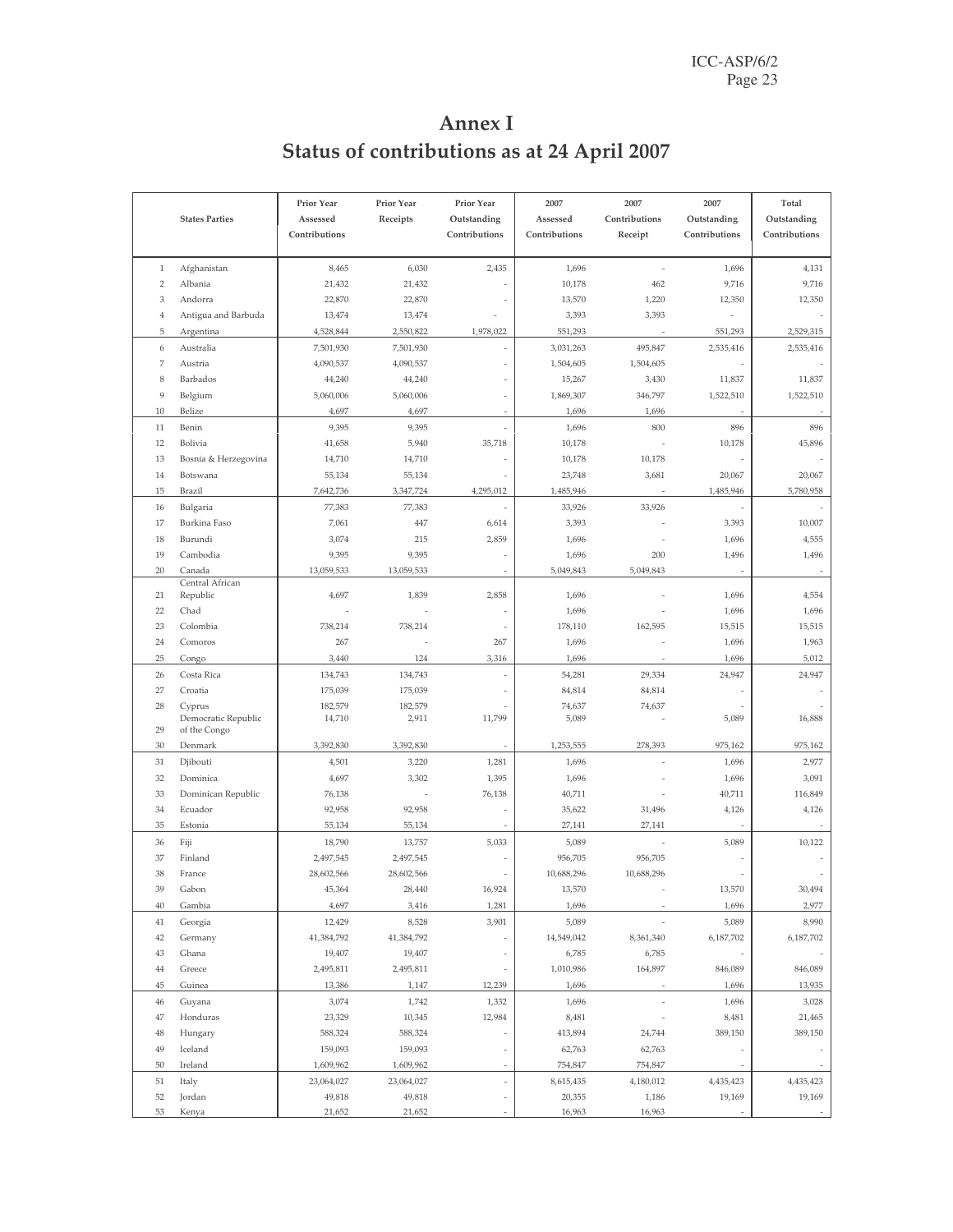#### ICC-ASP/6/2 Page 24

|          |                                   | Prior Year           | Prior Year           | Prior Year    | 2007                | 2007          | 2007             | Total            |
|----------|-----------------------------------|----------------------|----------------------|---------------|---------------------|---------------|------------------|------------------|
|          | <b>States Parties</b>             | Assessed             | Receipts             | Outstanding   | Assessed            | Contributions | Outstanding      | Outstanding      |
|          |                                   | Contributions        |                      | Contributions | Contributions       | Receipt       | Contributions    | Contributions    |
| 54       | Latvia                            | 67,372               | 67,372               |               | 30,533              | 30,533        |                  |                  |
| 55       | Lesotho                           | 4,697                | 4,697                |               | 1,696               | 1,696         |                  |                  |
| 56       | Liberia                           | 3,074                | 106                  | 2,968         | 1,696               |               | 1,696            | 4,664            |
| 57       | Liechtenstein                     | 24,105               | 24,105               |               | 16,963              | 16,963        |                  |                  |
| 58       | Lithuania                         | 101,163              | 101,163              |               | 52,585              | 1,907         | 50,678           | 50,678           |
| 59       | Luxembourg                        | 363,553              | 363,553              |               | 144,184             | 8,167         | 136,017          | 136,017          |
| 60       | Malawi                            | 5,078                | 262                  | 4,816         | 1,696               |               | 1,696            | 6,512            |
| 61       | Mali                              | 9,395                | 6,960                | 2,435         | 1,696               |               | 1,696            | 4,131            |
| 62       | Malta                             | 63,431               | 63,431               |               | 28,837              | 28,837        |                  |                  |
| 63       | Marshall Islands                  | 4,697                | 1,728                | 2,969         | 1,696               |               | 1,696            | 4,665            |
| 64       | Mauritius                         | 51,671               | 51,671               |               | 18,659              | 1,328         | 17,331           | 17,331           |
| 65       | Mexico                            | 3,011,352            | 3,011,352            |               | 3,828,517           |               | 3,828,517        | 3,828,517        |
| 66       | Mongolia                          | 4,697                | 4,697                |               | 1,696               | 1,696         |                  |                  |
| 67       | Montenegro                        | 933                  | 933                  |               | 1,696               | 1,696         | $\boldsymbol{0}$ | $\theta$         |
| 68       | Namibia                           | 28,802               | 28,802               |               | 10,178              | 726           | 9,452            | 9,452            |
| 69       | Nauru                             | 4,697                | 2,028                | 2,669         | 1,696               |               | 1,696            | 4,365            |
| 70       | Netherlands                       | 7,970,305            | 7,970,305            |               | 3,177,143           | 2,523,794     | 653,349          | 653,349          |
| 71       | New Zealand                       | 1,050,797            | 1,050,797            |               | 434,249             | 434,249       |                  |                  |
| 72       | Niger                             | 4,697                | 298                  | 4,399         | 1,696               |               | 1,696            | 6,095            |
| 73<br>74 | Nigeria                           | 211,453<br>3,170,089 | 188,756<br>3,170,089 | 22,697        | 81,422<br>1,326,495 |               | 81,422           | 104,119          |
| 75       | Norway                            | 88,633               | 84,340               | 4,293         | 39,015              | 1,326,495     | 39,015           | 43,308           |
|          | Panama                            |                      |                      |               |                     |               |                  |                  |
| 76<br>77 | Paraguay                          | 58,840<br>448,382    | 58,840<br>251,456    | 196,926       | 8,481<br>132,310    | 5,735         | 2,746<br>132,310 | 2,746<br>329,236 |
| 78       | Peru<br>Poland                    | 2,104,866            | 2,104,866            |               | 849,839             | 849,839       |                  |                  |
| 79       | Portugal                          | 2,203,464            | 2,203,464            |               | 893,943             | 146,469       | 747,474          | 747,474          |
| 80       | Republic of Korea                 | 8,106,325            | 8,106,325            |               | 3,686,029           | 537,102       | 3,148,927        | 3,148,927        |
| 81       | Romania                           | 280,767              | 280,767              |               | 118,740             | 18,309        | 100,431          | 100,431          |
| 82       | Saint Kitts and Nevis             | 267                  |                      | 267           | 1,696               |               | 1,696            | 1,963            |
|          | Saint Vincent and the             |                      |                      |               |                     |               |                  |                  |
| 83       | Grenadines                        | 4,501                | 1,533                | 2,968         | 1,696               |               | 1,696            | 4,664            |
| 84       | Samoa                             | 4,579                | 4,579                |               | 1,696               | 1,696         |                  |                  |
| 85       | San Marino                        | 13,473               | 13,473               |               | 5,089               | 5,089         |                  |                  |
| 86       | Senegal                           | 23,487               | 23,487               |               | 6,785               | 184           | 6,601            | 6,601            |
| 87       | Serbia                            | 89,869               | 89,869               |               | 35,622              | 2,023         | 33,599           | 33,599           |
| 88       | Sierra Leone                      | 4,697                | 2,260                | 2,437         | 1,696               |               | 1,696            | 4,133            |
| 89       | Slovakia                          | 234,623              | 234,623              |               | 106,866             | 106,866       |                  |                  |
| 90       | Slovenia                          | 384,568              | 384,568              |               | 162,843             | 7,921         | 154,922          | 154,922          |
| 91       | South Africa                      | 1,443,784            | 1,443,784            |               | 491,923             | 491,923       |                  |                  |
| 92       | Spain                             | 11,839,860           | 11,839,860           |               | 5,034,576           | 765,189       | 4,269,387        | 4,269,387        |
| 93       | Sweden                            | 4,707,065            | 4,707,065            |               | 1,816,722           | 1,816,722     |                  |                  |
| 94       | Switzerland                       | 5,670,350            | 5,670,350            |               | 2,062,683           | 2,062,683     |                  |                  |
| 95       | Tajikistan<br>The Former Yugoslav | 4,697                | 3,468                | 1,229         | 1,696               |               | 1,696            | 2,925            |
| 96       | Rep. of Macedonia                 | 28,184               | 27,022               | 1,162         | 8,481               |               | 8,481            | 9,643            |
| 97       | Timor-Leste                       | 4,579                | 3,298                | 1,281         | 1,696               |               | 1,696            | 2,977            |
| 98       | Trinidad and Tobago               | 99,635               | 99,635               |               | 45,800              | 45,800        |                  |                  |
| 99       | Uganda                            | 27,566               | 27,566               |               | 5,089               | 1,149         | 3,940            | 3,940            |
| 100      | United Kingdom                    | 28,422,573           | 28,422,573           |               | 11,266,730          | 11,266,730    |                  |                  |
| 101      | United Republic of<br>Tanzania    | 26,632               | 26,559               | 73            | 10,178              | 725           | 9,453            | 9,526            |
| 102      | Uruguay                           | 245,404              | 119,849              | 125,555       | 45,800              |               | 45,800           | 171,355          |
| 103      | Venezuela                         | 826,431              | 826,431              |               | 339,257             | 104,055       | 235,202          | 235,202          |
| 104      | Zambia                            | 9,001                | 6,987                | 2,014         | 1,696               |               | 1,696            | 3,710            |
|          | Total                             | 231, 273, 746        | 224,421,179          | 6,852,567     | 88,871,800          | 55,977,323    | 32,894,477       | 39,747,044       |
|          |                                   |                      |                      |               |                     |               |                  |                  |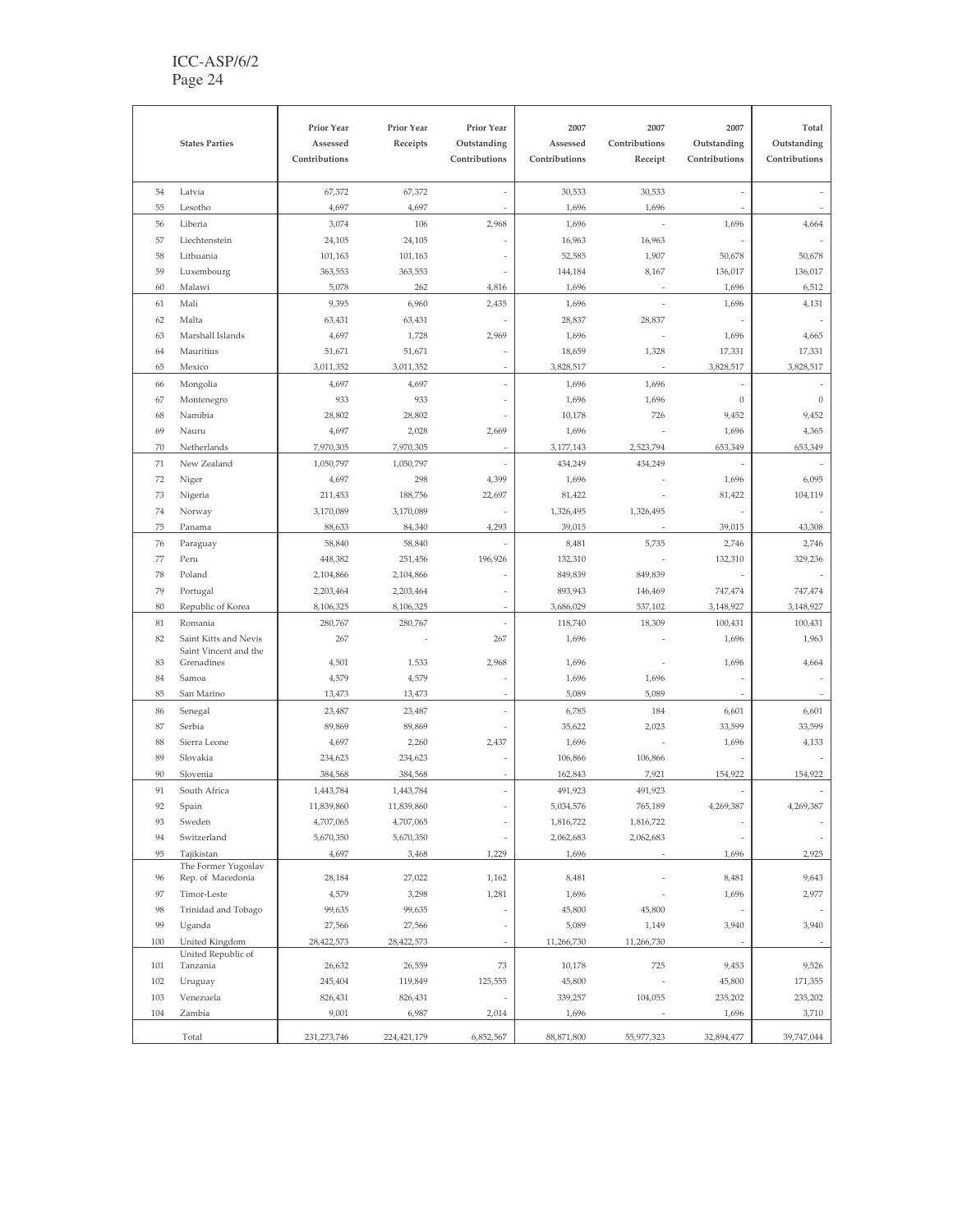## **Annex II**

## **List of documents**

## **Committee on Budget and Finance**

| ICC-ASP/6/CBF.1/L.1         | Provisional agenda                                                                                                                                                                                       |
|-----------------------------|----------------------------------------------------------------------------------------------------------------------------------------------------------------------------------------------------------|
| $ICC-ASP/6/CBF.1/L.2/Rev.1$ | Annotated list of items included in the provisional agenda                                                                                                                                               |
| $ICC-ASP/6/CBF.1/1$         | Report on the operation of the Court's legal aid system and proposals<br>for its amendment                                                                                                               |
| ICC-ASP/6/CBF.1/1/Add.1     | Addendum to the report on the operation of the Court's legal aid<br>system and proposals for its amendment                                                                                               |
| $ICC-ASP/6/CBF.1/2$         | Report on programme performance of the International Criminal Court<br>for the year 2006                                                                                                                 |
| $ICC-ASP/6/CBF.1/2/Corr.1$  | Report on programme performance of the International Criminal Court<br>for the year 2006 - Corrigendum                                                                                                   |
| $ICC-ASP/6/CBF.1/3$         | Report on the pension scheme for judges: comparison of the<br>conditions of service pertaining to judges and those applicable to other<br>Court staff under International Civil Service Commission rules |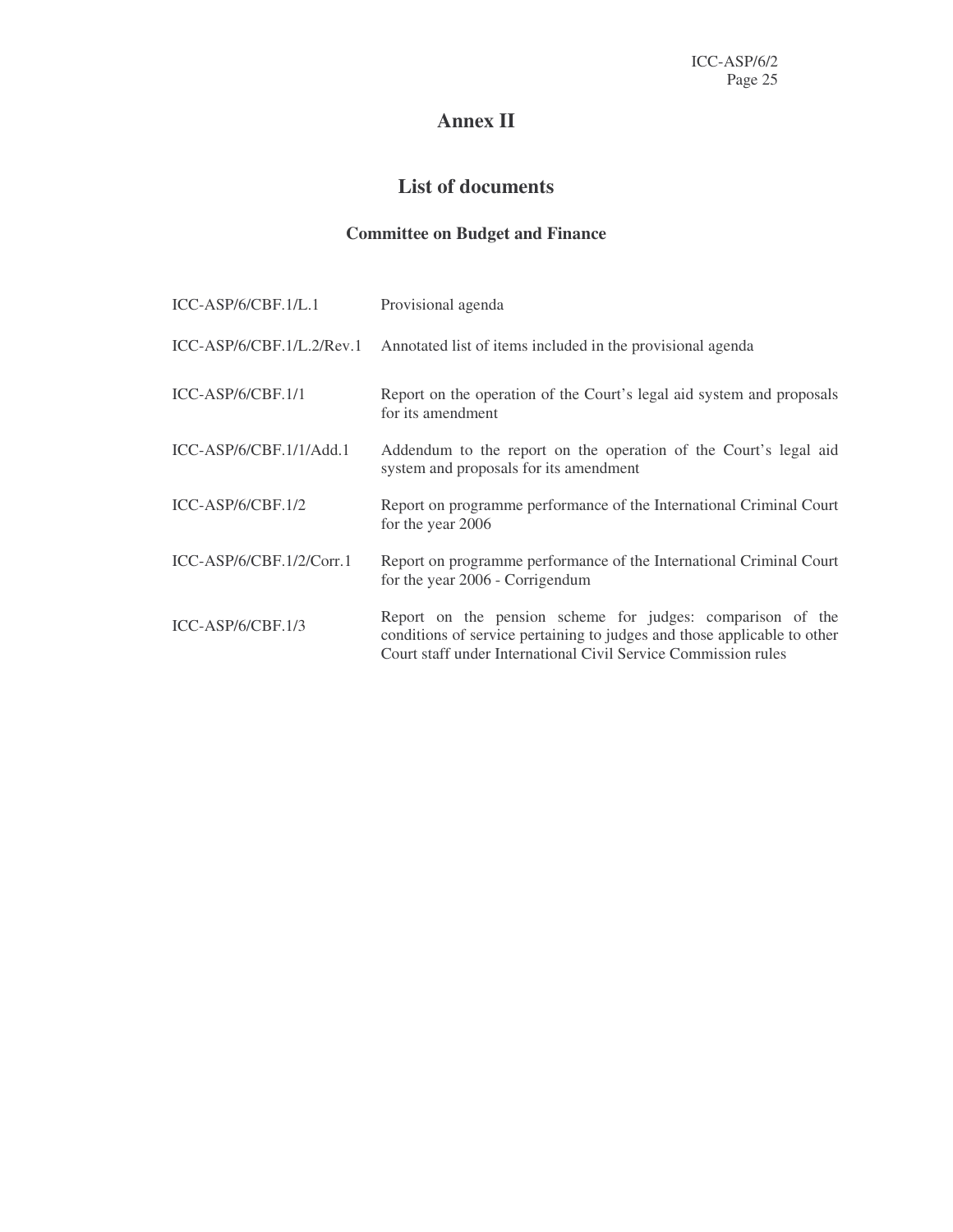## **Annex III**

## **Human resources tables**

#### **Table 1: Staff count, actual**

As of 1 May 2007, the actual situation regarding the Court's staff count is as follows:

| <b>Staff count</b>            |       |     |
|-------------------------------|-------|-----|
| Established posts             |       | 468 |
| Approved GTA                  |       | 184 |
| <b>Interns</b>                |       | 69  |
| <b>Visiting Professionals</b> |       | 4   |
| Consultants                   |       | 19  |
| Elected officials             |       | 22  |
|                               | Total | 766 |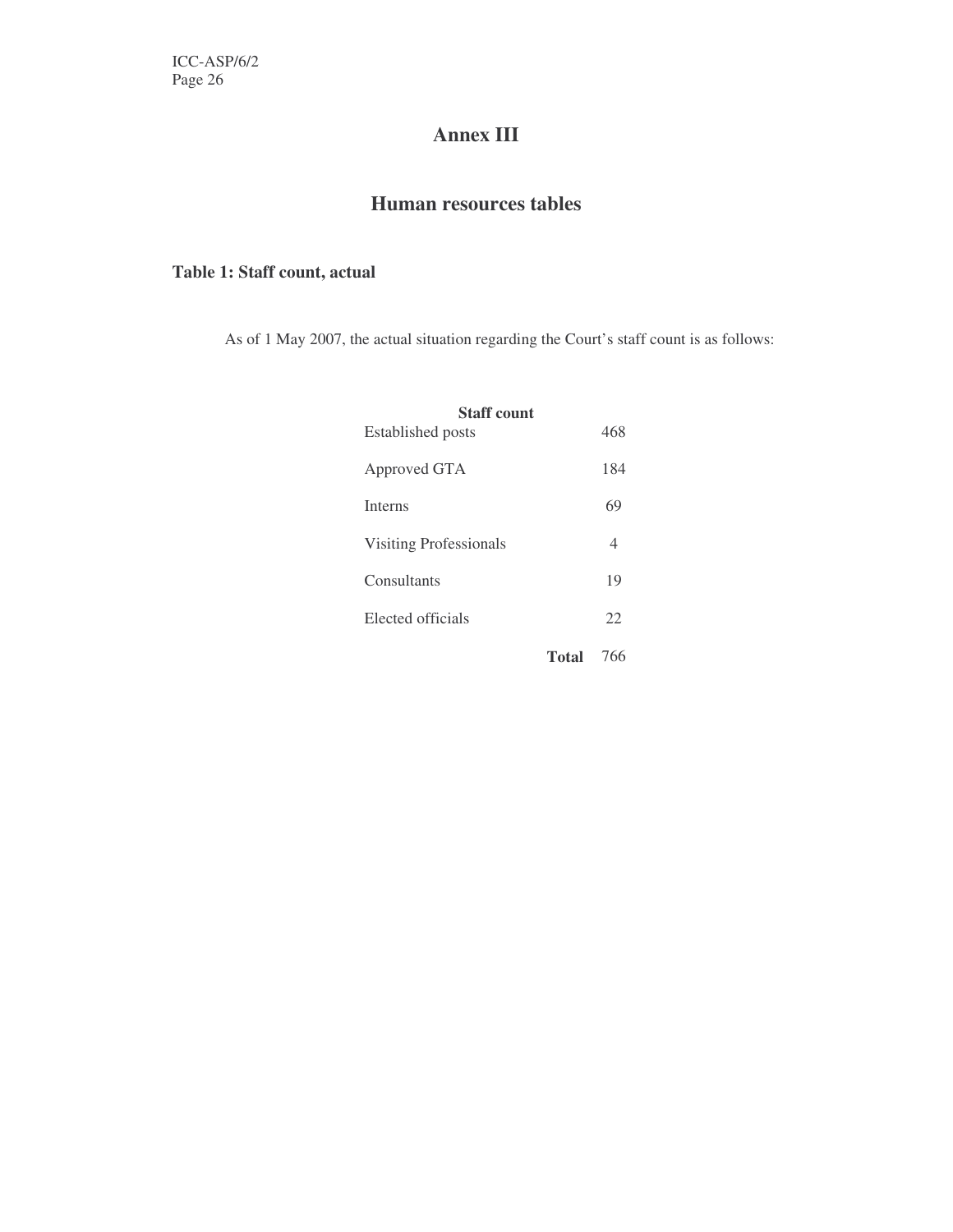#### **Table 2: Staff count based on the approved budget for 2007**

Based on the approved budget for 2007 and on averages of interns, visiting Professionals and consultants in the previous years, the Court's headcount at the end of 2007 will be as follows:

| <b>Staff count</b><br>Established posts | 647 |
|-----------------------------------------|-----|
| Approved GTA                            | 136 |
| Interns <sup>1</sup>                    | 84  |
| <b>Visiting Professionals</b>           | 12  |
| Consultants                             | 24  |
| Elected officials                       | 23  |
| <b>Total</b>                            | 926 |

<sup>&</sup>lt;sup>1</sup> The number of interns is fluctuating and comprises European Union funded internships as well as unpaid internships.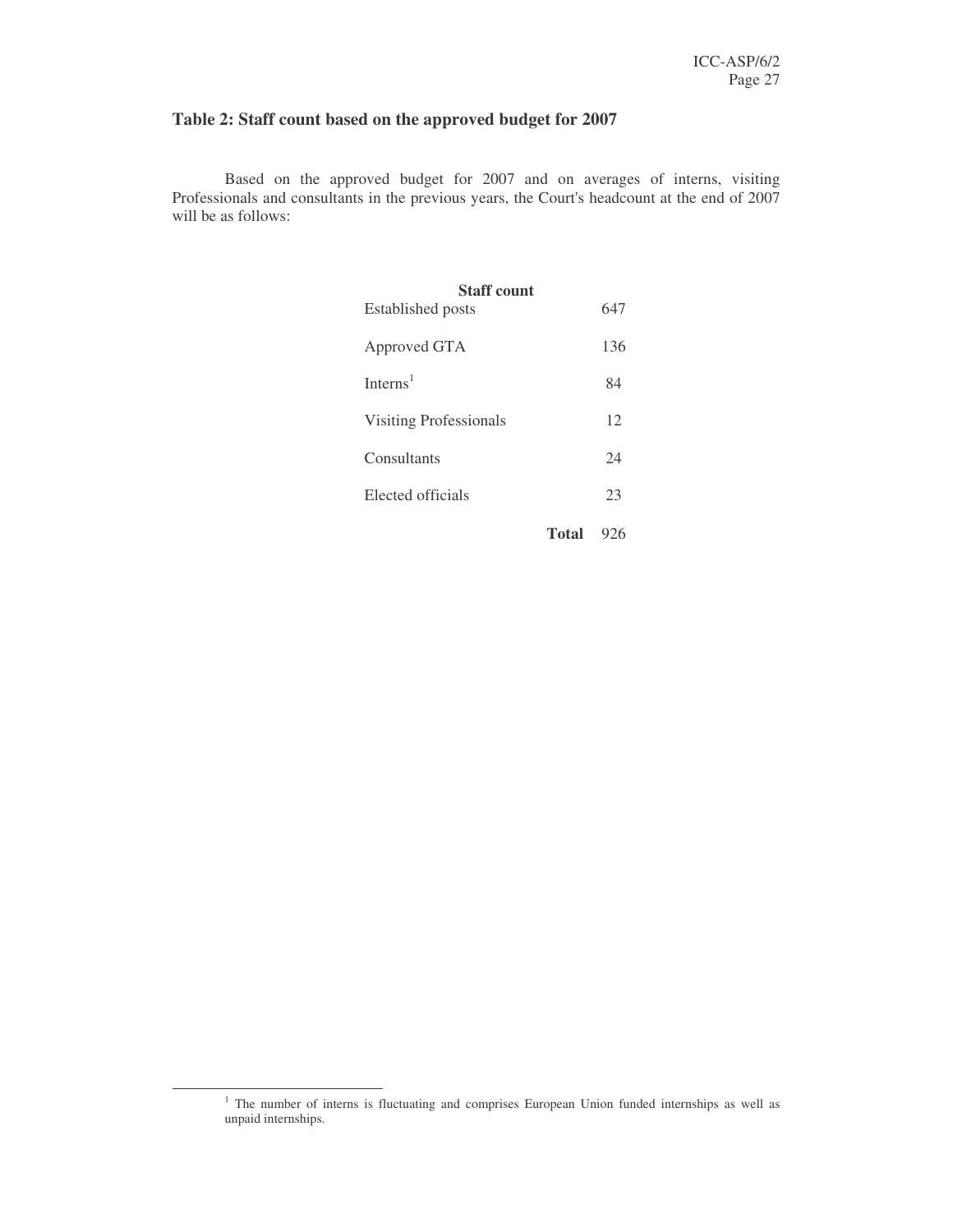ICC-ASP/6/2 Page 28

#### **Table 3: Geographical representation of Professional staff of the Court** 2 Status as of 1 May 2007

Total number of Professionals: 203

Distribution per region:

| Region        | Nationality                       | Total          |
|---------------|-----------------------------------|----------------|
| African       | Algeria                           |                |
|               | Benin                             | $\mathfrak{2}$ |
|               | Congo, Democratic Republic of the | $\overline{2}$ |
|               | Egypt                             |                |
|               | Gambia                            | $\overline{2}$ |
|               | Guinea                            |                |
|               | Kenya                             |                |
|               | Lesotho                           |                |
|               | Mali                              | $\overline{2}$ |
|               | Mauritania                        |                |
|               | Niger                             |                |
|               | Nigeria                           |                |
|               | Senegal                           |                |
|               | Sierra Leone                      | 4              |
|               | South Africa                      | 6              |
|               | Sudan                             |                |
|               | United Republic of Tanzania       |                |
|               | Zambia                            |                |
| African Total |                                   | 36             |

| Asian       | India                           |  |
|-------------|---------------------------------|--|
|             | Iran (Islamic Republic of)      |  |
|             | Iraq                            |  |
|             | Jordan                          |  |
|             | Mongolia                        |  |
|             | Palestinian Territory, Occupied |  |
|             | Philippines                     |  |
|             | Republic of Korea               |  |
| Asian Total |                                 |  |

| Eastern        |                |    |
|----------------|----------------|----|
| European       | <b>Belarus</b> |    |
|                | Croatia        |    |
|                | Estonia        |    |
|                | Georgia        |    |
|                | Romania        |    |
|                | Serbia         | 3  |
|                | Slovakia       |    |
|                | Ukraine        |    |
| Eastern        |                |    |
| European Total |                | 16 |

 $2^2$  GRULAC = Group of Latin American and Caribbean States WEOG = Western European and other States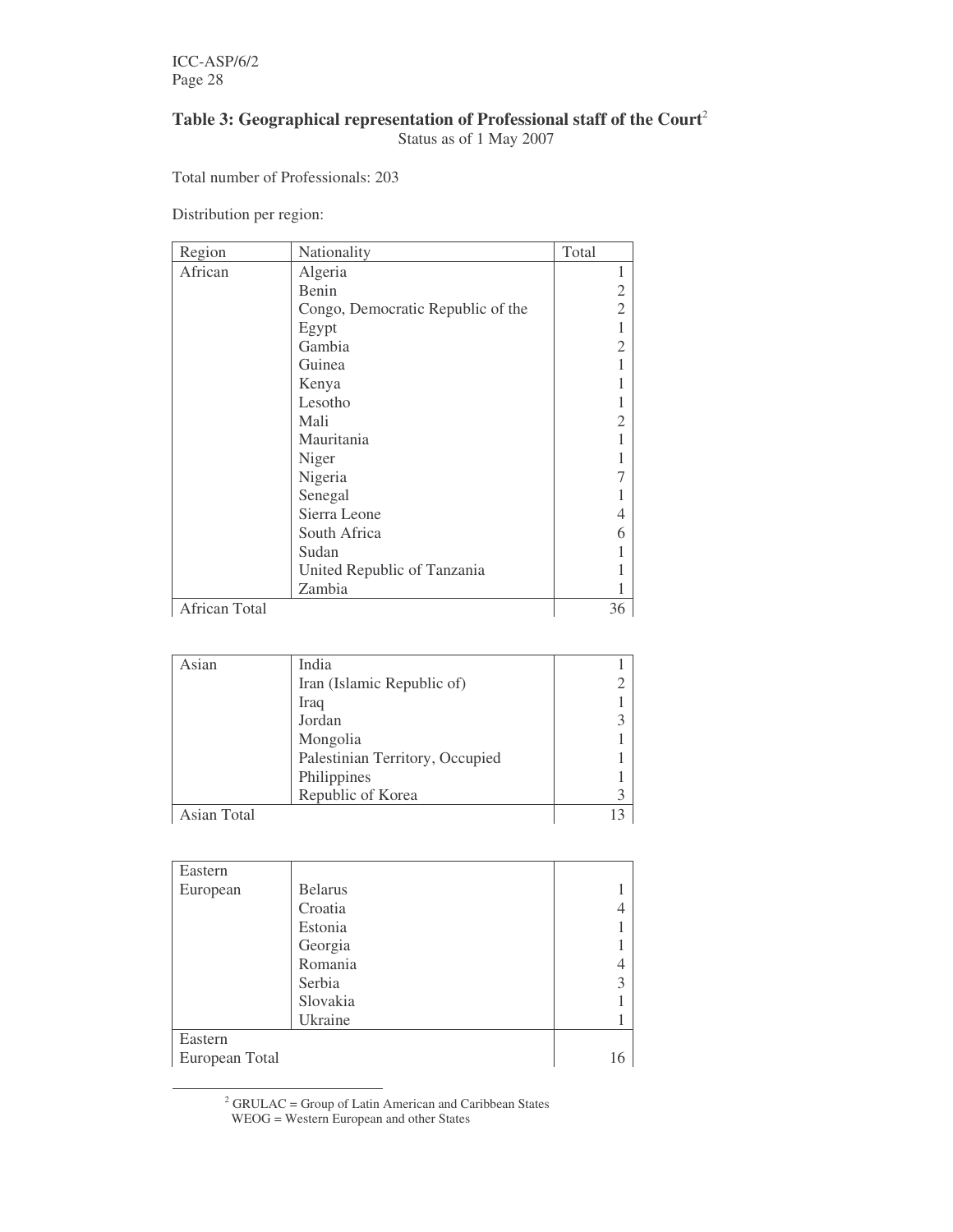| <b>GRULAC</b> | Argentina                        |  |
|---------------|----------------------------------|--|
|               | <b>Brazil</b>                    |  |
|               | Chile                            |  |
|               | Colombia                         |  |
|               | Costa Rica                       |  |
|               | Ecuador                          |  |
|               | Mexico                           |  |
|               | Peru                             |  |
|               | Saint Vincent and the Grenadines |  |
|               | Trinidad and Tobago              |  |
|               | Venezuela                        |  |
| <b>GRULAC</b> |                                  |  |
| Total         |                                  |  |

| <b>WEOG</b>       | Australia                       | 6              |
|-------------------|---------------------------------|----------------|
|                   | Austria                         | $\overline{c}$ |
|                   | Belgium                         | 5              |
|                   | Canada                          | 11             |
|                   | Denmark                         |                |
|                   | Finland                         | 4              |
|                   | France                          | 16             |
|                   | Germany                         | 17             |
|                   | <b>Ireland</b>                  | 4              |
|                   | Italy                           | 8              |
|                   | Netherlands                     | 8              |
|                   | New Zealand                     | 4              |
|                   | Portugal                        |                |
|                   | Spain                           | 8              |
|                   | Sweden                          |                |
|                   | Switzerland                     | 3              |
|                   | <b>United Kingdom</b>           | 13             |
|                   | <b>United States of America</b> | 3              |
| <b>WEOG Total</b> |                                 | 115            |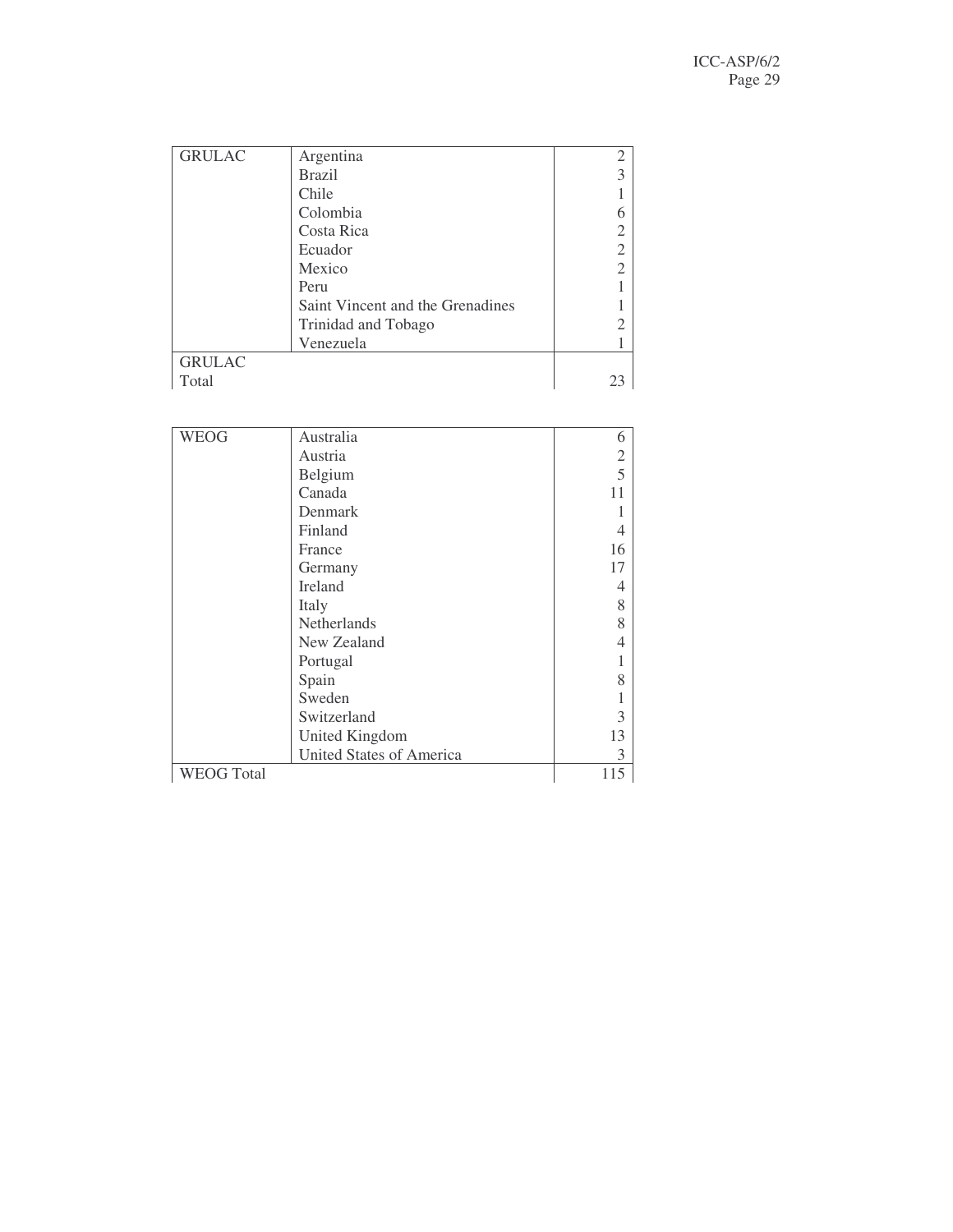

**Chart 1: Geographical representation: percentage actual vs targeted**: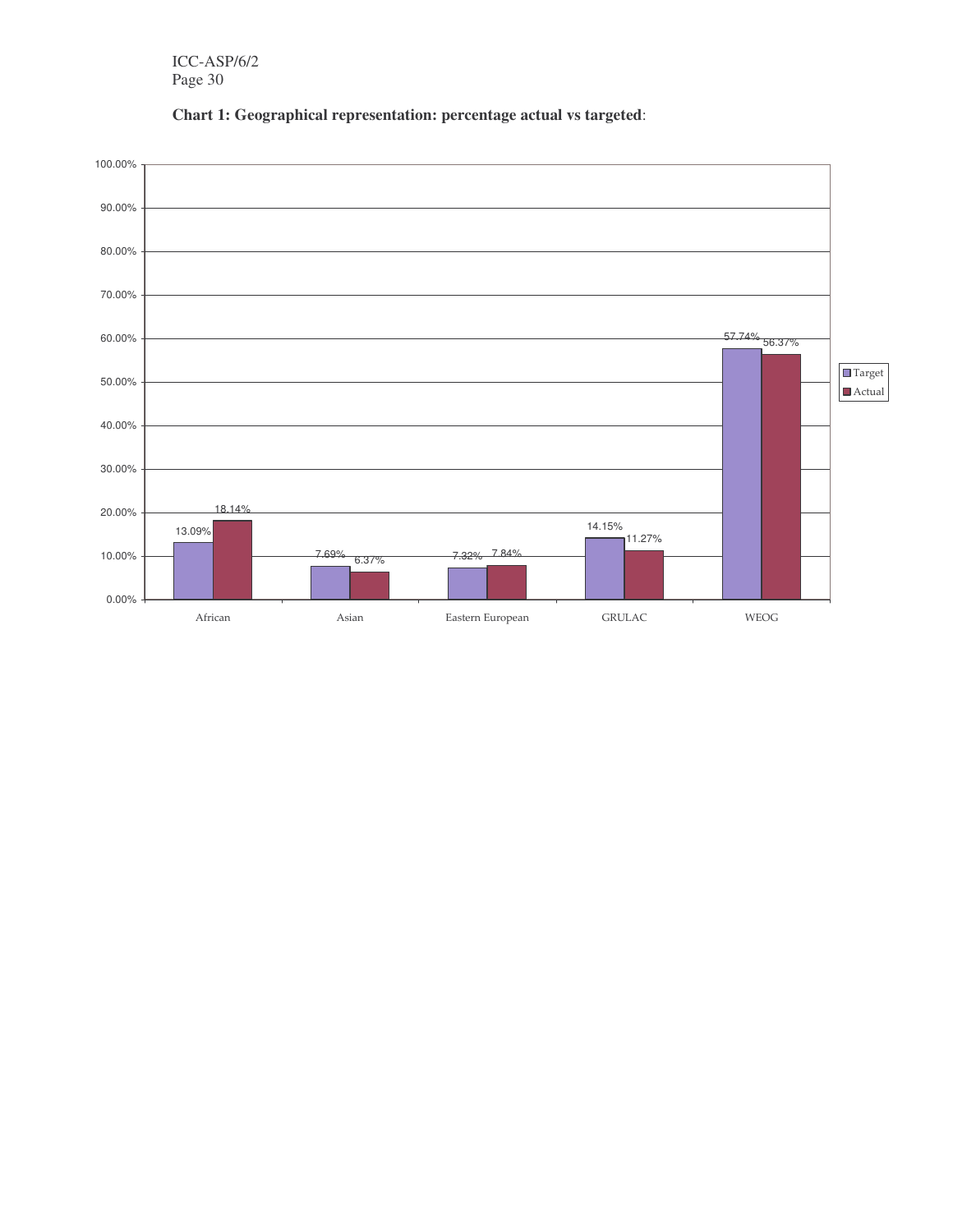### **Table 4: Geographical representation and gender balance of Professional staff of the Court by posts**

#### Status as of 1 May 2007

Number of staff per post, per region

|           |               |             |                     |   |   | Grand        |
|-----------|---------------|-------------|---------------------|---|---|--------------|
| Grade     | Region        | Nationality |                     | F | M | <b>Total</b> |
| $D-1$     | <b>GRULAC</b> | Ecuador     |                     |   |   |              |
|           |               |             | <b>GRULAC Total</b> |   |   |              |
|           | <b>WEOG</b>   | Canada      |                     |   |   |              |
|           |               | France      |                     |   |   |              |
|           |               | Germany     |                     |   |   |              |
|           |               | Italy       |                     |   |   |              |
|           |               |             | <b>WEOG Total</b>   |   | 3 |              |
| D-1 Total |               |             |                     |   |   |              |

|           |               |                                 |                |                          | Grand          |
|-----------|---------------|---------------------------------|----------------|--------------------------|----------------|
| Grade     | Region        | Nationality                     | F              | M                        | <b>Total</b>   |
| $P-5$     | African       | Lesotho                         |                |                          |                |
|           |               | Mali                            |                |                          |                |
|           |               | Senegal                         |                |                          |                |
|           |               | <b>African Total</b>            |                | 3                        | 3              |
|           | Asian         | Philippines                     | 1              |                          |                |
|           |               | <b>Asian Total</b>              | 1              |                          |                |
|           | <b>GRULAC</b> | Argentina                       |                |                          |                |
|           |               | Mexico                          | 1              |                          |                |
|           |               | <b>GRULAC Total</b>             | 1              | 1                        | $\overline{2}$ |
|           | <b>WEOG</b>   | Belgium                         |                | $\overline{\mathcal{L}}$ | $\overline{2}$ |
|           |               | France                          |                |                          |                |
|           |               | Germany                         | $\overline{2}$ | $\overline{2}$           |                |
|           |               | <b>Ireland</b>                  |                |                          |                |
|           |               | Italy                           | 1              |                          |                |
|           |               | Switzerland                     |                |                          |                |
|           |               | United Kingdom                  |                | 2                        |                |
|           |               | <b>United States of America</b> | 1              |                          | 2              |
|           |               | <b>WEOG Total</b>               | 4              | 10                       | 14             |
| P-5 Total |               |                                 | 6              | 14                       | 20             |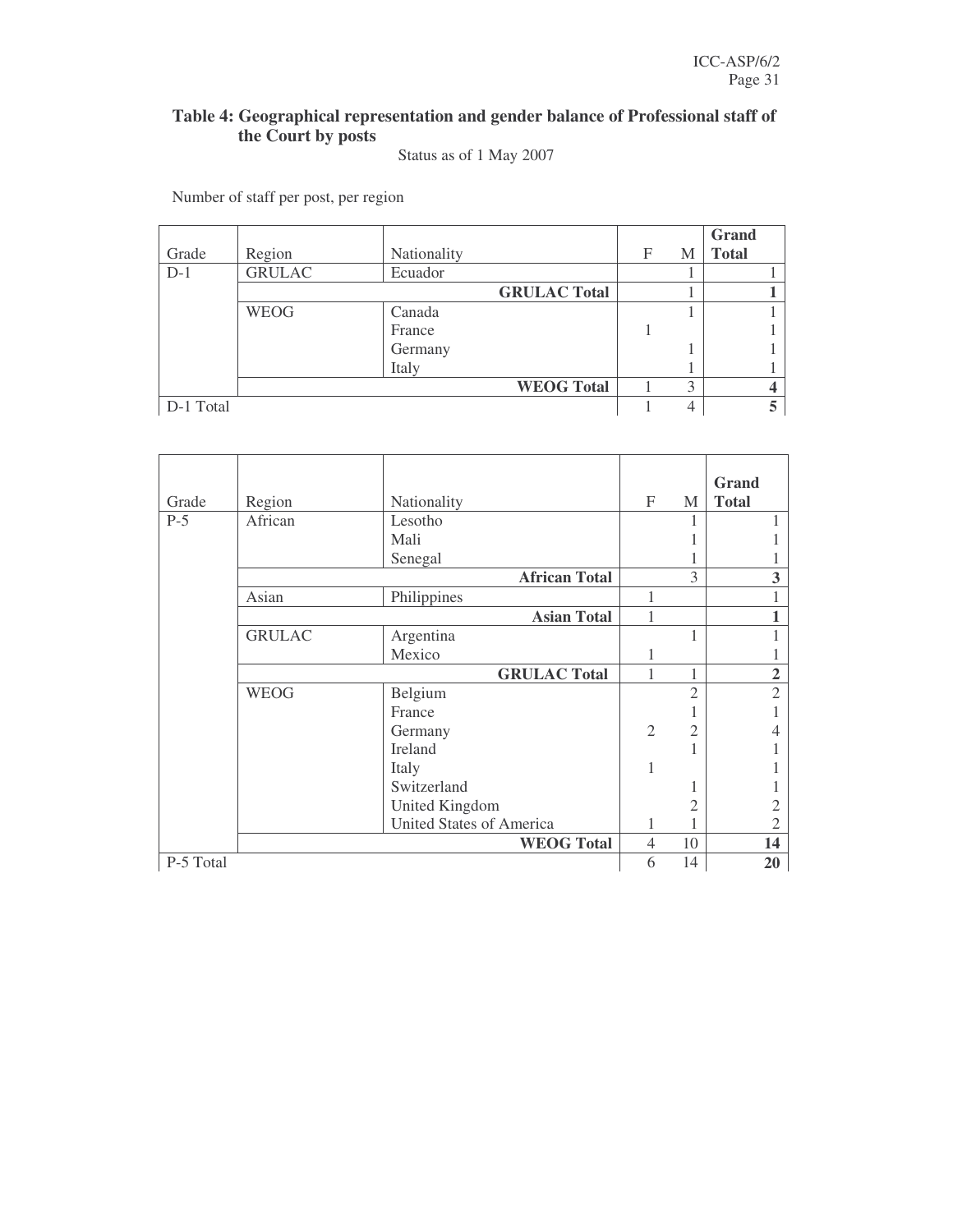|           |                  |                               |                |                | <b>Grand</b> |
|-----------|------------------|-------------------------------|----------------|----------------|--------------|
| Grade     | Region           | Nationality                   | $\mathbf{F}$   | M              | <b>Total</b> |
| $P-4$     | African          | Gambia                        |                | 1              |              |
|           |                  | Nigeria                       |                | $\overline{2}$ |              |
|           |                  | Sierra Leone                  | 1              |                |              |
|           |                  | South Africa                  |                | 1              |              |
|           |                  | <b>African Total</b>          | $\mathbf{1}$   | $\overline{4}$ |              |
|           | Asian            | Jordan                        | 1              |                |              |
|           |                  | <b>Asian Total</b>            | 1              |                |              |
|           | Eastern European | Croatia                       |                | 1              |              |
|           |                  | Serbia                        |                |                |              |
|           |                  | <b>Eastern European Total</b> | $\mathbf{1}$   | 1              |              |
|           | <b>GRULAC</b>    | Argentina                     | 1              |                |              |
|           |                  | Ecuador                       |                |                |              |
|           |                  | Peru                          |                |                |              |
|           |                  | Trinidad and Tobago           | 1              | 1              |              |
|           |                  | <b>GRULAC Total</b>           | $\overline{4}$ | $\mathbf{1}$   |              |
|           | <b>WEOG</b>      | Canada                        |                | 1              |              |
|           |                  | Finland                       |                |                |              |
|           |                  | France                        | $\mathfrak{2}$ | 3              |              |
|           |                  | Germany                       | $\mathbf{1}$   |                |              |
|           |                  | Netherlands                   |                | 3              |              |
|           |                  | Spain                         | 1              | 1              |              |
|           |                  | Sweden                        |                |                |              |
|           |                  | United Kingdom                | $\mathfrak{2}$ | 3              |              |
|           |                  | <b>WEOG Total</b>             | $\overline{7}$ | 13             | 20           |
| P-4 Total |                  |                               | 14             | 19             | 33           |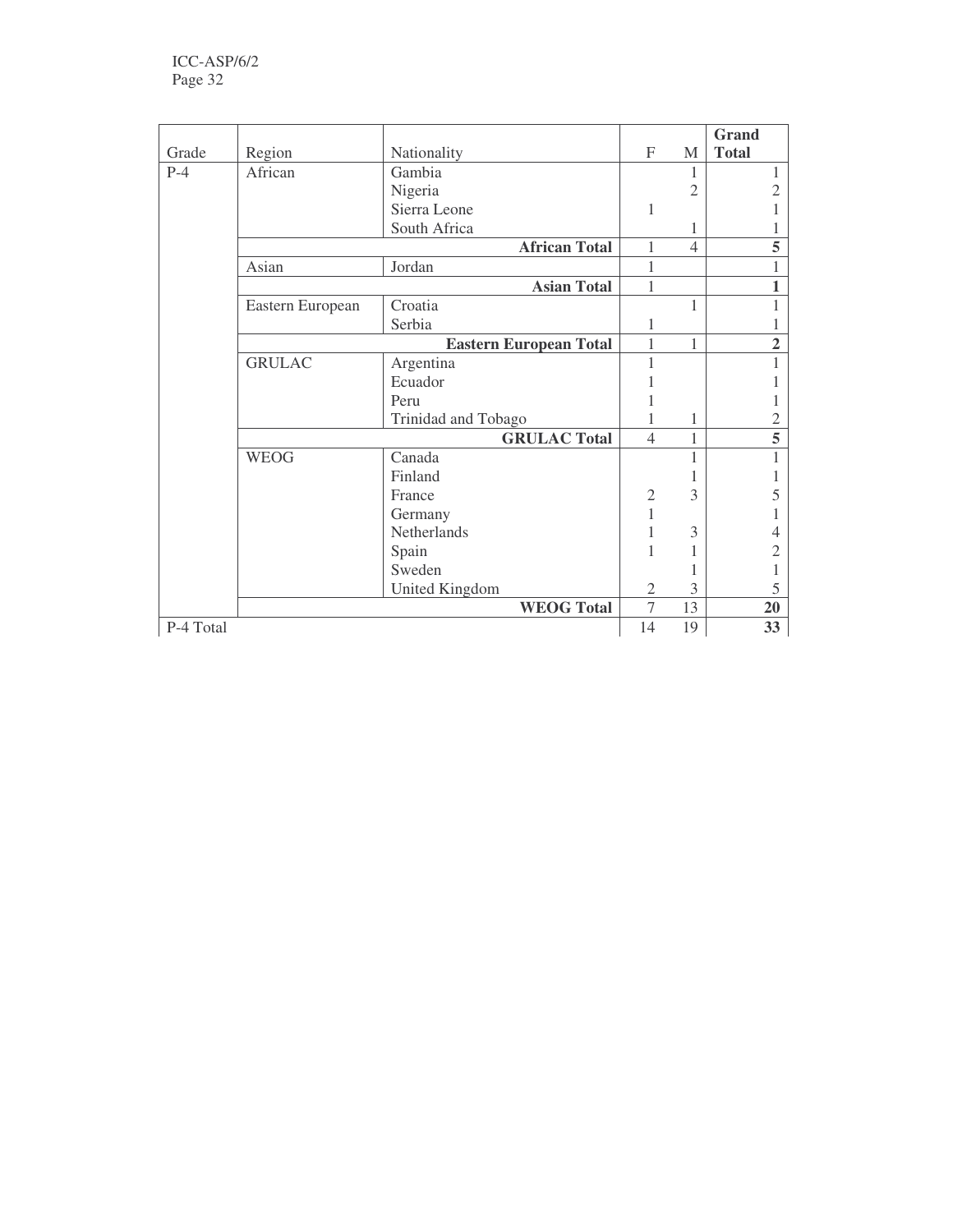| Grade     | Region           | Nationality                   | $\boldsymbol{\mathrm{F}}$    | $\mathbf M$    | <b>Grand</b><br><b>Total</b> |
|-----------|------------------|-------------------------------|------------------------------|----------------|------------------------------|
| $P-3$     | African          | Benin                         |                              | $\overline{2}$ | $\overline{2}$               |
|           |                  | Congo, Democratic Republic of |                              |                |                              |
|           |                  | the                           |                              | $\mathfrak{2}$ | $\sqrt{2}$                   |
|           |                  | Mali                          | $\mathbf{1}$                 |                | 1                            |
|           |                  | Niger                         |                              | 1              | 1                            |
|           |                  | Nigeria                       |                              | 1              | 1                            |
|           |                  | Sierra Leone                  | 1                            |                | 1                            |
|           |                  | South Africa                  |                              | 3              | 3                            |
|           |                  | Sudan                         | $\mathbf{1}$                 |                | 1                            |
|           |                  | Zambia                        | 1                            |                | 1                            |
|           |                  | <b>African Total</b>          | $\overline{4}$               | 9              | 13                           |
|           | Asian            |                               |                              | $\mathbf{1}$   |                              |
|           |                  | Iran (Islamic Republic of)    |                              |                | 1                            |
|           |                  | Jordan<br><b>Asian Total</b>  | $\mathbf{1}$<br>$\mathbf{1}$ | $\mathbf{1}$   | 1                            |
|           |                  |                               |                              |                | $\overline{2}$               |
|           | Eastern European | Romania                       |                              | $\mathbf{1}$   | $\mathbf{1}$                 |
|           |                  | Serbia                        |                              | $\mathbf{1}$   | 1                            |
|           |                  | Slovakia                      | 1                            |                | 1                            |
|           |                  | <b>Eastern European Total</b> | $\mathbf{1}$                 | $\sqrt{2}$     | $\mathbf{3}$                 |
|           | <b>GRULAC</b>    | <b>Brazil</b>                 | $\mathbf{1}$                 | $\mathbf{1}$   | $\sqrt{2}$                   |
|           |                  | Colombia                      | $\overline{2}$               | 1              | 3                            |
|           |                  | Costa Rica                    | $\mathbf{1}$                 |                | $\mathbf{1}$                 |
|           |                  | Mexico                        | $\mathbf{1}$                 |                | 1                            |
|           |                  | Venezuela                     |                              | 1              | 1                            |
|           |                  | <b>GRULAC Total</b>           | 5                            | $\overline{3}$ | $\bf 8$                      |
|           | <b>WEOG</b>      | Australia                     | $\overline{2}$               | $\overline{3}$ | $\overline{5}$               |
|           |                  | Austria                       | 1                            |                | 1                            |
|           |                  | Canada                        | $\mathbf{1}$                 | $\mathbf{1}$   | $\overline{2}$               |
|           |                  | Denmark                       |                              | $\mathbf{1}$   | $\mathbf{1}$                 |
|           |                  | Finland                       | 1                            | $\overline{2}$ | 3                            |
|           |                  | France                        | $\mathbf{1}$                 | 5              | 6                            |
|           |                  | Germany                       |                              | $\overline{4}$ | $\overline{4}$               |
|           |                  | Italy                         | 1                            | 4              | 5                            |
|           |                  | New Zealand                   | $\mathbf{1}$                 |                | $\mathbf{1}$                 |
|           |                  | Portugal                      | $\mathbf{1}$                 |                | 1                            |
|           |                  | Spain                         |                              | $\mathbf{1}$   | 1                            |
|           |                  | United Kingdom                |                              | 3              | $\mathfrak{Z}$               |
|           |                  | <b>WEOG Total</b>             | 9                            | 24             | 33                           |
| P-3 Total |                  |                               | 20                           | 39             | 59                           |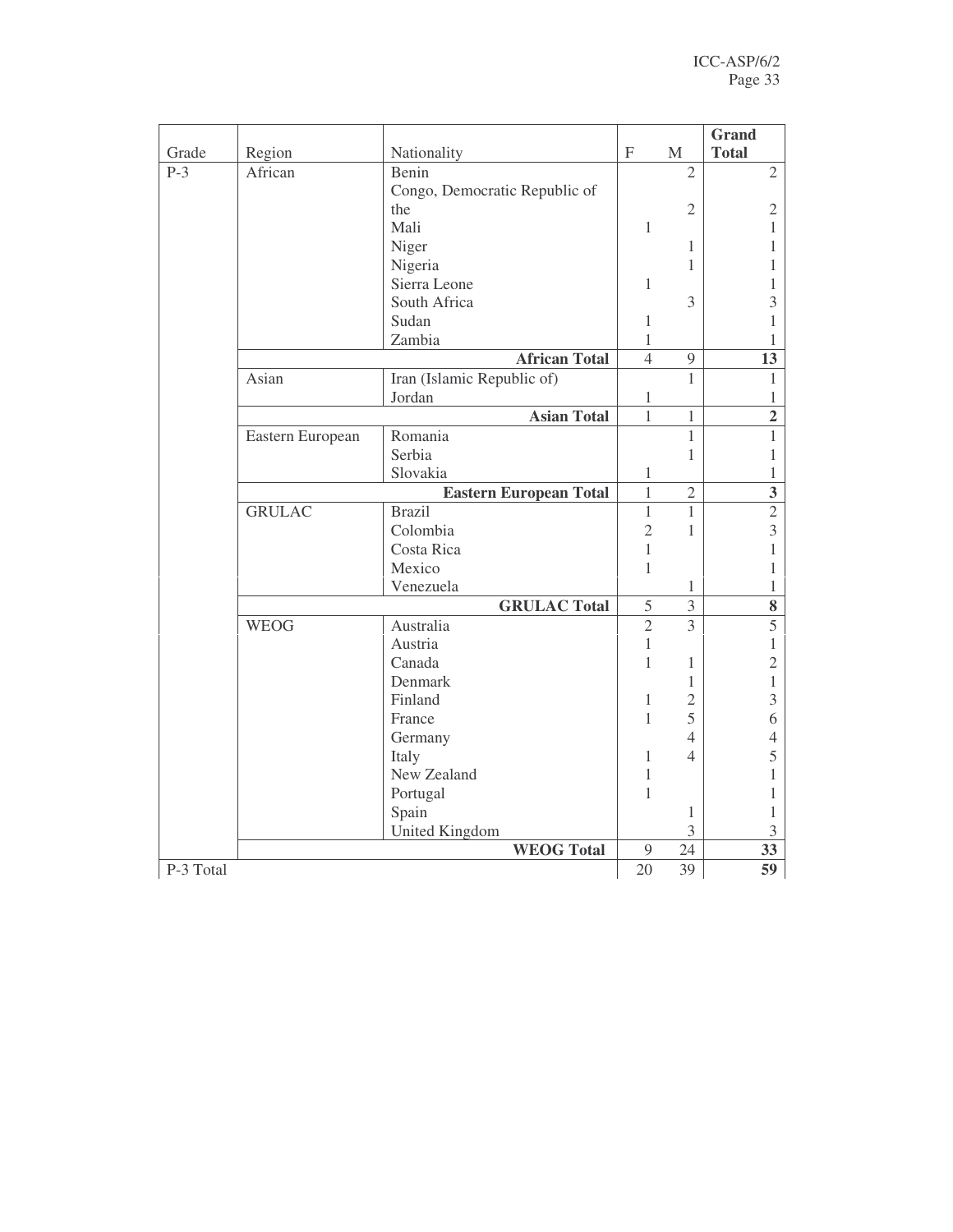| Grade     | Region           | Nationality                     | $\boldsymbol{\mathrm{F}}$ | $\mathbf M$    | Grand<br><b>Total</b> |
|-----------|------------------|---------------------------------|---------------------------|----------------|-----------------------|
| $P-2$     | African          | Algeria                         | 1                         |                | 1                     |
|           |                  | Egypt                           |                           | 1              | 1                     |
|           |                  | Gambia                          |                           | 1              | 1                     |
|           |                  | Guinea                          |                           | 1              |                       |
|           |                  | Kenya                           |                           | 1              |                       |
|           |                  | Mauritania                      | $\mathbf{1}$              |                | 1                     |
|           |                  | Nigeria                         |                           | $\sqrt{2}$     | $\overline{c}$        |
|           |                  | Sierra Leone                    |                           | $\overline{2}$ | $\overline{c}$        |
|           |                  | South Africa                    | $\mathbf{1}$              | 1              | $\overline{c}$        |
|           |                  | United Republic of Tanzania     | $\mathbf{1}$              |                | 1                     |
|           |                  | <b>African Total</b>            | $\overline{4}$            | 9              | 13                    |
|           | Asian            | India                           | $\mathbf{1}$              |                | 1                     |
|           |                  | Iran (Islamic Republic of)      |                           | 1              | 1                     |
|           |                  | Jordan                          |                           | 1              | 1                     |
|           |                  | Mongolia                        |                           | 1              | 1                     |
|           |                  | Palestinian Territory, Occupied |                           | 1              | 1                     |
|           |                  | Republic of Korea               | 1                         | $\overline{2}$ | 3                     |
|           |                  | <b>Asian Total</b>              | $\overline{2}$            | 6              | 8                     |
|           | Eastern European | <b>Belarus</b>                  |                           | 1              | 1                     |
|           |                  | Croatia                         | $\mathbf{1}$              |                | 1                     |
|           |                  | Georgia                         |                           | $\mathbf{1}$   | 1                     |
|           |                  | Romania                         | $\overline{2}$            | $\mathbf{1}$   | 3                     |
|           |                  | Serbia                          |                           | 1              | 1                     |
|           |                  | Ukraine                         |                           | 1              | 1                     |
|           |                  | <b>Eastern European Total</b>   | 3                         | 5              | 8                     |
|           | <b>GRULAC</b>    | <b>Brazil</b>                   |                           | 1              | 1                     |
|           |                  | Colombia                        | $\sqrt{2}$                | $\mathbf{1}$   | $\mathfrak{Z}$        |
|           |                  | Costa Rica                      | 1                         |                | 1                     |
|           |                  | <b>GRULAC</b> Total             | $\overline{3}$            | $\overline{2}$ | $\overline{5}$        |
|           | <b>WEOG</b>      | Australia                       |                           | 1              | $\mathbf{1}$          |
|           |                  | Austria                         | 1                         |                | 1                     |
|           |                  | Belgium                         | 1                         | $\mathfrak{2}$ | 3                     |
|           |                  | Canada                          | $\overline{4}$            | 3              | $\overline{7}$        |
|           |                  | France                          | $\overline{c}$            | 1              | 3                     |
|           |                  | Germany                         | $\overline{2}$            | $\overline{4}$ | 6                     |
|           |                  | Ireland                         | 1                         | 1              | $\overline{c}$        |
|           |                  | Italy                           | 1                         |                | 1                     |
|           |                  | Netherlands                     | 1                         | $\overline{2}$ | 3                     |
|           |                  | New Zealand                     | 3                         |                | $\overline{3}$        |
|           |                  | Spain                           | 1                         | 3              | 4                     |
|           |                  | Switzerland                     |                           | 1              | 1                     |
|           |                  | United Kingdom                  | 1                         | $\mathfrak{2}$ | 3                     |
|           |                  | <b>United States of America</b> | 1                         |                | 1                     |
|           |                  | <b>WEOG Total</b>               | 19                        | 20             | 39                    |
| P-2 Total |                  |                                 | 31                        | 42             | 73                    |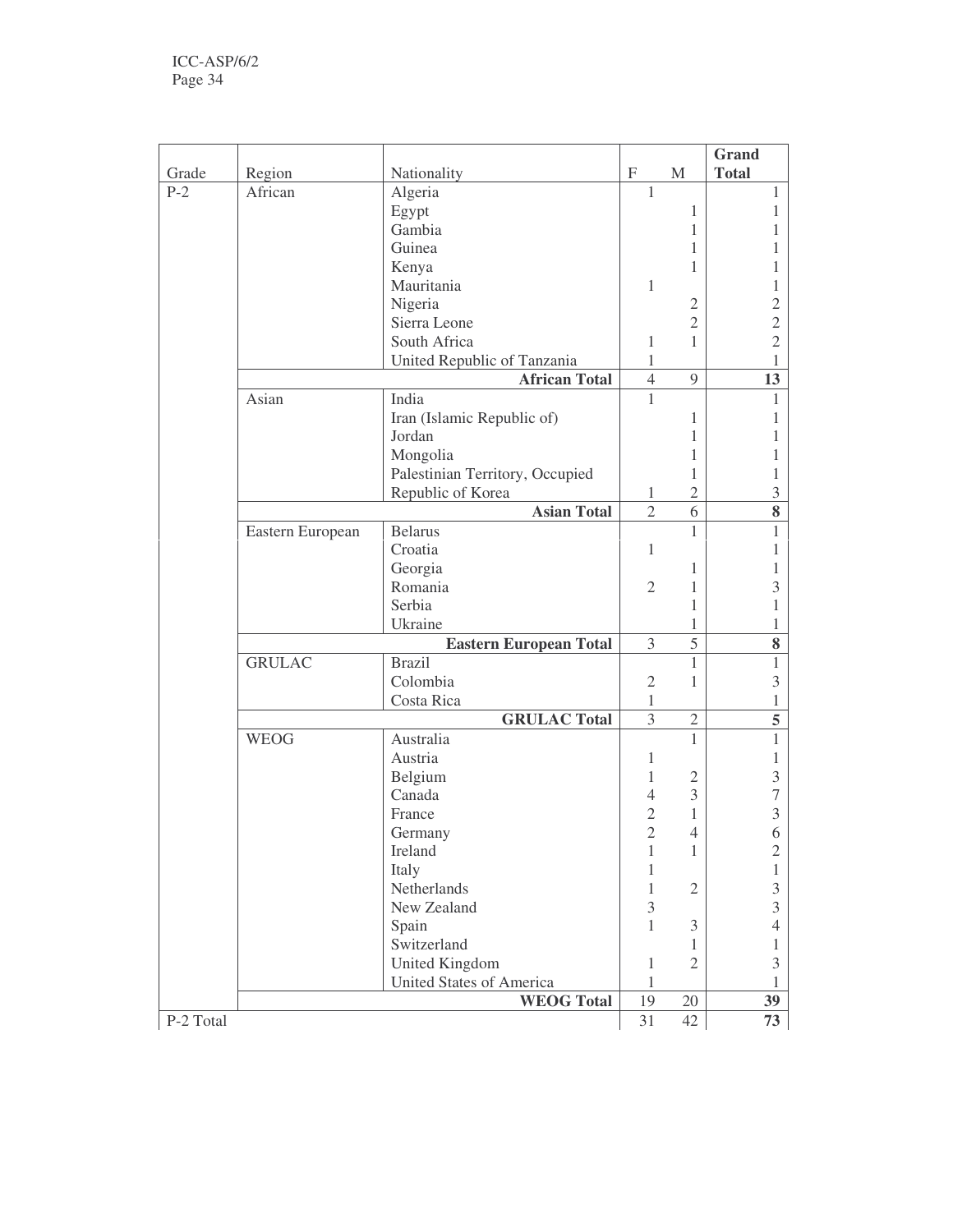| Grade     | Region           | Nationality                      | F              | M              | Grand<br><b>Total</b> |
|-----------|------------------|----------------------------------|----------------|----------------|-----------------------|
| $P-1$     | African          | Nigeria                          | $\overline{2}$ |                | $\mathfrak{2}$        |
|           |                  | <b>African Total</b>             | $\overline{2}$ |                | $\overline{2}$        |
|           | Asian            | Iraq                             |                |                |                       |
|           |                  | <b>Asian Total</b>               |                |                |                       |
|           | Eastern European | Croatia                          |                |                | $\overline{2}$        |
|           |                  | Estonia                          |                |                |                       |
|           |                  | <b>Eastern European Total</b>    | $\overline{2}$ |                | 3                     |
|           | <b>GRULAC</b>    | Chile                            |                |                |                       |
|           |                  | Saint Vincent and the Grenadines |                |                |                       |
|           |                  | <b>GRULAC Total</b>              | 1              |                | 2                     |
|           | <b>WEOG</b>      | Germany                          |                |                |                       |
|           |                  | <b>Ireland</b>                   |                |                |                       |
|           |                  | <b>Netherlands</b>               |                |                |                       |
|           |                  | Spain                            |                |                |                       |
|           |                  | Switzerland                      |                |                |                       |
|           |                  | <b>WEOG Total</b>                | $\overline{4}$ |                | 5                     |
| P-1 Total |                  |                                  | 9              | $\overline{4}$ | 13                    |

|                    |  | F M Grand  |
|--------------------|--|------------|
|                    |  | Total      |
| <b>Grand Total</b> |  | 81 122 203 |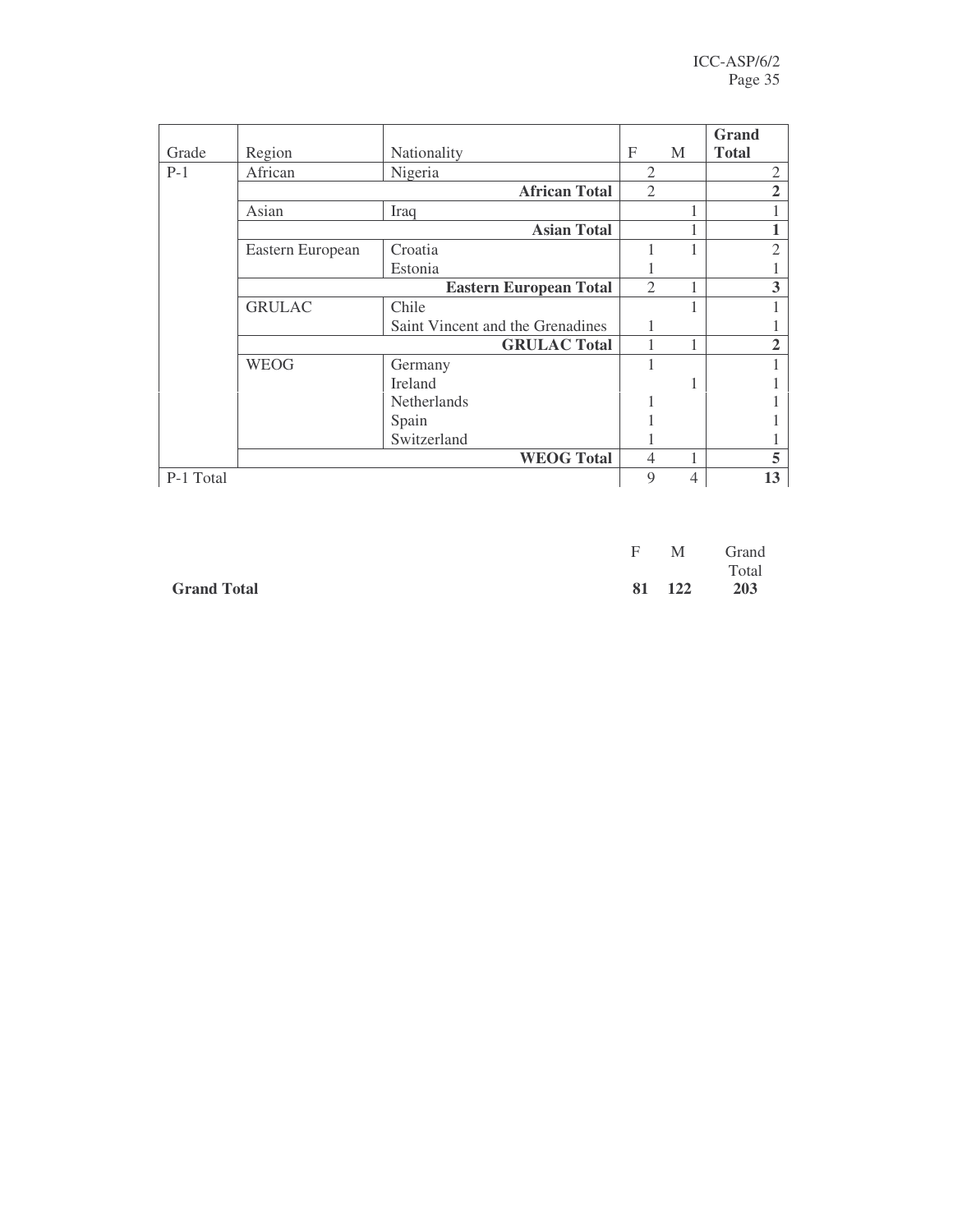#### **Percentage of staff per post, per region**

**Chart 2: Percentage P-5 posts**



# ICC-ASP/6/2 Page 36

#### Percentage D-1 posts

Due to the limited number of only 6 positions concerned, statistic and graphic representations could be misleading, please refer to the exact numbers in table above.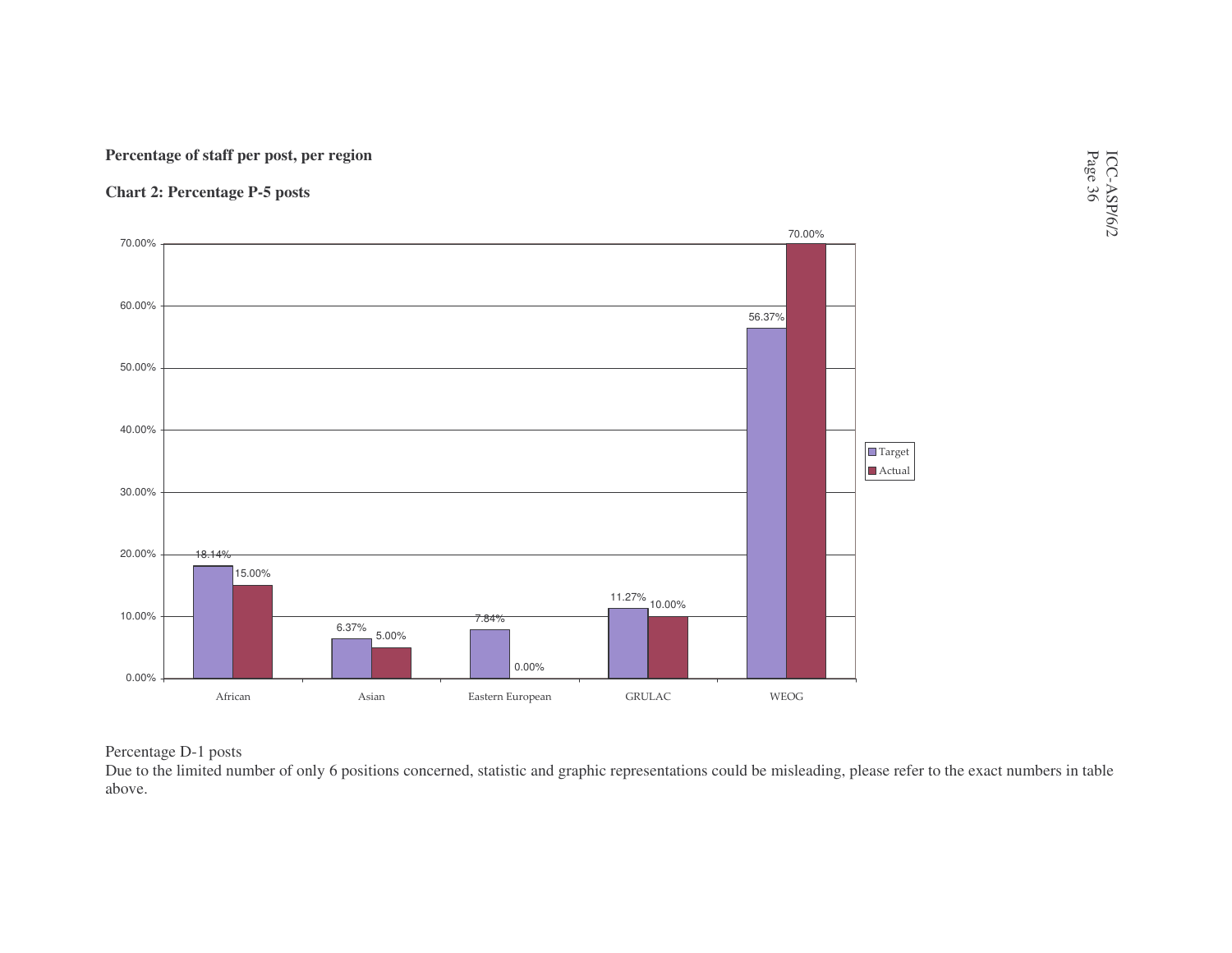

#### **Chart 3: Percentage P-4 posts**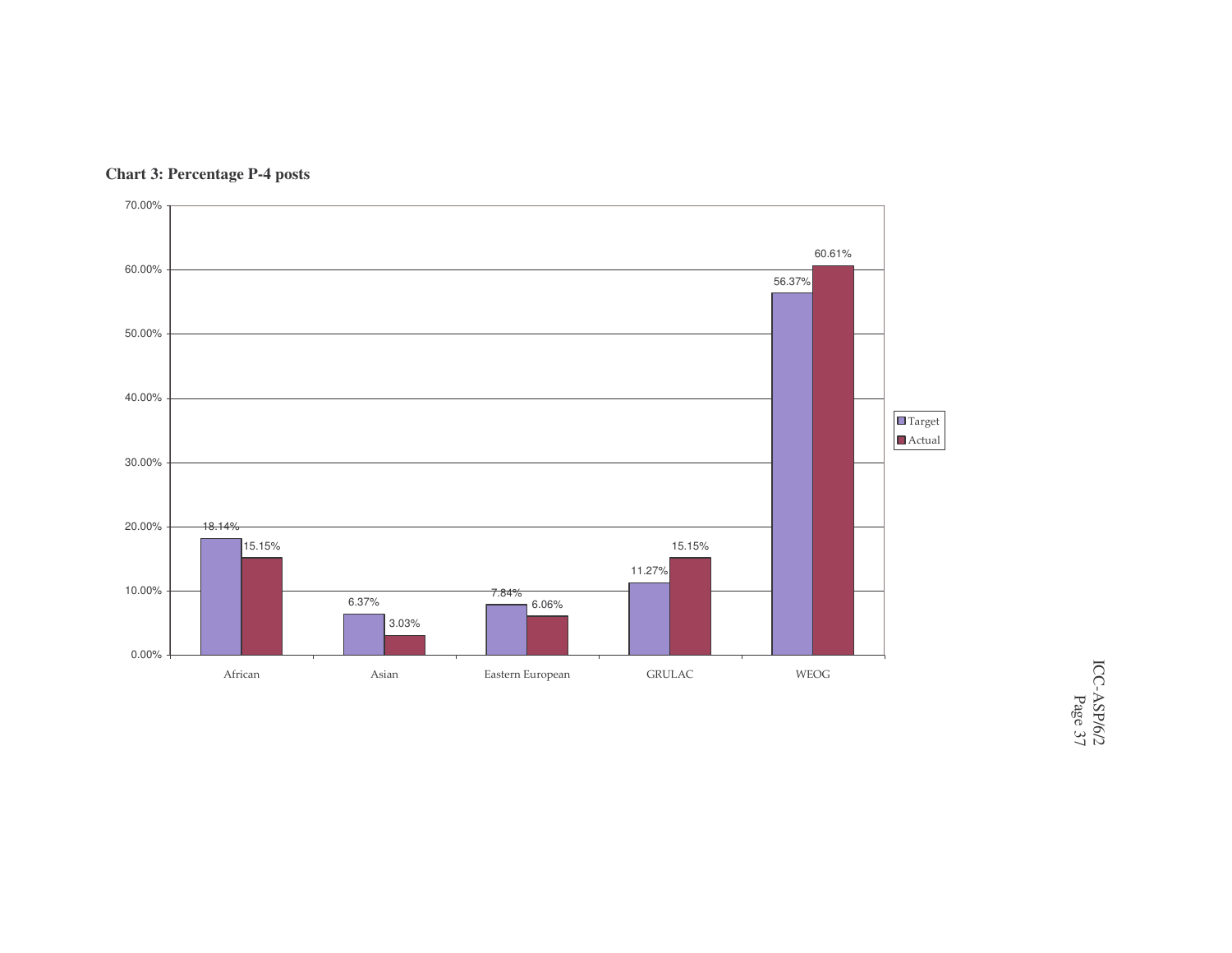

#### **Chart 4: Percentage P-3 posts**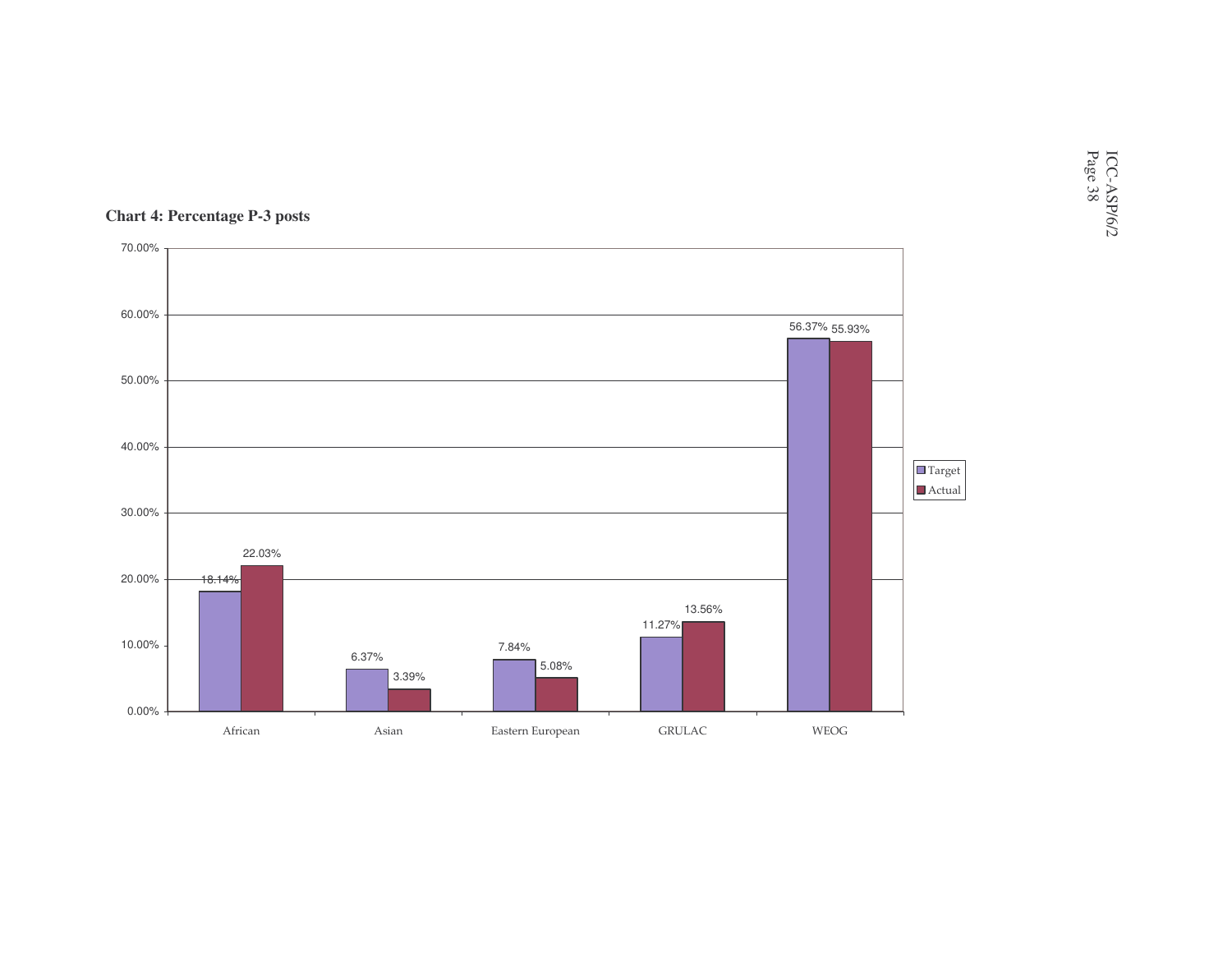

**Chart 5: Percentage P-2 posts**

ICC-ASP/6/2 Page 39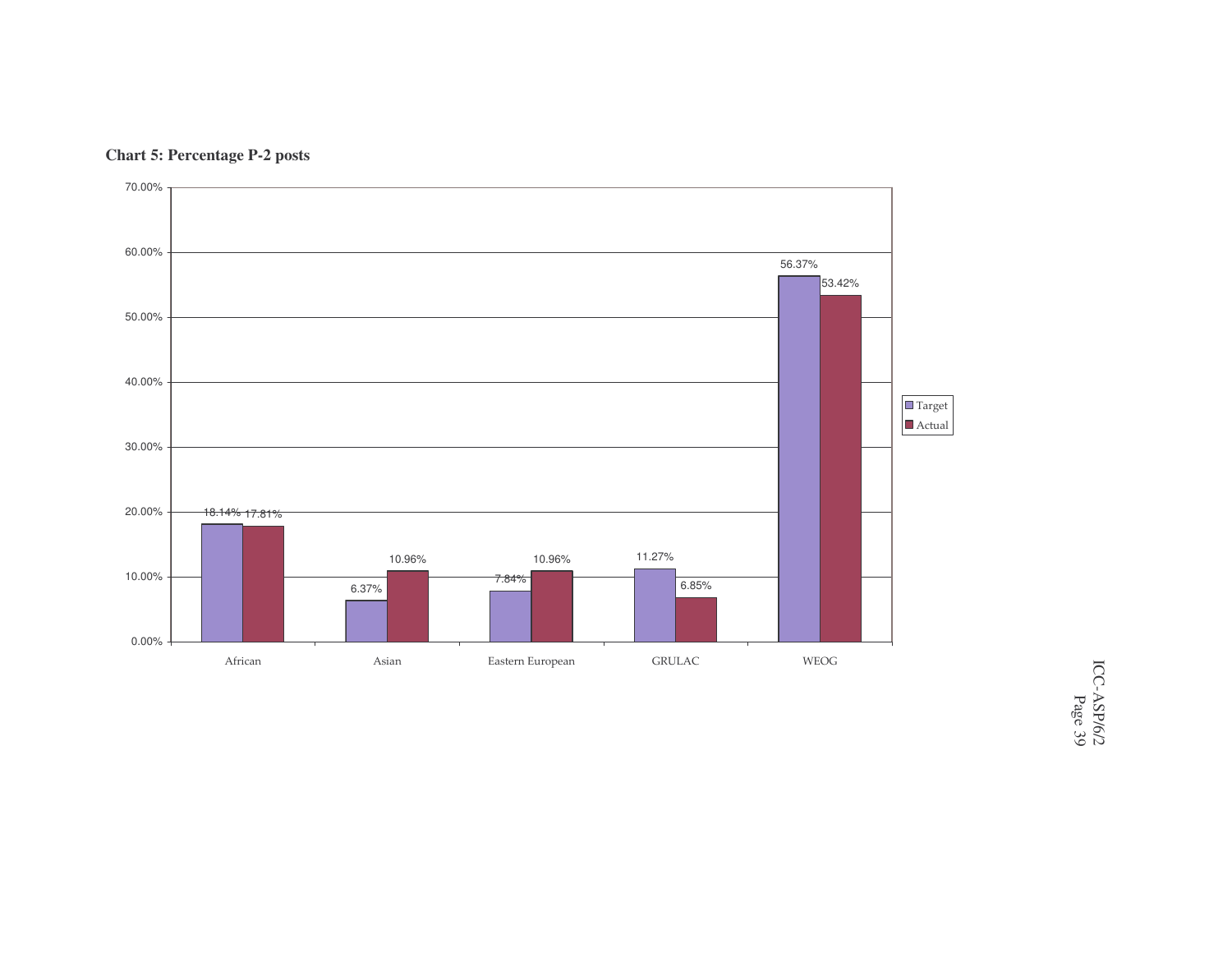

#### **Chart 6: Percentage P-1 posts**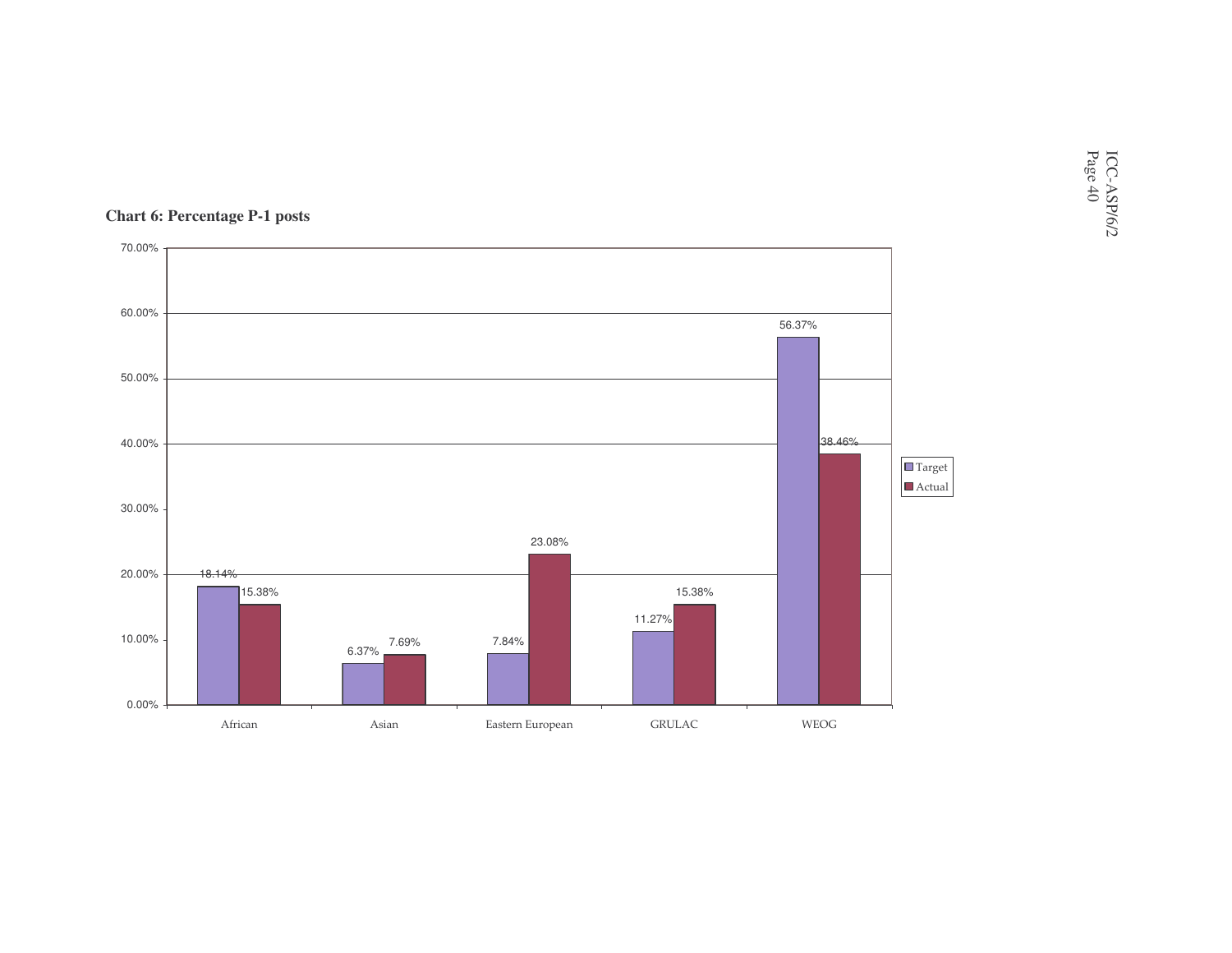## **Annex IV**

## **Reclassification exercise**

|                                                                                      | <b>Summary of job evaluation findings</b><br><b>Professional category</b> |                                              |                                |
|--------------------------------------------------------------------------------------|---------------------------------------------------------------------------|----------------------------------------------|--------------------------------|
| $* =$ proposed change in grade                                                       |                                                                           |                                              |                                |
| <b>CHAMBERS</b><br><b>Position</b><br>Associate Legal Officer                        | <b>Current Level</b><br>$P-2$                                             | <b>Recommended Level</b><br>$P-3*$           | # of positions<br>$16*$        |
| <b>DIVISION OF COURT SERVICES</b>                                                    |                                                                           |                                              |                                |
| <b>Court Interpretation and Translation Section</b>                                  |                                                                           |                                              |                                |
| <b>Position</b><br><b>French Translator</b>                                          | <b>Current Level</b><br>$P-2$                                             | <b>Recommended Level</b><br>$P-3*$           | # of positions<br>$3*$         |
| <b>Victims and Witnesses Unit</b><br><b>Position</b>                                 | <b>Current Level</b>                                                      |                                              |                                |
| Operations Officer                                                                   | $P-3$                                                                     | <b>Recommended Level</b><br>$P-4*$           | # of positions<br>$1*$         |
| <b>Court Management Section</b><br><b>Position</b><br>Knowledge Base Officer         | <b>Current Level</b><br>$P-3$                                             | <b>Recommended Level</b><br>$P-3$            | # of positions<br>1            |
| <b>FINANCE SECTION</b><br><b>Position</b><br>Payroll Officer<br>Disbursement Officer | <b>Current Level</b><br>$P-2$<br>$P-2$                                    | <b>Recommended Level</b><br>$P-3*$<br>$P-3*$ | # of positions<br>$1*$<br>$1*$ |
| <b>PROCUREMENT SECTION</b><br><b>Position</b><br><b>Chief Procurement</b>            | <b>Current Level</b><br>$P-3$                                             | <b>Recommended Level</b><br>$P-4*$           | # of positions<br>$1*$         |
| <b>OFFICE OF THE PROSECUTOR</b>                                                      |                                                                           |                                              |                                |
| <b>SERVICES SECTION</b><br><b>Position</b><br><b>Administration Officer</b>          | <b>Current Level</b><br>$P-2$                                             | <b>Recommended Level</b><br>$P-3*$           | # of positions<br>$1*$         |
| <b>INVESTIGATION DIVISION</b><br><b>Planning &amp; Operations Section</b>            |                                                                           |                                              |                                |
| <b>Position</b><br>Planning & Control Officer<br>Forensics Coordinator               | <b>Current Level</b><br>$P-2$<br>$P-4$                                    | <b>Recommended Level</b><br>$P-3*$<br>$P-4$  | # of positions<br>$1*$<br>1    |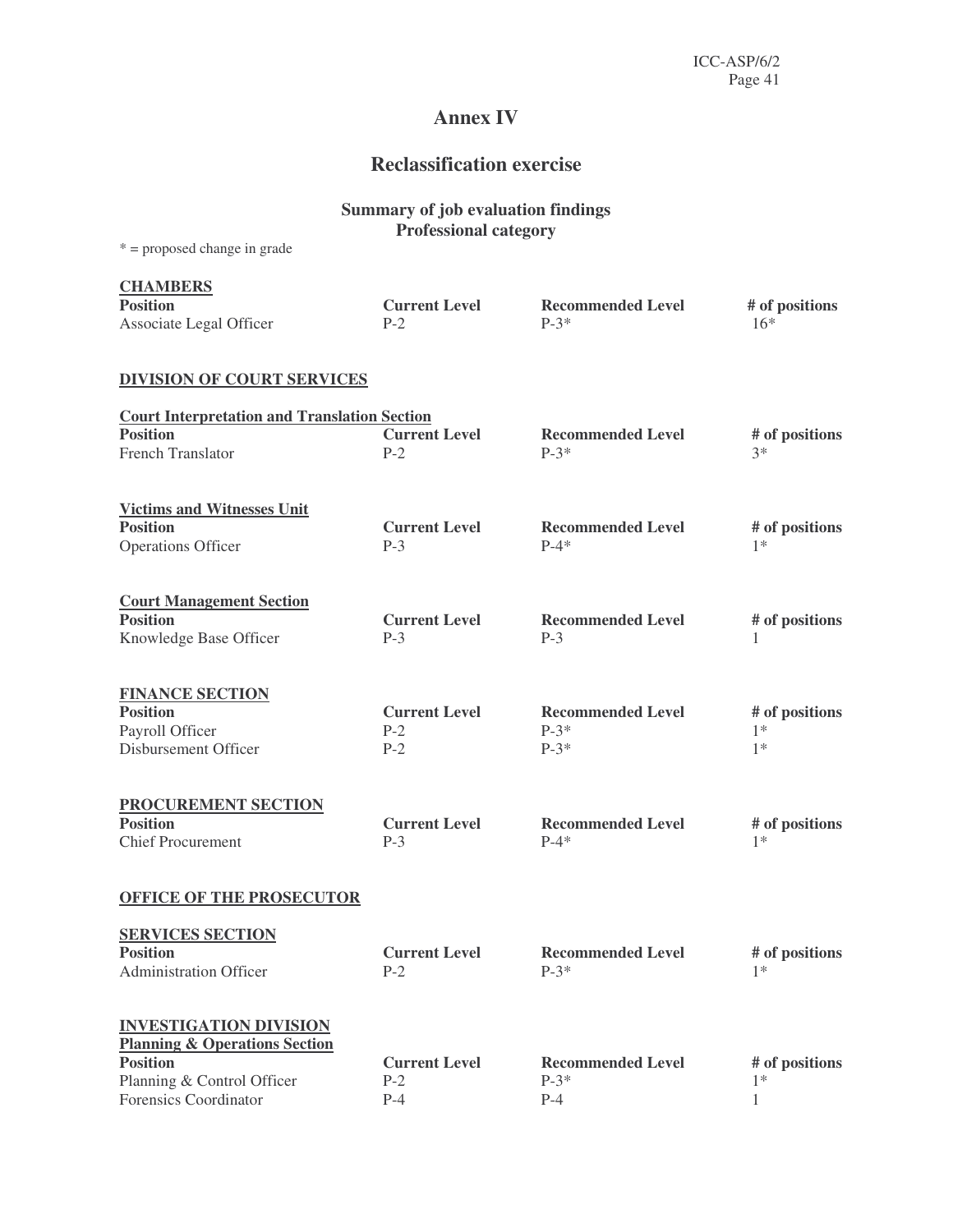### **Summary of job evaluation findings General Service category**

\* = proposed change in grade

| SECRETARIAT OF THE ASSEMBLY OF STATES PARTIES                                                                                   |                                                 |                                                      |                                                            |  |
|---------------------------------------------------------------------------------------------------------------------------------|-------------------------------------------------|------------------------------------------------------|------------------------------------------------------------|--|
| <b>Position</b><br><b>Finance Assistant</b>                                                                                     | <b>Current Level</b><br>$G-6$                   | <b>Recommended Level</b><br>$G-6$                    | # of positions<br>1                                        |  |
| <b>HUMAN RESOURCES SECTION</b><br><b>Position</b><br><b>Recruitment Assistant</b>                                               | <b>Current Level</b><br>$G-3$                   | <b>Recommended Level</b><br>$G-4*$                   | # of positions<br>$1*$                                     |  |
| <b>SECURITY AND SAFETY SECTION</b><br><b>Position</b><br>Fire and Safety Officer                                                | <b>Current Level</b><br>$G-6$                   | <b>Recommended Level</b><br>$G-7*$                   | # of positions<br>$1*$                                     |  |
| <b>DIVISION OF COURT SERVICES</b>                                                                                               |                                                 |                                                      |                                                            |  |
| <b>Court Interpretation and Translation Section</b><br><b>Position</b><br><b>Administrative Assistant</b>                       | <b>Current Level</b><br>$G-5$                   | <b>Recommended Level</b><br>$G-5$                    | # of positions<br>1                                        |  |
| <b>Victims and Witnesses Unit</b><br><b>Position</b><br><b>Support Assistant</b>                                                | <b>Current Level</b><br>$G-5$                   | <b>Recommended Level</b><br>$G-7*$                   | # of positions<br>$1*$                                     |  |
| <b>Court Management Section</b><br><b>Position</b><br>Senior Transcript Coord.<br><b>Court Records Assistant</b><br>Court Clerk | <b>Current Level</b><br>$G-5$<br>$G-5$<br>$G-3$ | <b>Recommended Level</b><br>$G-6*$<br>$G-5$<br>$G-3$ | # of positions<br>$1*$<br>$\mathfrak{2}$<br>$\mathfrak{D}$ |  |
| <b>FINANCE SECTION</b><br><b>Position</b><br>Cashier                                                                            | <b>Current Level</b><br>$G-4$                   | <b>Recommended Level</b><br>$G-4$                    | # of positions<br>1                                        |  |
| <b>GENERAL SERVICES SECTION</b><br><b>Position</b><br>Administrative Assistant                                                  | <b>Current Level</b><br>$G-4$                   | <b>Recommended Level</b><br>$G-4$                    | # of positions<br>$\mathbf{1}$                             |  |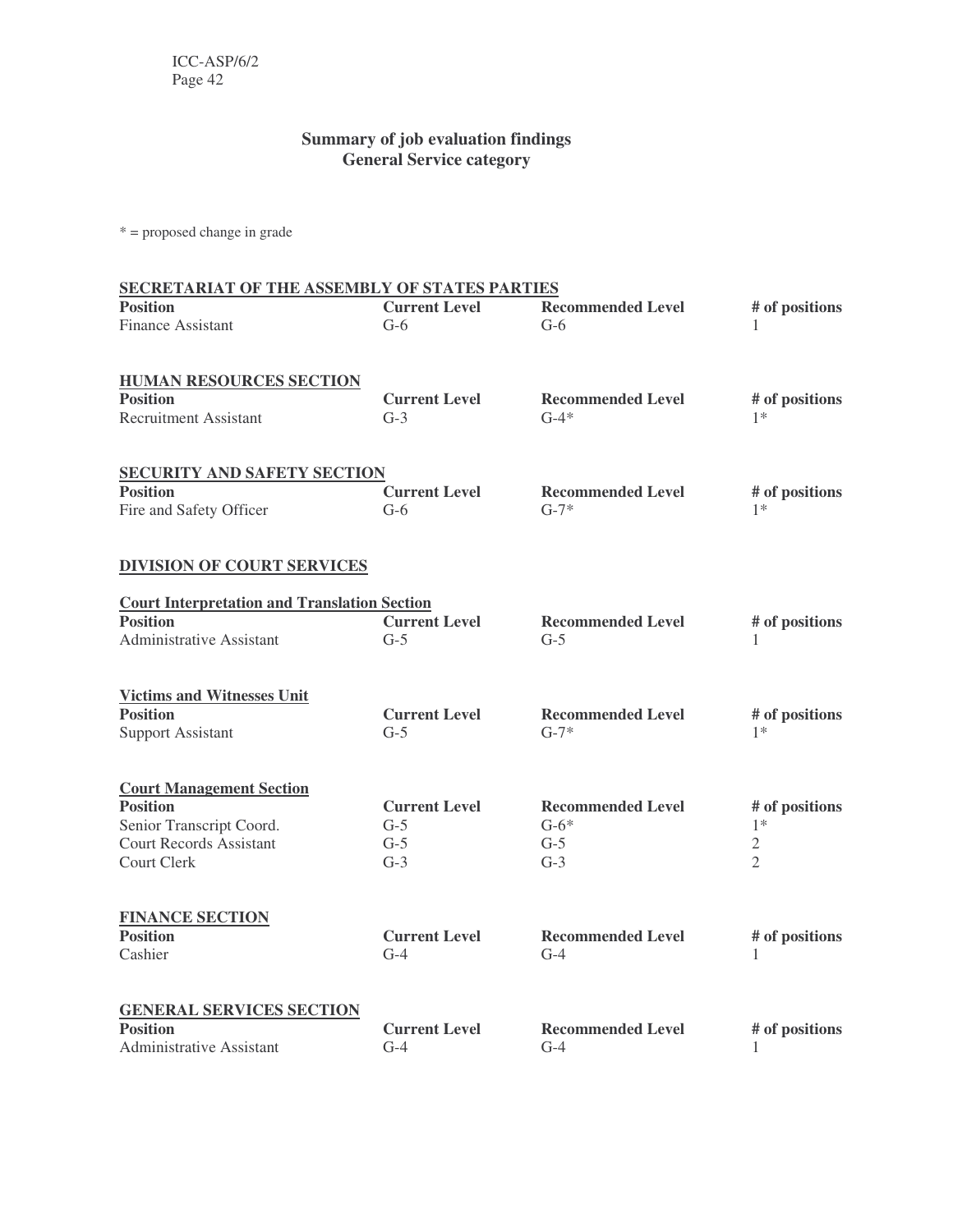ICC-ASP/6/2 Page 43

| <b>IMMEDIATE OFFICE OF THE PROSECUTOR</b>                        |                      |                          |                |
|------------------------------------------------------------------|----------------------|--------------------------|----------------|
| <b>Position</b>                                                  | <b>Current Level</b> | <b>Recommended Level</b> | # of positions |
| <b>Administrative Assistant</b>                                  | $G-4$                | $G-4$                    |                |
| <b>SERVICES SECTION</b>                                          |                      |                          |                |
| <b>Position</b>                                                  | <b>Current Level</b> | <b>Recommended Level</b> | # of positions |
| Administrative Assistant                                         | $G-3$                | $G-4*$                   | $1*$           |
| <b>INVESTIGATION DIVISION</b><br><b>Operational Support Unit</b> |                      |                          |                |
| <b>Position</b>                                                  | <b>Current Level</b> | <b>Recommended Level</b> | # of positions |
|                                                                  | $G-3$                | $G-5*$                   | $3*$           |
| Info Management Assistant                                        |                      |                          |                |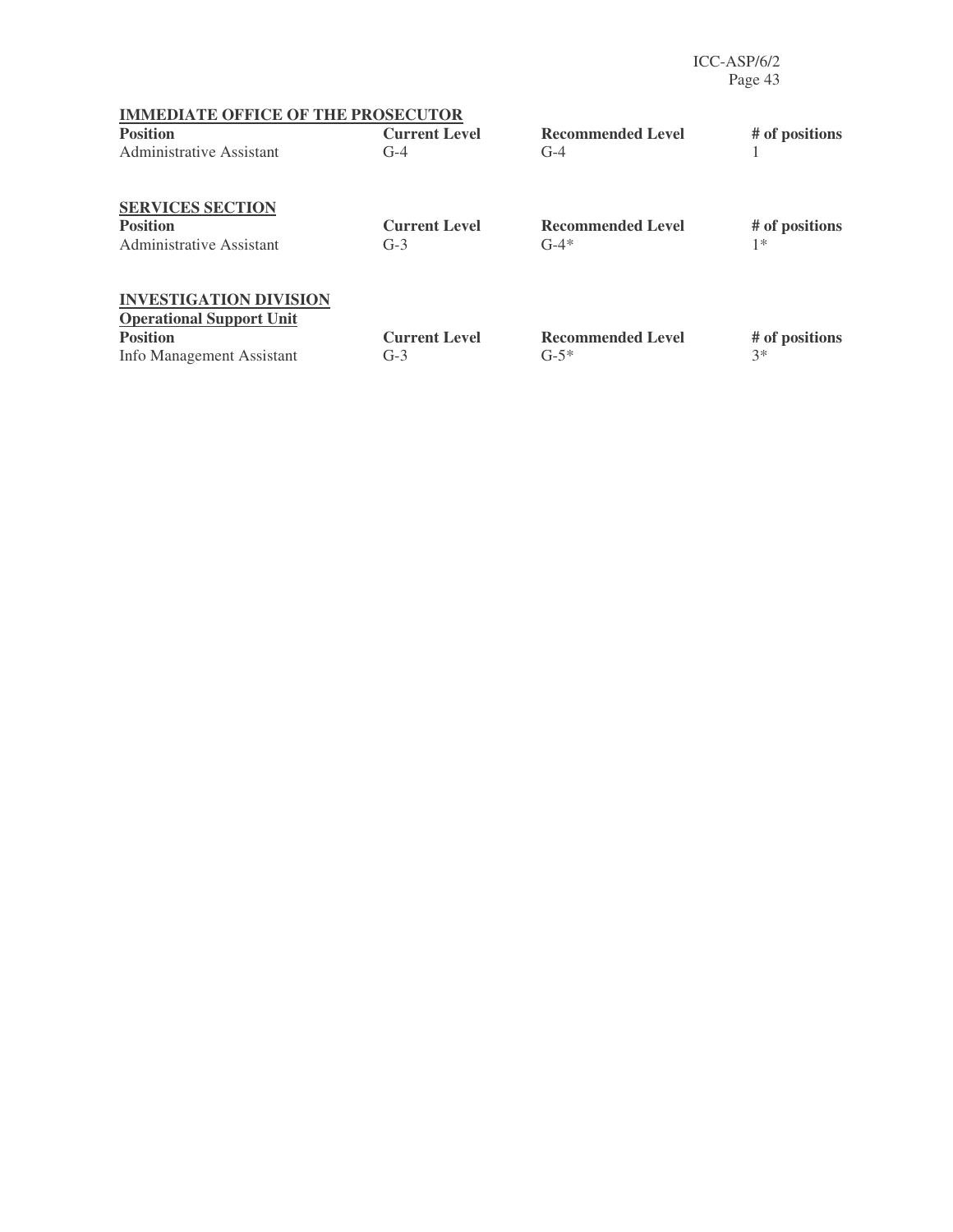## **Annex V**

## **Classification exercise**

#### **Summary of job evaluation findings Professional category**

\* = proposed change in grade compared to budgeted level

| <b>PRESIDENCY</b>                                         |                      |                          |                |
|-----------------------------------------------------------|----------------------|--------------------------|----------------|
| <b>Position</b>                                           | <b>Current Level</b> | <b>Recommended Level</b> | # of positions |
| Legal Adviser                                             | $P-3$                | $P-3$                    | 1              |
| <b>External Relations Adviser</b>                         | $P-3$                | $P-3$                    | 1              |
| Associate Legal Adviser                                   | $P-2$                | $P-2$                    | 1              |
| Special Assistant to the President                        | $P-1$                | $P-1$                    | $\mathbf{1}$   |
| <b>IMMEDIATE OFFICE OF THE REGISTRAR</b>                  |                      |                          |                |
| <b>Position</b>                                           | <b>Current Level</b> | <b>Recommended Level</b> | # of positions |
| Special Assistant to the Registrar                        | $P-2$                | $P-2$                    | 1              |
| <b>External Relations Officer</b>                         | $P-1$                | $P-3*$                   | $1*$           |
| <b>OFFICE OF INTERNAL AUDIT</b>                           |                      |                          |                |
| <b>Position</b>                                           | <b>Current Level</b> | <b>Recommended Level</b> | # of positions |
| Senior Internal Auditor                                   | $P-4$                | $P-4$                    | 1              |
| <b>INFORMATION TECHNOLOGY &amp; COMMUNICATION SECTION</b> |                      |                          |                |
| <b>Position</b>                                           | <b>Current Level</b> | <b>Recommended Level</b> | # of positions |
| E-court System Officer                                    | $P-3$                | $P-3$                    |                |
| VICTIMS PARTICIPATION AND REPARATIONS SECTION             |                      |                          |                |
| <b>Position</b>                                           | <b>Current Level</b> | <b>Recommended Level</b> | # of positions |
| Associate Legal Officer                                   | $P-2$                | $P-2$                    | 1              |
| PUBLIC INFORMATION AND DOCUMENTS SECTION                  |                      |                          |                |
| <b>Position</b>                                           | <b>Current Level</b> | <b>Recommended Level</b> | # of positions |
| Head, Public Information & Doc.                           | $P-4$                | $P-5*$                   | $1*$           |
| <b>Outreach Unit</b>                                      |                      |                          |                |
| <b>Position</b>                                           | <b>Current Level</b> | <b>Recommended Level</b> | # of positions |
| Head of the Outreach Unit                                 | $P-3$                | $P-4*$                   | $1*$           |
| Outreach Officer                                          | $P-2$                | $P-2$                    | $\mathbf{1}$   |
| Legal Outreach Officer                                    | $P-2$                | $P-2$                    | 1              |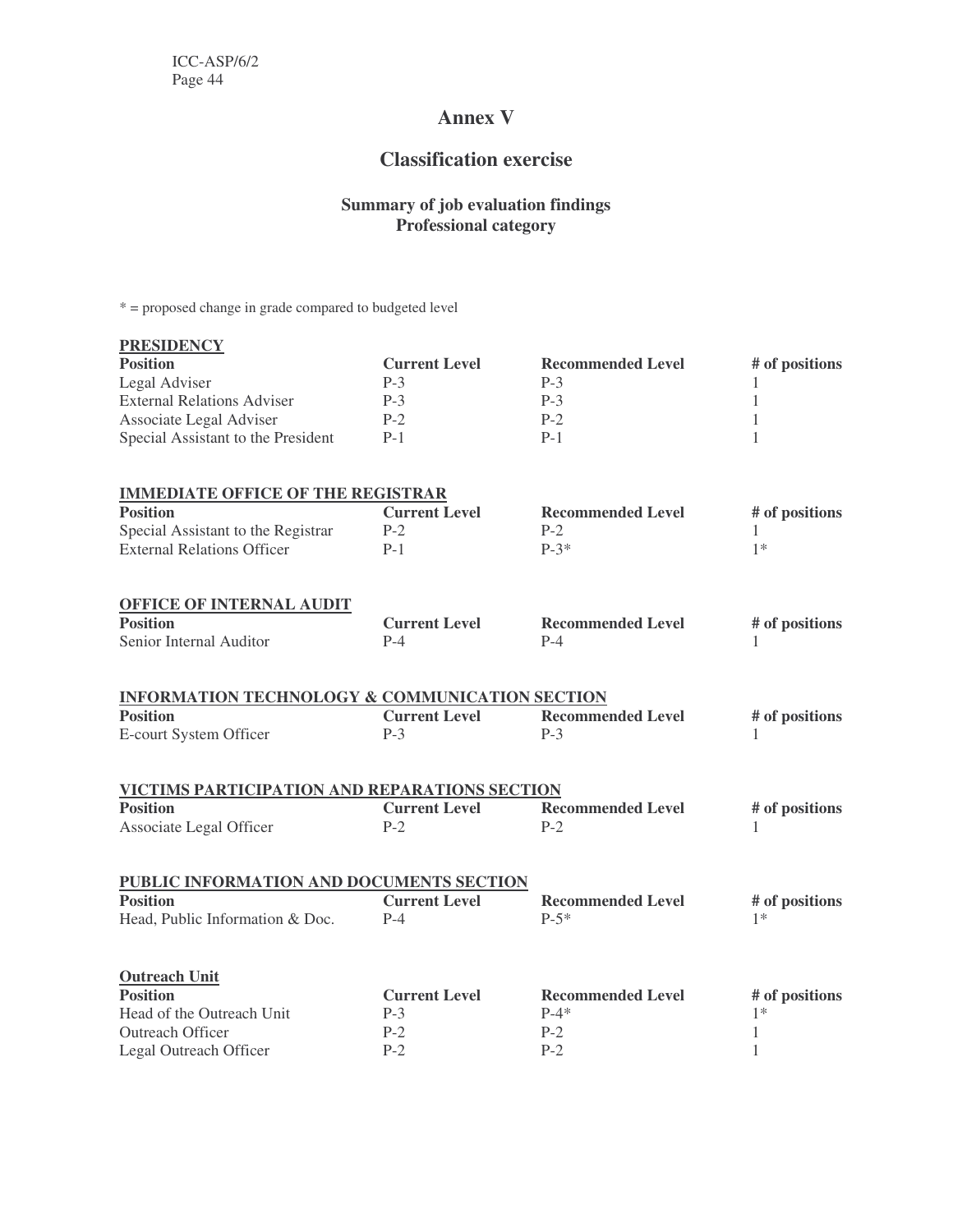| <b>Protocol and Events Unit</b><br><b>Position</b><br>Head of P & E Unit                                           | <b>Current Level</b><br>$P-3$          | <b>Recommended Level</b><br>$P-3$           | # of positions<br>1                    |
|--------------------------------------------------------------------------------------------------------------------|----------------------------------------|---------------------------------------------|----------------------------------------|
| <b>Public Affairs Unit</b><br><b>Position</b><br>Spokesperson and Head of Unit<br>Web Content Manager              | <b>Current Level</b><br>$P-3$<br>$P-2$ | <b>Recommended Level</b><br>$P-4*$<br>$P-2$ | # of positions<br>$1*$<br>$\mathbf{1}$ |
| <b>Library</b><br><b>Position</b><br>Chief Librarian<br>Associate Library Officer                                  | <b>Current Level</b><br>$P-3$<br>$P-2$ | <b>Recommended Level</b><br>$P-4*$<br>$P-2$ | # of positions<br>$1*$<br>$\mathbf{1}$ |
| <b>Field Office</b><br><b>Position</b><br><b>Field Outreach Coordinator</b>                                        | <b>Current Level</b><br>$P-2$          | <b>Recommended Level</b><br>$P-2$           | # of positions<br>$\overline{2}$       |
| SECRETARIAT OF THE TRUST FUND FOR VICTIMS<br><b>Position</b><br>Associate Legal Officer<br>Partnership Officer     | <b>Current Level</b><br>$P-2$<br>$P-4$ | <b>Recommended Level</b><br>$P-2$<br>$P-4$  | # of positions<br>1<br>1               |
| <b>FIELD OPERATIONS SECTION</b><br><b>Position</b><br><b>Chief Field Operation Section</b><br>Field Office Manager | <b>Current Level</b><br>$P-4$<br>$P-3$ | <b>Recommended Level</b><br>$P-4$<br>$P-3$  | # of positions<br>1<br>3               |
| <b>OFFICE OF THE PROSECUTOR</b><br><b>INVESTIGATION DIVISION</b>                                                   |                                        |                                             |                                        |

| <b>Operational Support Unit</b>     |                      |                          |                |
|-------------------------------------|----------------------|--------------------------|----------------|
| <b>Position</b>                     | <b>Current Level</b> | <b>Recommended Level</b> | # of positions |
| Head of OSU                         | $P-4$                | P-4                      |                |
| <b>Operations Analyst</b>           | $P-3$                | $P-3$                    |                |
| <b>Associate Operations Officer</b> | $P-2$                | $P-2$                    |                |
| <b>Assistant Operations Officer</b> | $P-1$                | $P-1$                    |                |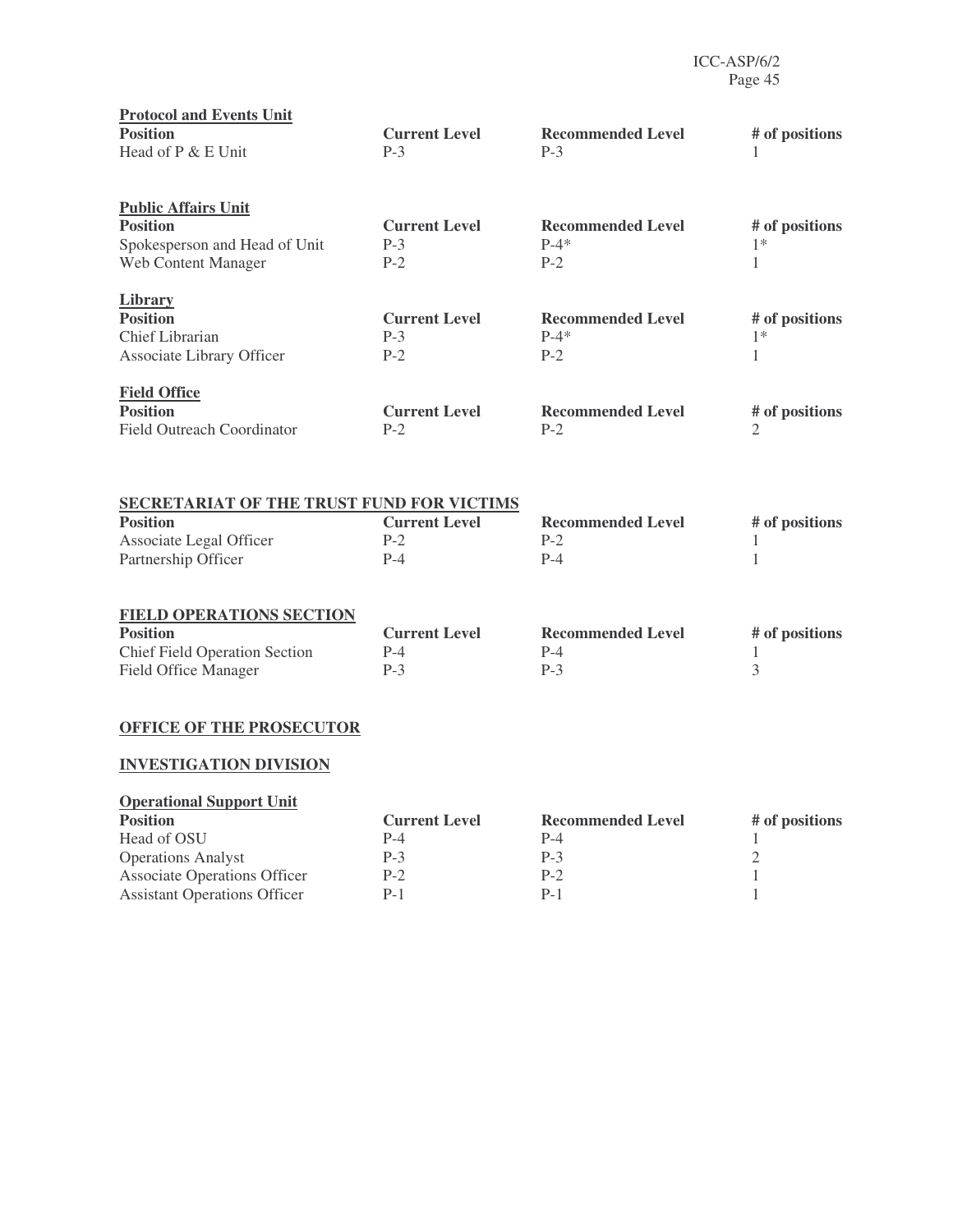#### **Summary of job evaluation findings General Service category**

\* = proposed change in grade compared to budgeted level

| <b>PRESIDENCY</b>                                         |                      |                          |                |
|-----------------------------------------------------------|----------------------|--------------------------|----------------|
| <b>Position</b>                                           | <b>Current Level</b> | <b>Recommended Level</b> | # of positions |
| Administrative Assistant (New York)                       | $G-5$                | $G-5$                    |                |
| <b>DIVISION OF COURT SERVICES</b>                         |                      |                          |                |
| <b>Position</b>                                           | <b>Current Level</b> | <b>Recommended Level</b> | # of positions |
| <b>Administrative Assistant</b>                           | $G-5$                | $G-5$                    |                |
| <b>GENERAL SERVICES SECTION</b>                           |                      |                          |                |
| <b>Position</b>                                           | <b>Current Level</b> | <b>Recommended Level</b> | # of positions |
| <b>Facilities Electrical Technician</b>                   | $G-5$                | $G-5$                    |                |
| <b>INFORMATION TECHNOLOGY &amp; COMMUNICATION SECTION</b> |                      |                          |                |
| <b>Position</b>                                           | <b>Current Level</b> | <b>Recommended Level</b> | # of positions |
| Service Desk Supervisor                                   | $G-6$                | $G-6$                    |                |
| E-court Software Engineer                                 | $G-6$                | $G-6$                    | $\mathbf{1}$   |
| PROTOCOL AND EVENTS UNIT                                  |                      |                          |                |
| <b>Position</b>                                           | <b>Current Level</b> | <b>Recommended Level</b> | # of positions |
| P & E Assistant                                           | $G-3$                | $G-4*$                   | $1*$           |
| <b>PUBLIC AFFAIRS UNIT</b>                                |                      |                          |                |
| <b>Position</b>                                           | <b>Current Level</b> | <b>Recommended Level</b> | # of positions |
| <b>Public Information Assistant</b>                       | $G-5$                | $G-6*$                   | $1*$           |
| Senior Public Information Assistant                       | $G-7$                | $P-2*$                   | $1*$           |
| <b>LIBRARY</b>                                            |                      |                          |                |
| <b>Position</b>                                           | <b>Current Level</b> | <b>Recommended Level</b> | # of positions |
| Library Assistant (Adm.)                                  | $G-6$                | $G-5*$                   | $1*$           |
| Library Assistant (Systems)                               | $G-6$                | $G-6$                    | 1              |
| VICTIMS PARTICIPATION AND REPARATIONS SECTION             |                      |                          |                |
| <b>Position</b>                                           | <b>Current Level</b> | <b>Recommended Level</b> | # of positions |
| <b>Applications Assistant</b>                             | GS (New)             | $P-1*$                   | $1*$           |
| <b>FIELD OFFICE SECTION</b>                               |                      |                          |                |
| <b>Position</b>                                           | <b>Current Level</b> | <b>Recommended Level</b> | # of positions |
| <b>Field Outreach Assistant</b>                           | $G-7$                | $G-7$                    | 2              |
| <b>Field Outreach Assistant</b>                           | $G-5$                | $G-5$                    | 6              |
| Field Administrative Assistant                            | $G-3$                | $G-4*$                   | $3*$           |